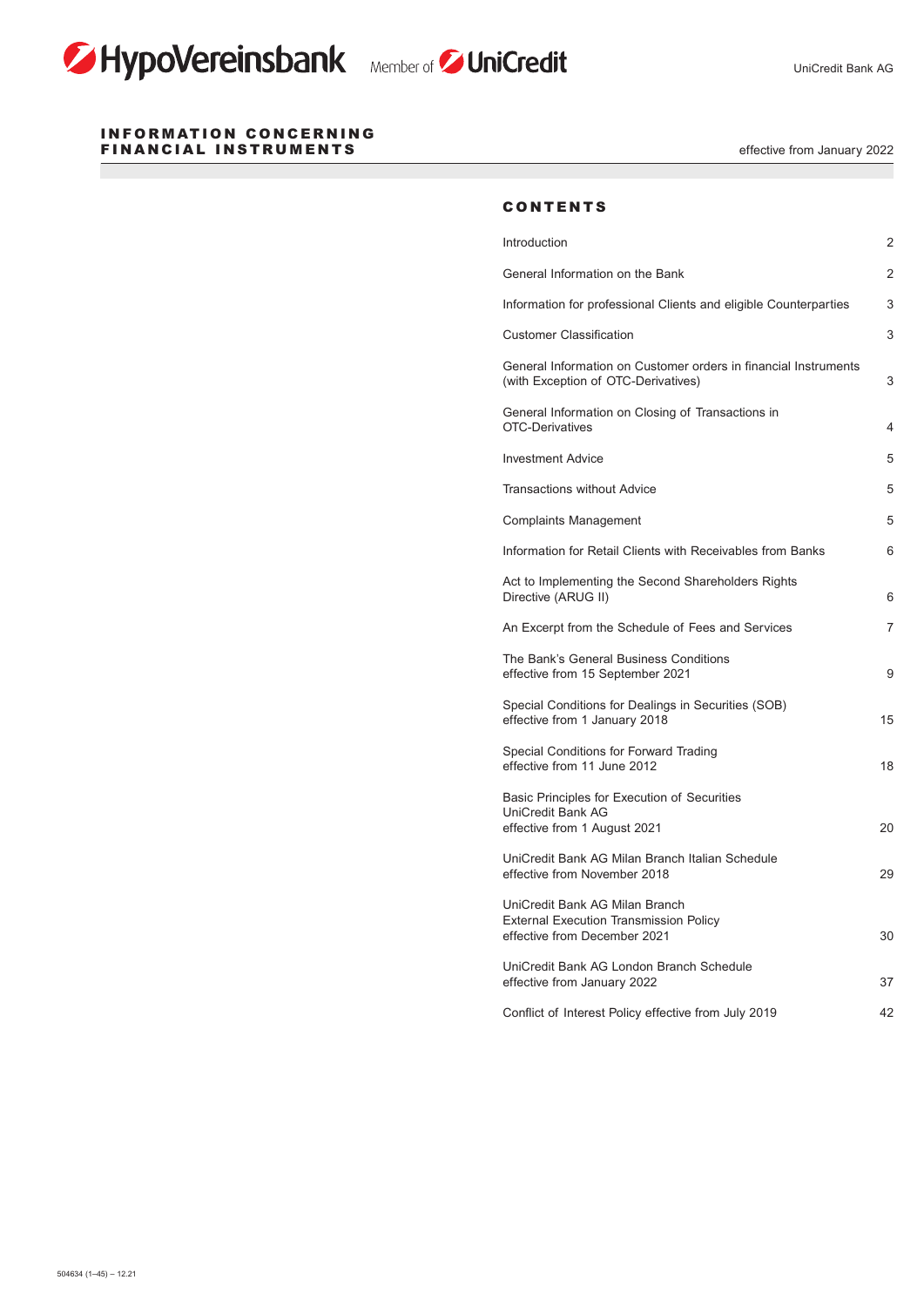

#### **Introduction**

 The following stipulations apply from January 2021 for customers wishing to execute transactions in financial instruments.

#### **General information on the bank**

 **Name and address of the Bank**  UniCredit Bank AG Arabellastraße 12 81925 München Tel. 0049 (0)89 378-0

 **Internet** www.hypovereinsbank.de

#### **E-Mail:** info@unicredit.de

#### **Commercial register entry**

Local Court of Munich (Amtsgericht München) HR B 421 48

#### **Supervisory authorities**

 Bundesanstalt für Finanzdienstleistungsaufsicht (BaFin) Graurheindorfer Str. 108 53117 Bonn (banking supervision) and: Marie-Curie-Str. 24-28 60439 Frankfurt a.M. (securities supervision) www.bafin.de

 UniCredit Bank AG is registered with the German Federal Financial Supervisory Authority (Bundesanstalt für Finanzdienstleistungsaufsicht – BaFin) under the number 100027.

 European Central Bank Sonnemannstrasse 20 60314 Frankfurt a.M. http://www.ecb.europa.eu/ecb/

#### **Foreign Branches**

 UniCredit Bank AG Milan Branch Palazzina C: Piazza Gae Aulenti 4 20154 Mailand Italy

 Any complaint related to the investment services provided by UniCredit Bank AG Milan Branch can be sent to the following emai-address: reclami.unicreditbankagmilano@unicredit.eu

 UniCredit Bank AG London Branch Moor House 120 London Wall EC2Y 5 ET London United Kingdom

 UniCredit Bank New York Branch 150 East 42nd Street 10017 5612 New York United States of America

#### **Supervisoryauthorities of foreign branches**

 UniCredit Bank AG, UniCredit Bank AG, New York branch and UniCredit Bank AG, Milan Branch are regulated by the European Central Bank (Sonnemannstrasße 20, 60314 Frankfurt, Germany, internet www.ecb.europa.eu) and the Bundesanstalt für Finanzdienstleistungsaufsicht (the Federal Authority for Financial Services – Graurheindorfer Straße 108, 53117 Bonn and Marie-Curie-Str. 24-28, 60439 Frankfurt, Germany, internet www.bafin.de).

 UniCredit Bank AG, New York branch is supervised by the Federal Reserve Bank of New York and the New York Department of Financial Services and UniCredit Bank AG, Milan branch is authorised and supervised by the Bank of Italy (www.bancaditalia.it) and by the Commissione Nazionale per le Società e la Borsa (Consob) (www.consob.it).

#### **General information**

 Unless otherwise agreed, German is the language used for contractual relationships and communication with customers.

 Please note that data sheets for securities traded publicly are available on the issuer´s website and that you can request a printed copy from the issuer.

 The Bank is a member of the Deposit Protection Fund of the Association of German Banks (Einlagensicherungsfonds des Bundesverbandes deutscher Banken e.V.).

#### **Modes of communication**

 Communication and orders for securities transactions can only be accepted if they are placed personally, by telephone, over Direct B@nking or via separate agreed channels of communication.

#### **General information on the safeguarding of securities**

 Securities are safeguarded in accordance with the provisions of the Special Terms and Conditions for Securities Transactions. In line with these provisions, domestic securities are generally held at Germany's central securities depository (Clearstream Banking AG, Frankfurt), provided such securities have been approved for collective safe custody. Foreign securities are generally held in the country where they were issued or in the country where they were purchased.

 Information about the country in which your securities are being held in safekeeping is shown on the securities clearing statement. You receive ownership, or a legal status similar to ownership, for the securities that we hold in safekeeping for you as described below (see No. 11 and 12 of the Special Terms and Conditions for Securities Transactions). You are thus protected against third-party access to your securities in accordance with applicable foreign laws. We are also liable for the safekeeping of your securities in accordance with No. 19 of the Special Terms and Conditions for Securities Transactions.

#### **Interpretation**

 Where you receive services from UniCredit Bank AG, London Branch and the UniCredit Bank AG, London Branch Schedule applies, please refer to the Interpretation provision set out in paragraph 2 (Interpretation) of the UniCredit Bank AG, London Branch Schedule.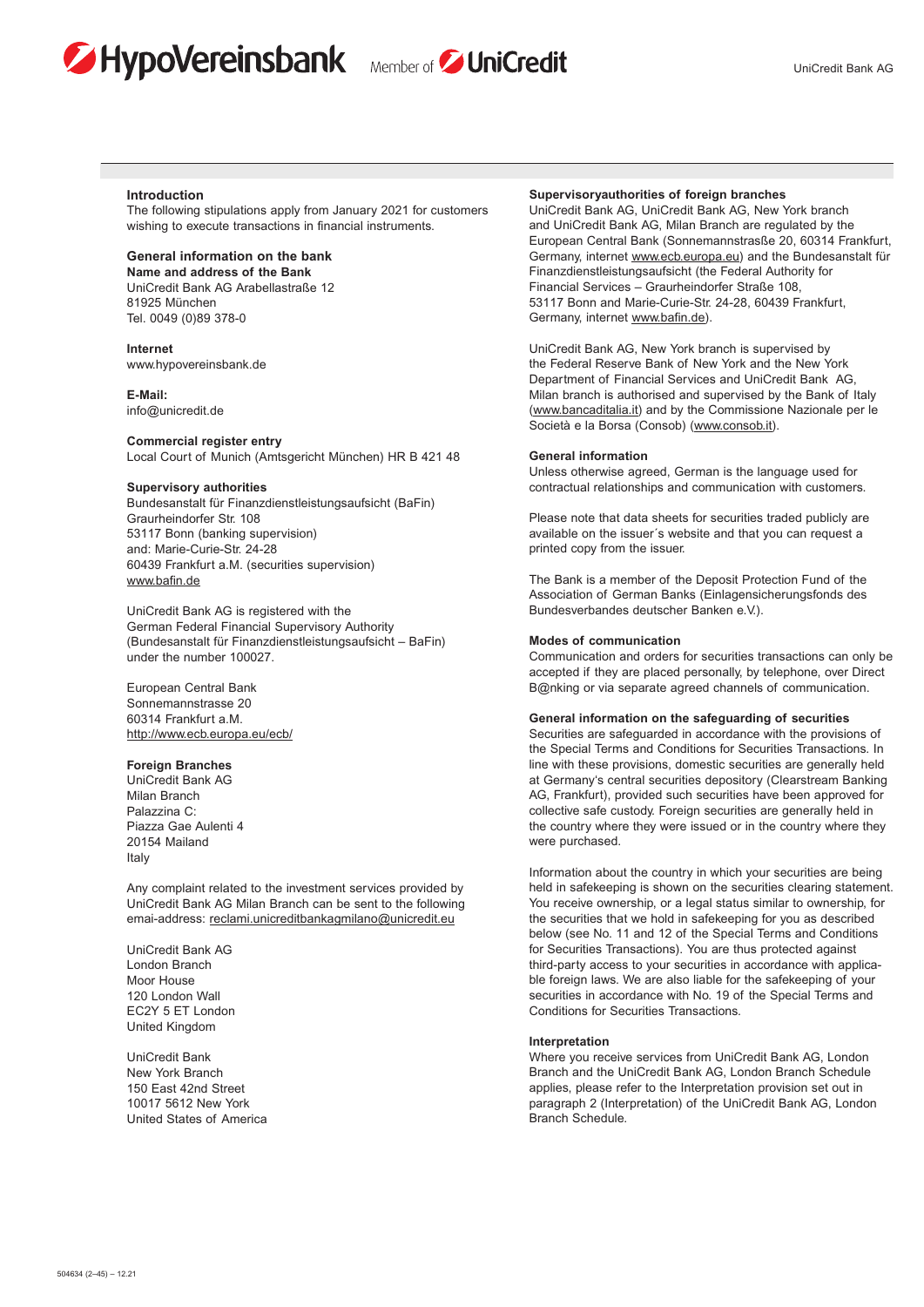

#### **Information for professional clients**

**and eligible counterparties**

 Target group of the following information are professional clients and eligible counterparties.

#### **Customer classification**

 We are required by the German Securities Trading Act (WpHG) to classify our customers. If you have not received any other written information from us, then you have been classified as a »retail client« (private client as defined by law). If you have been classified as a professional client or eligible counterparty, we instruct you that you have the right to be classified as a »retail client«. Retail clients enjoy the highest degree of protection, higher than that provided to professional clients or eligible counterparties.

#### **General information on customer orders in financial instruments (with exception of OTC-derivatives)**

#### **A. Cost information**

 We will provide information about all relevant costs. If no deviate agreement is made the current interests and costs displayed within the schedule of fees and services are valid. Please take general information on stock exchange orders to be executed from our price schedules in their currently relevant version. In an advisory discussion or on demand before a transaction we will disclose the costs specific to the transaction. In principle you will find costs broken down into product- and service costs. On top we'll disclose any payments received and costs for currency conversion if applicable. Entry-, running- and exit costs will be displayed separately and as total costs in Euro and percent.

#### **B. Transaction settlement**

 We will send a statement to you immediately after an order has been executed. In the case of fixed-price transactions, we will bill you for a securities commission in addition to the purchase price.

#### **C. Quarterly and yearly reports**

 We will send you a securities account statement at the end of each quarter. The statement at the end of the last quarter will also include information on the development of your securities portfolio, as well as a cost overview. You will also receive a yearly securities account statement.

 In the case of exchange-traded derivatives, you will receive a monthly report on your derivative position, as well as monthly and yearly statements containing information on the development of your portfolio.

 You may inform the Bank electronically or in writing that you wish to receive a statement of the costs of your transactions with the **Bank** 

#### **D. Order placement**

 An order can be placed in person, on the phone, by e-mail or via other channels agreed upon.

#### **E. Transaction reporting acc. to Art. 26 MiFIR**

 We are required to report to the responsible supervisory authority any transaction executed by you in financial instruments that are subject to a reporting obligation. Such reporting is carried out in accordance with a predefined standard.

 Natural persons with single citizenship in the following countries are exempted from the provision that follows: Germany, Austria, France, Hungary, Ireland and Luxembourg.

 You must submit to us the documents we need to determine your National ID and immediately inform us of any changes made to the relevant data (e.g. new ID number or expiration date, name changes etc.). The same applies to all authorised representatives and persons who place orders on your behalf for transactions in financial instruments subject to a reporting obligation.

 Information on the data used for National IDs can be found here: https://www.esma.europa.eu/file/19000/download?token=C-6WAJVg

 The Legal Entity Identifier (LEI) is an international, standardized identifier for financial market participants which serves to uniquely identify legal entities (particularly legal persons, but also trading companies and commercial partnerships, associations, professional partnerships, corporations and, under certain circumstances, registered merchants) in transactions in financial instruments subject to a reporting obligation and to fulfil reporting obligations vis-à-vis supervisory authorities. You are required to provide us with your LEI and to renew it on a regular basis.

 We reserve the right to refuse to execute transactions subject to a reporting obligation if you fail to provide us with the required information.

#### **F. Determination of sales strategy and target market**

 A sales strategy is defined for every financial instrument and structured deposit. This strategy describes the sales channels we use to offer you a financial instrument or a structured deposit. In addition, a target market (i.e. the typical clients a product is directed towards) is defined for every financial instrument and structured deposit.

 We take this target market into account through a comparison of target markets when providing investment advice and when processing purchase orders for transactions without advice. In the case of transactions without advice, the comparison of target markets focuses solely on the client classification and existing knowledge and experience.

 If there is no target market, or if the target market or the sales strategy does not apply to you, it is possible in the case of transactions without advice that we will be unable to process an order for the financial instrument / structured deposit in question.

#### **G. Recording and archiving of Customer orders**

 We are required to ensure comprehensive evidence-based documentation of all securities transactions. To this end, all communication relating to investment advice and the acceptance, transmission and execution of client orders is recorded, archived and stored electronically in accordance with legal requirements.

#### **a) Records of telephone conversations and electronic communication**

 In order to better protect retail clients and avoid misunderstandings concerning agreements reached through telephone conversations or electronic communication, we are legally obliged to maintain records of all telephone conversations and electronic communication relating to investment advice and the acceptance, transmission and execution of client orders. Such records serve as proof of agreements and are stored in accordance with legal requirements. Please ensure that your representatives and others who act on your behalf are informed of this policy.

 The records can be released to you at your request over a period of at least five years.

 If you do not consent to the keeping of such records, we will unfortunately be unable to accept an order from you via such channels.

#### **b) Placement of orders in person**

 Should you place an order with us for a financial instrument or an investment service in person, we will draw up minutes of the corresponding meeting and will provide you with a copy of these minutes upon request.

#### **H. Cross-selling (or bundled packages and tied packages)**

 In the case of investment services combined with other services or products, we inform you as to whether the individual service components can also be booked separately. We also provide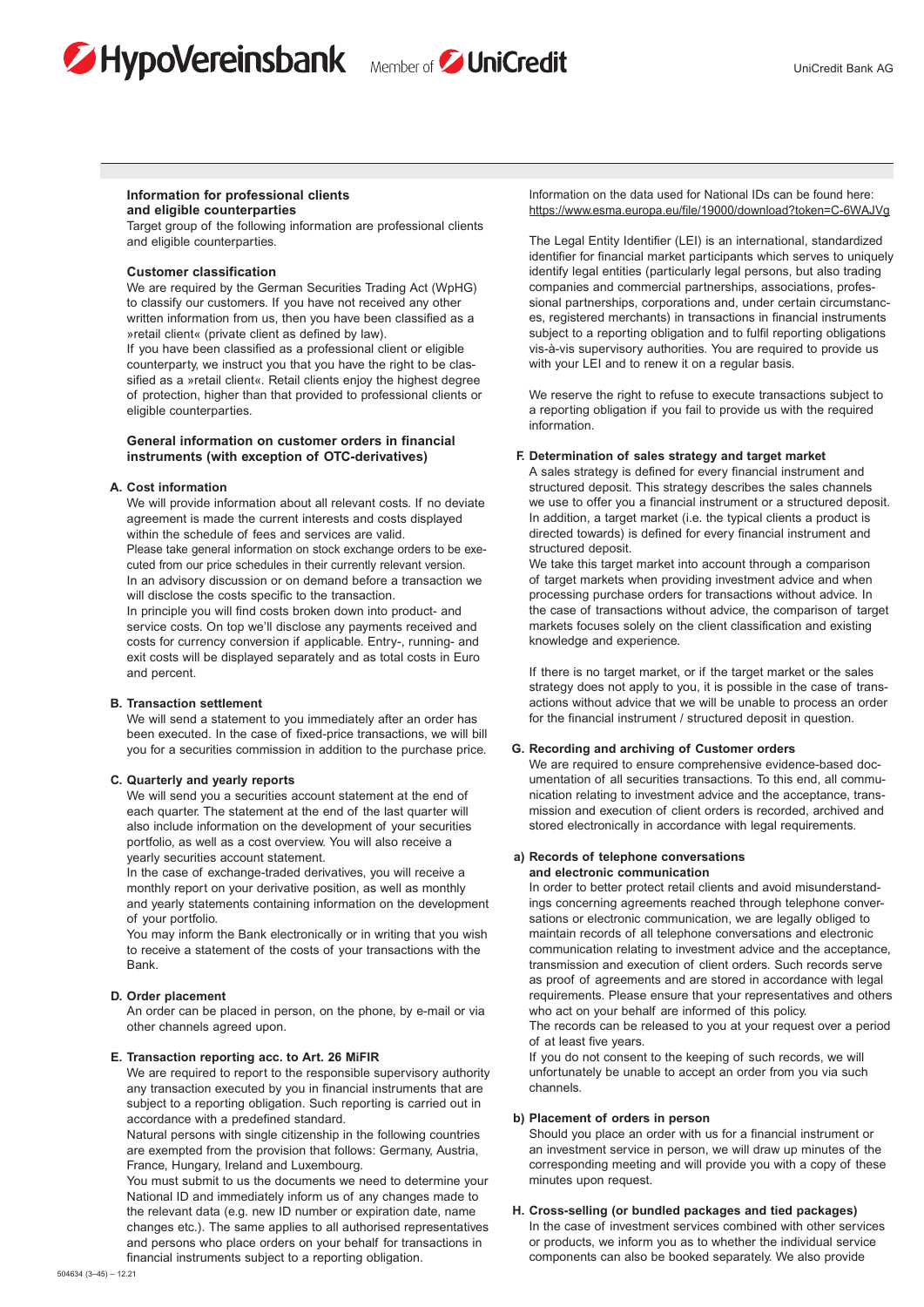separate information on the costs and fees for all individual service components.

 If the risks associated with the overall package or agreement are greater than those associated with the individual components, we will provide retail clients with information on the types of individual risks involved and the effects they have on one another.

#### **I. Delivery of MiFID II – relevant information**

 In principle, we are obliged to provide you with the information mentioned here in electronic form. The establishment of a corresponding electronic communication channel requires your cooperation.

#### **J. Restrictions on the Redemption of Investment Funds**

 In accordance with § 98 (1b) KAGB, an investment company may restrict the redemption of investment fund units if the investors' redemption requests reach a predefined threshold which the redemption requests can no longer be executed in the interests of the investors as a whole due to the liquidity situation of the assets of the investment fund. The statutory provisions governing the redemption of open-end real estate funds remain unaffected. For further information, please refer to the investment terms and conditions of the respective investment fund and at https://www.hypovereinsbank.de/hvb/footer/rechtliche-hinweise.

#### **General information on closing of transactions in OTC-derivatives**

#### **A. Cost information**

 In an advisory discussion or on demand before a transaction we will disclose the costs specific to the transaction. You will find costs broken down into product- and service costs. In case of product costs entry-, running- and exit costs will be displayed separately and as total costs in Euro and percent.

#### **B. Trade confirmation**

 We will send a trade confirmation to you immediately after a trade has been executed.

#### **C. Valuations and yearly reports**

 You will receive a statement of your existing OTC derivative transactions including a valuation as at the respective reference date at least every six months. However, you may also agree on an individual statement (in terms of the interval, date and mailing method). This is always prepared and sent to you on the day after the reference date.

#### **D. Order placement**

 An order can be placed in person, on the phone, by e-mail or via other channels agreed upon.

#### **E. Transaction reporting acc. to Art. 26 MiFIR**

 We are required to report to the responsible supervisory authority any transaction executed by you in financial instruments that are subject to a reporting obligation. Such reporting is carried out in accordance with a predefined standard.

 Natural persons with single citizenship in the following countries are exempted from the provision that follows: Germany, Austria, France, Hungary, Ireland and Luxembourg.

 You must submit to us the documents we need to determine your National ID and immediately inform us of any changes made to the relevant data (e.g. new ID number or expiration date, name changes etc.). The same applies to all authorised representatives and persons who place orders on your behalf for transactions in financial instruments subject to a reporting obligation.

 Information on the data used for National IDs can be found here: https://www.esma.europa.eu/file/19000/download?token=C-6WAJVg

 The Legal Entity Identifier (LEI) is an international, standardized identifier for financial market participants which serves to uniquely identify legal entities (particularly legal persons, but also trading companies and commercial partnerships, associations, professional partnerships, corporations and, under certain circumstances, registered merchants) in transactions in financial instruments subject to a reporting obligation and to fulfil reporting obligations vis-à-vis supervisory authorities. You are required to provide us with your LEI and to renew it on a regular basis.

 We reserve the right to refuse to execute transactions subject to a reporting obligation if you fail to provide us with the required information.

#### **F. Determination of sales strategy and target market**

 A sales strategy is defined for every financial instrument and structured deposit. This strategy describes the sales channels we use to offer you a financial instrument or a structured deposit. In addition, a target market (i.e. the typical clients a product is directed towards) is defined for every financial instrument and structured deposit.

 We take this target market into account through a comparison of target markets when providing investment advice and when processing purchase orders for transactions without advice. In the case of transactions without advice, the comparison of target markets focuses solely on the client classification and existing knowledge and experience.

 If there is no target market, or if the target market or the sales strategy does not apply to you, it is possible in the case of transactions without advice that we will be unable to process an order for the financial instrument / structured deposit in question.

#### **G. Recording and archiving of Customer orders**

 We are required to ensure comprehensive evidence-based documentation of all OTC derivative transactions. To this end, all communication relating to investment advice and the acceptance, transmission and execution of client orders is recorded, archived and stored electronically in accordance with legal requirements.

#### **a) Records of telephone conversations**

**and electronic communication** In order to better protect retail clients and avoid misunderstandings concerning agreements reached through telephone conversations or electronic communication, we are legally obliged to maintain records of all telephone conversations and electronic communication relating to investment advice and the acceptance, transmission and execution of client orders. Such records serve as proof of agreements and are stored in accordance with legal requirements. Please ensure that your representatives and others who act on your behalf are informed of this policy.

 The records can be released to you at your request over a period of at least five years.

 If you do not consent to the keeping of such records, we will unfortunately be unable to accept an order from you via such channels.

#### **b) Placement of orders in person**

 Should you place an order with us for a financial instrument or an investment service in person, we will draw up minutes of the corresponding meeting and will provide you with a copy of these minutes upon request.

#### **H. Cross-selling (or bundled packages and tied packages)**

 In the case of investment services combined with other services or products, we inform you as to whether the individual service components can also be booked separately. We also provide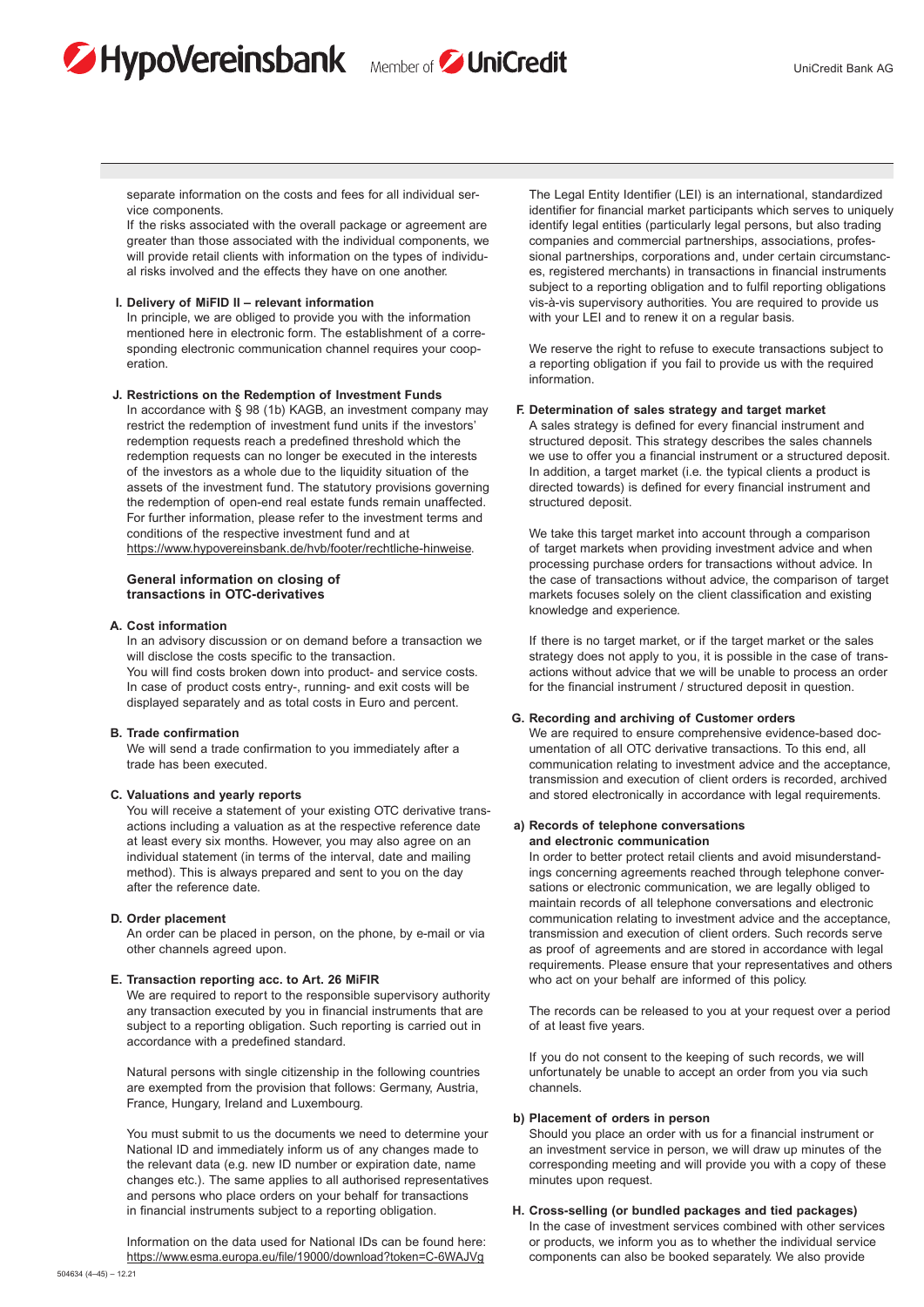separate information on the costs and fees for all individual service components.

 If the risks associated with the overall package or agreement are greater than those associated with the individual components, we will provide retail clients with information on the types of individual risks involved and the effects they have on one another.

#### **I. Delivery of MiFID II – relevant information**

 In principle, we are obliged to provide you with the information mentioned here in electronic form. The establishment of a corresponding electronic communication channel requires your cooperation.

#### **Investment advice**

#### **A. General information**

 We inform you that there are limitations on the investment advice we provide as regards financial analyses, financial instruments, issuers and investment services, and that these limitations may be taken into consideration. We further inform you that we have specific preferences with regard to certain financial instruments, issuers and investment services. Some of these financial instruments are sold by financial services providers or issuers with whom we have close legal or business relationships. We need to obtain all required information from you in order to be able to offer you financial instruments and investment services. Access to this information ensures we can offer you the financial instruments and investment services that are right for you and correspond with your risk tolerance and capacity to absorb potential losses. We cannot offer you financial advice if you do not provide us with such information.

#### **B. Fee-based investment and payments from third parties**

 We do not provide investment advice as independent investment advice subject to a fee within the meaning of section 64 subsection 1 no. 1 of the WpHG In connection with investment advice, we may therefore accept and retain third party payments in line with statutory provisions. Our principles for avoiding conflicts of interest in connection with such payments are described in our Conflict of Interest Policy in section 2.

#### **C. Sustainability risks**

 ESG or sustainability risks are events or conditions in the environmental, social or corporate governance areas that, if they occur, could have a material adverse effect on the financial instrument in an unlimited amount. As part of our sustainability strategy, we take sustainability risks into account in our investment advice. Sustainability risks can influence the traditional types of risk and, if they occur, have a significant negative impact on the financial instrument. For example, if special political or economic situations arise, the tradability of the investment may be restricted due to a lack of market liquidity or other restrictions (liquidity risk). When offering only supposedly sustainable financial instruments (»greenwashing«), sustainability risks can also manifest themselves as reputational risks. Natural disasters, allegations of corruption or pandemics can have a negative impact on the price/interest rate/price change risk (market price risk) and thus on the market value. If foreign currency risks are present, the exchange rate of the currency relevant for the financial instrument may change to your disadvantage, e.g. due to political unrest in a country. If sustainability targets have been agreed as part of an ESG OTC derivative, non-fulfillment will also have a negative impact here (e.g., in the case of interest rate derivatives with an ESG link, the fixed interest rate paid by the customer may increase by a predetermined spread if the company does not meet a sustainability condition such as a quantitative target (KPI) or a defined ESG rating documented in the underlying ESGlinked financing). Please note that these are examples and not an exhaustive description of possible impacts of sustainability risks on all traditional risk types.

### **Transactions without advice**

 When we provide you with services for transactions without advice, we first make sure, that you or the person acting on your behalf possess the necessary knowledge and experience with regard to the risks associated with the relevant products and services. We then issue a warning if we determine that a product or service is not suitable for you. You can still place an order with us even if we issue such a warning regarding the lack of necessary knowledge and experience.

 Transaction orders made via the securities telephone service and DirectB@nking are always processed within the framework of our operations for transactions without advice.

#### **Complaints management**

#### **Complaints management process**

 Our goal is to offer you a high-quality service that will make you happy to recommend us to other clients. It is therefore important to us that you should be satisfied with our products and enjoy comprehensive and competent advice and service. If at any time this should not be the case and you feel you have reason to make a complaint, please do not hesitate to contact us, as interaction with you is the only way we can improve our quality of service, optimize our internal processes and increase your satisfaction with our performance. It goes without saying that we examine and resolve your complaints at no cost to you.

#### **How to contact us**

 There is no standard format for complaints, which can be sent to us in a variety of ways:

- personally or via email directly to a customer service representative by telephone (+49 89 378 29299)
- 
- by sending a letter to the following address:

 HypoVereinsbank – Member of UniCredit UniCredit Bank AG Beschwerdemanagement 80311 München

– Regular Customers who use online banking can fill out the »Praise and Criticism / HypoVereinsbank …« online form

#### **The information we will need from you**

 You can help us effectively address your complaint by providing the following information:

- your name and address
- the exact time the event/problem occurred
- a description of the product/service to which your complaint refers
- relevant information on the consultation session

 If your complaint is related to a securities account or transaction, you can offer us additional assistance by providing us with information on the following (if you possess such information):

- the product name and the securities identification number
- the date of purchase
- details about your consultation session

#### **What you can expect from us**

 You will immediately be given confirmation that we received your complaint, whereby this confirmation serves as proof that we are addressing your issue. Confirmation is provided in either electronic or written form, depending on the method you used to contact us.

 Once you receive confirmation, a customer service representative will be available to answer any questions you may have. In order to avoid any conflict of interest, the decision on the action(s) to be taken to address your complaint will be made by a central and therefore neutral department.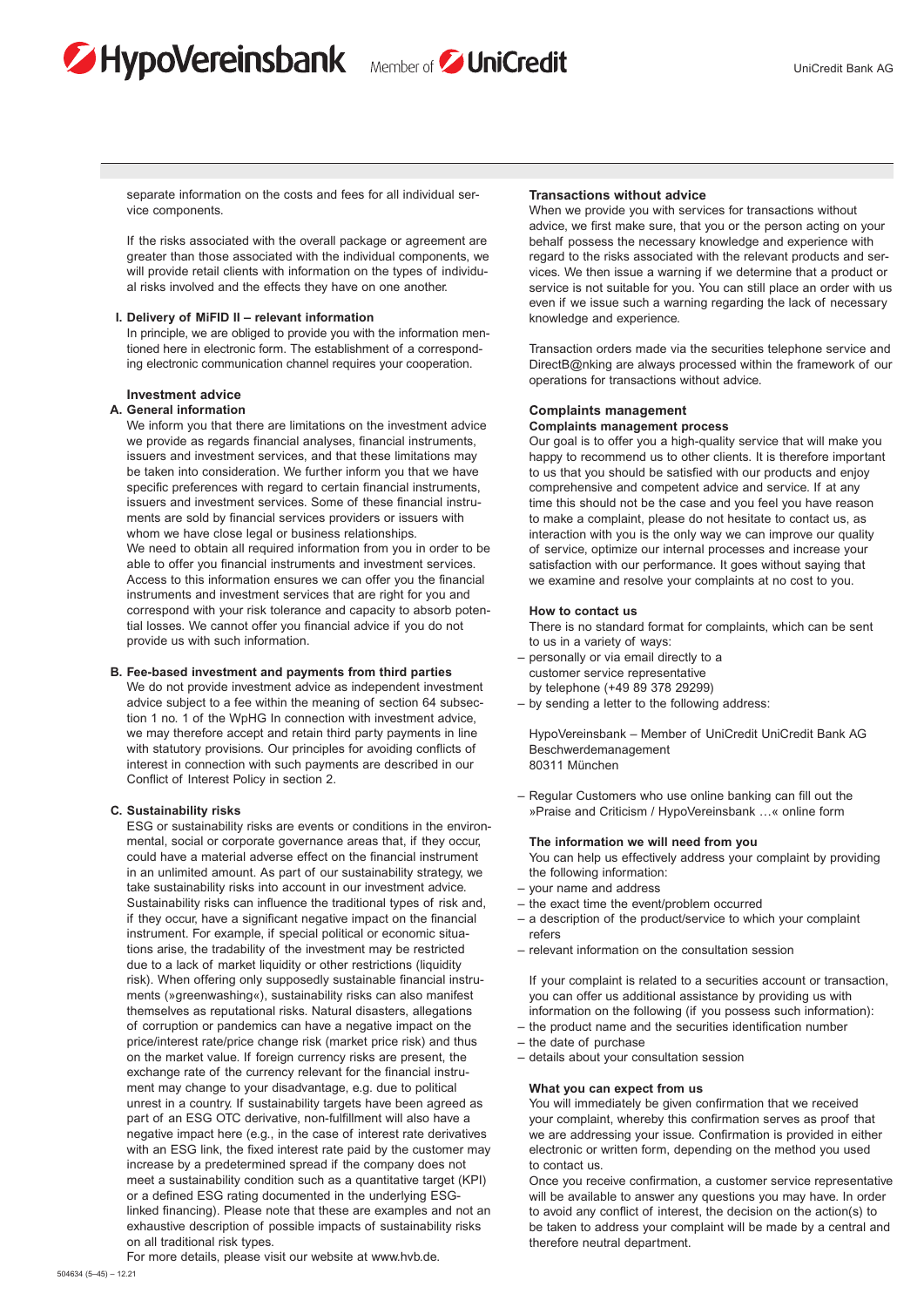

#### **What we will do to help you**

 We take your complaints seriously! After carefully examining your issue with all individuals involved, we will attempt to find a solution that satisfies all parties. Our standard duration for complaint processing is approximately 14 working days. We will inform you of the status of your complaint if we need a little more time to respond to it due to our extensive complaint examination process. If your complaint involves the services of another issuer, or the way that issuer has handled your transaction, we will provide you with the contact data for the company in question.

#### **Our response**

 You will receive a written response from us as soon as we have finished examining your complaint. We will be happy to explain our suggestions for resolving your issue within the framework of regulatory provisions and our business policy guidelines (to the extent that it is possible for us to provide such an explanation). We will also be happy to discuss our suggestions with you personally.

#### **Sometimes a third party is needed**

 Sometimes it will not be possible for us to find a solution that is acceptable to you, despite our extensive efforts to do so. In such a situation, you have the possibility to address your complaint to a neutral third party.

 Section H 21 of our General Terms and Conditions describes the ombudsman procedure for consumers. In order to resolve a conflict between a bank and you as a consumer, you can address your complaint in writing to the Customer Complaints department of the National Association of German Banks (Bundesverband deutscher Banken):

 Postfach 04 03 07 10062 Berlin Phone: +49 30 1663-3166 Fax: +49 30 1663-3169 ombudsmann@bdb.de Both consumers and non-consumer entities may also initiate legal proceedings in a civil court.

#### **ACT TO IMPLEMENTING THE SECOND** SHAREHOLDERS' RIGHTS DIRECTIVE (ARUG II)

 On January 1, 2020, the German Act Implementing the Second Shareholders' Rights Directive (ARUG II) came into force, which resulted, inter alia, in modifications to the German Stock Corporation Act (AktG). The Act provides that with effect from September 3, 2020 new regulations on shareholder identification and the transmission of information in connection with annual general meetings and other corporate events of listed stock corporations domiciled in the European Union (EU) or in another member state to the Agreement on the European Economic Area (EEA) will come into force. The subject, formats and deadlines for the transmission of information and data are essentially defined in the implementing Regulation (EU) 2018/1212.

 According to this provision, a listed stock corporation with its registered office in the EU or the EEA may pursuant to Section 67d AktG request information from a bank that holds shares of this corporation about the identity of the shareholders and about the next intermediary in the intermediary chain holding the shares in safe custody. Accordingly, from September 3, 2020  Where you receive services from UniCredit Bank AG, London Branch, please refer to paragraph 7 (Complaints Handling) in the UniCredit Bank AG, London Branch Schedule for information regarding complaints handling.

#### Switzerland:

 For business activities with customers in Switzerland we cooperate with the Swiss Ombudsman. The ombuds office for financial service providers (OFD) is a neutral information and mediation centre. It deals with specific complaints from customers to the affiliated financial service providers and their advisors. It is based on Article 74 of the Financial Services Act, which requires financial institutions and financial service providers to be affiliated with an ombudsman's office.

 More detailed information and the rules of procedure you can find here: www.ofdl.ch

 You can address your complaint in writing to: Verein Ombudsstelle Finanzdienstleister (OFD), Bleicherweg 10, 8002 Zürich. Phone: +41 (0)78 847 00 36 E:Mail: ombudsmann@ofdl.ch

#### **Information for retail clients with receivables from banks**

 Stocks, bank bonds (especially interest-bearing bonds and securitised derivatives) and other receivables from banks are subject to special provisions. These regulations can have a negative effect on retail clients / contractual partners of a bank if the bank undergoes liquidation.

 More detailed information about this topic can be found at: www.hvb.de/Bankenabwicklung (the printed version of this document is available at all branches of UniCredit Bank AG)

we are obliged to pass on information about your identity to the requesting listed stock corporation or any requesting intermediary. In these cases, no separate information pursuant to Section 20.1 of the Special Conditions for Securities Transactions will be provided. Otherwise, Section 20.1 of the Special Conditions for Securities Transactions shall remain unaffected.

 Legal basis for the disclosure of information is provided in Section 67e AktG, according to which we may process and disclose personal data for the purposes of shareholder identification and/or communication with shareholders, listed stock corporations and intermediaries. There is no right provided to object to the disclosure of information (with the exception of your e-mail address registered with us).

 With regard to the e-mail address registered with us, you can make a corresponding declaration to the customer advisor/ contact person in case you do not agree to the disclosure of your registered email address to the listed stock corporation.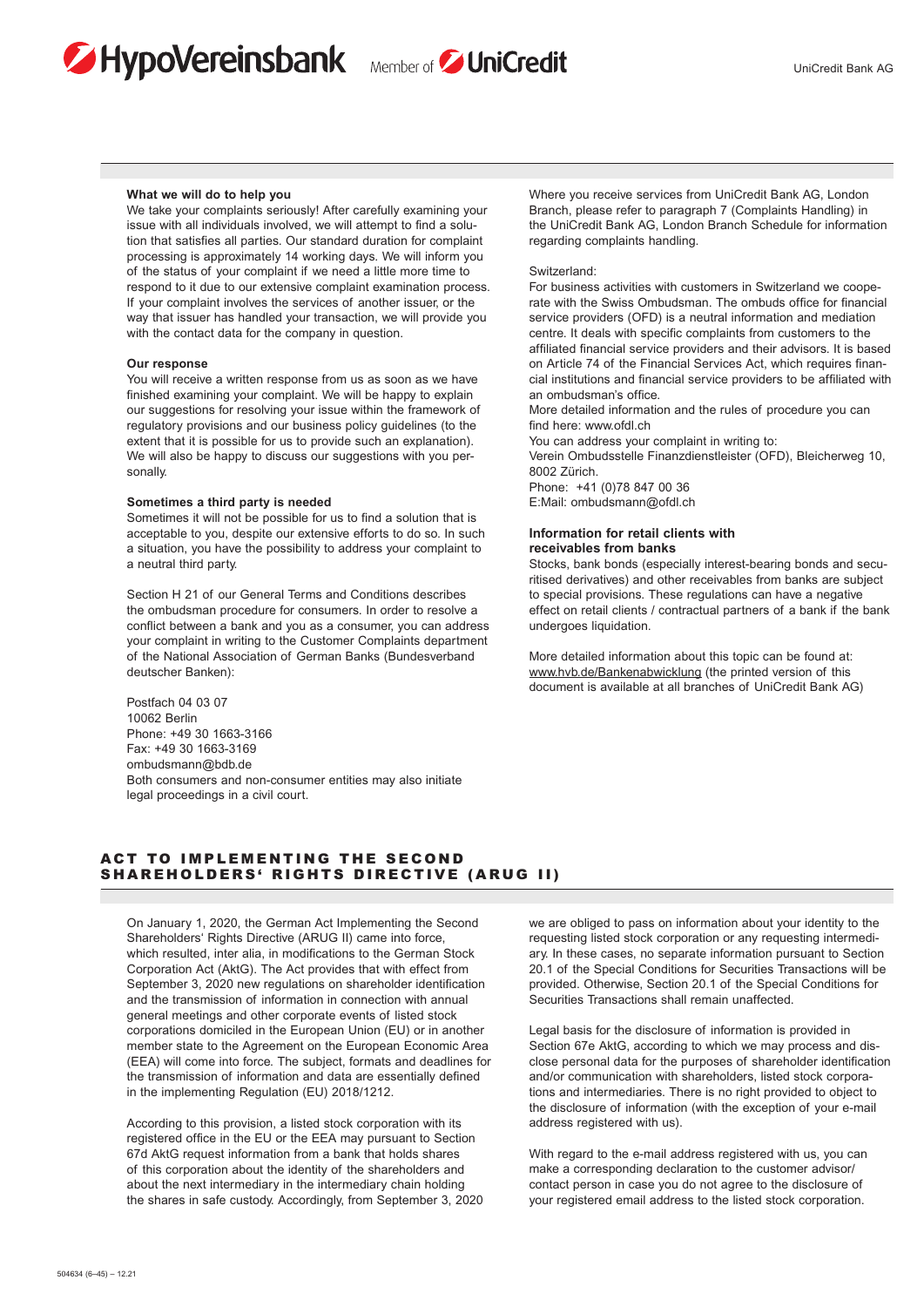#### AN EXCERPT FROM THE SCHEDULE OF FEES AND SERVICES

#### **An excerpt from C. Fees for Investment Services for consumer**

 **Execution of client orders for the purchase and sale of securities in the form of commission transactions and fixed-price transactions**

#### **1 Purchases and sales**

Commission transactions

In the event that the Bank executes a client order for the purchase or sale of securities as a commission agent, the Bank shall conclude a purchase or sales contract for the account of the client with another market participant or central counterparty (execution transaction) or else engage another commission agent (intermediate commission agent) to conclude such a contract.

 Should securities be purchased or sold by means of a commission transaction, the Bank shall charge the client a securities commission fee. This fee consists of **A) a flat execution fee** and **B) a transaction fee.** 

#### **Fixed-price transactions**

In the event that the Bank and the client should agree on a fixed or determinable price for an individual transaction (fixed-price transaction), this shall result in a purchase contract. In this case, the Bank shall take delivery of the securities as a purchaser from the client or deliver the securities to the client as a seller. Fixed-price transactions are executed over-the-counter.

 In the case of fixed-price transactions, the Bank shall charge the client the purchase price plus a securities commission fee. This fee consists of **A) a flat execution fee** and **B) a transaction fee.**

| A) Flat execution fee                                                             |                  |
|-----------------------------------------------------------------------------------|------------------|
| The amount of the flat execution fee varies depending on the execution            |                  |
| venue selected.                                                                   |                  |
| Over-the-counter                                                                  | 0.00 EUR         |
| XETRA, gettex and Tradegate                                                       | 3.50 EUR         |
| German execution venues                                                           | <b>7.00 EUR</b>  |
| (excluding Stuttgart FX Plus)                                                     |                  |
| Other EU Countries                                                                | <b>25.00 EUR</b> |
| Other execution venues                                                            | 29.00 EUR        |
| The flat execution fee includes the third-party fees charged by execution venues  |                  |
| and governments in various countries, as well as other expenses (in particular    |                  |
| brokerage fees, trading venue fees and delivery charges) and transactions taxes   |                  |
| levied as at 31.01.2021 which the Bank is required to withhold in accordance with |                  |
| local laws. Not included are expenses for changes relating to new or amended      |                  |
| transactions taxes that will come into force on 31.01.2021, as well as any VAT    |                  |
| due or income taxes that must be paid by the client.                              |                  |

#### **B) Transaction fee**

 The amount of the transaction fee is dependent upon several different factors. The following tables **a) Transaction fee – Domestic and b) Transaction fee – Foreign list the various transaction fees.** In the case of newly issued bonds and securitised derivatives, the amount of the transaction fee is based on the issue price of the security rather than its market value. The rule governing minimum fees does not apply here.

#### **– Partial order executions**

 Market conditions may lead in some cases to partial order executions. In the case of partial order executions, the securities commission fee for the first partial execution consists of the flat execution fee A) and the transaction fee B). A minimum one-off fee is charged for the transaction fee; this reduced fee totals €5.11. No minimum fee or flat execution fee is charged for subsequent partial order executions.

#### **– Cancellation of an order No charge**

**– Calculation of the securities commission fee** The securities commission fee shall be no higher than the net sales proceeds. **a) Transaction fee – Domestic – Securities trading**

| Type of security                                                                                                                | Percentage of market value                                                                                                                          |                                                                                                                                                                    |                                                                                                                          |
|---------------------------------------------------------------------------------------------------------------------------------|-----------------------------------------------------------------------------------------------------------------------------------------------------|--------------------------------------------------------------------------------------------------------------------------------------------------------------------|--------------------------------------------------------------------------------------------------------------------------|
|                                                                                                                                 | <b>Branch</b>                                                                                                                                       | <b>HVB Online</b><br>Banking                                                                                                                                       | <b>HVB Securities</b><br>Telephone                                                                                       |
| Stocks, participa-<br>tion certificates.<br>securitised derivati- or not less than<br>ves, ETF/ETC <sup>35)</sup> ,<br>warrants | 1 %,<br>30,00 EUR                                                                                                                                   | $0.5 \%$<br>or not less than<br>20,00 EUR                                                                                                                          | $0.5 \%$ .<br>or not less than<br>30,00 EUR                                                                              |
| Interest-bearing<br>securities, conver-<br>tible/option bonds,<br>zero bonds                                                    | $0.5 \%$<br>or not less than<br>30,00 EUR                                                                                                           | $0.25 \%$<br>or not less than<br>20,00 EUR                                                                                                                         | $0.25 \%$<br>or not less than<br>30.00 EUR                                                                               |
| Subscription rights 1 %,                                                                                                        | or not less than<br><b>2,50 EUR</b>                                                                                                                 | Cannot be traded via<br>these sales channels                                                                                                                       |                                                                                                                          |
| Investment funds <sup>35)</sup><br>over-the-counter<br>- Purchase                                                               | The transaction fee<br>(commission) in the                                                                                                          | The transaction<br>fee (commission)                                                                                                                                | The transaction<br>fee (commis-                                                                                          |
|                                                                                                                                 | amount of the issue<br>surcharge depends<br>on the capital<br>management<br>company in ques-<br>tion.                                               | in the amount of<br>the issue surchar-<br>ge depends<br>on the capital<br>management<br>company in ques-<br>tion less 25 %.                                        | sion) in the<br>amount of the<br>issue surcharge<br>depends on the<br>capital manage-<br>ment<br>company in<br>question. |
| - Sale                                                                                                                          | No charge                                                                                                                                           |                                                                                                                                                                    |                                                                                                                          |
| Investment funds <sup>35)</sup><br>stock exchange<br>- Purchase                                                                 | $2.5 \%$<br>or not less than<br>30,00 EUR                                                                                                           | $0.5 \%$<br>or not less than<br><b>20,00 EUR</b>                                                                                                                   | $0.5 \%$ .<br>or not less than<br>30,00 EUR                                                                              |
| - Sale                                                                                                                          | 1 %,<br>or not less than<br>30,00 EUR                                                                                                               | $0.5 \%$<br>or not less than<br>20,00 EUR                                                                                                                          | $0.5 \%$<br>or not less than<br><b>30,00 EUR</b>                                                                         |
| Other securities                                                                                                                | 1 %,<br>or not less than<br>30,00 EUR                                                                                                               | $0.5 \%$<br>or not less than<br>20,00 EUR                                                                                                                          | $0.5 \%$<br>or not less than<br>30,00 EUR                                                                                |
| Investment savings account <sup>35)</sup>                                                                                       |                                                                                                                                                     |                                                                                                                                                                    |                                                                                                                          |
| Type of security                                                                                                                | Percentage of market value                                                                                                                          |                                                                                                                                                                    |                                                                                                                          |
|                                                                                                                                 | <b>Branch</b>                                                                                                                                       | <b>HVB Online</b><br>Banking                                                                                                                                       | <b>HVB Securities</b><br>Telephone                                                                                       |
| <b>ETFs</b>                                                                                                                     |                                                                                                                                                     |                                                                                                                                                                    |                                                                                                                          |
| – Purchase<br>over-the-counter                                                                                                  | The transaction<br>fee (commission)<br>amounts to 2 % of<br>the respective clo-<br>sing price.                                                      | The transaction<br>fee (commission)<br>amounts to 1.5 %<br>of the respective<br>closing price.                                                                     | <b>Cannot</b> be<br>traded via<br>these sales<br>channels                                                                |
| - Sales<br>stock exchange/<br>over-the-counter                                                                                  | 1 %,<br>or not less than<br>30,00 EUR                                                                                                               | $0.5 \%$<br>or not less than<br>20.00 EUR                                                                                                                          | $0.5 \%$<br>or not less than<br><b>30,00 EUR</b>                                                                         |
| Investment funds<br>over-the-counter<br>- Purchase                                                                              | The transaction<br>fee (commission)<br>in the amount of<br>the issue surcharge<br>depends on the<br>capital management<br>company in ques-<br>tion. | The transaction<br>fee (commission)<br>in the amount of<br>the issue surchar-<br>ge depends<br>on the capital<br>management<br>company in ques-<br>tion less 25 %. | <b>Cannot</b> be<br>traded via<br>these sales<br>channels                                                                |
| - Sale                                                                                                                          | No charge                                                                                                                                           |                                                                                                                                                                    |                                                                                                                          |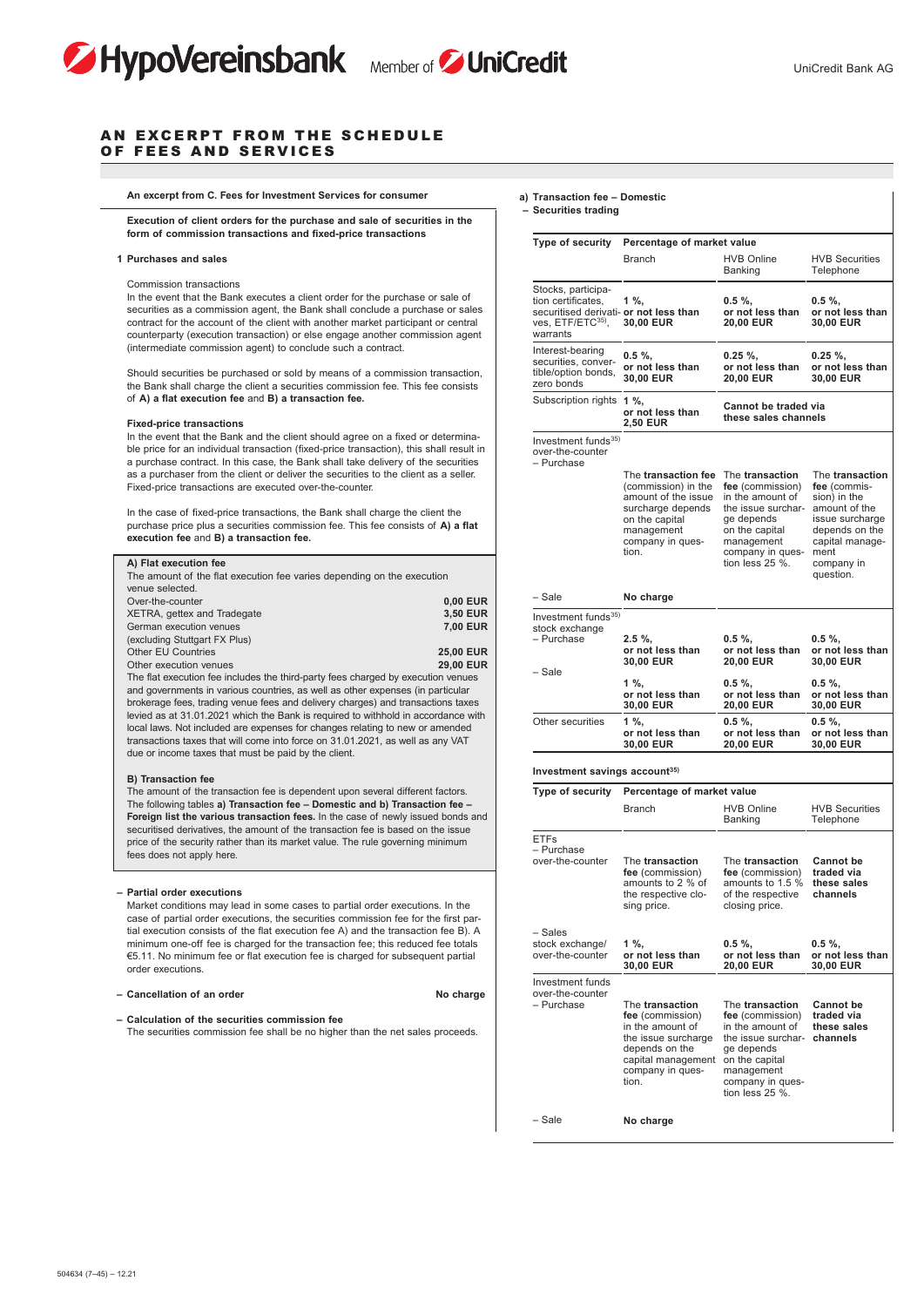#### **b) Transaction fee – Foreign – Securities trading Type of security Percentage of market value** Branch HVB Online Banking HVB Securities Telephone Stocks, participa-tion certificates, securitised derivati-**1 %, or not less than**  ves, ETF/ETC35), warrants **40,00 EUR 0.5 %, or not less than 40,00 EUR** Interest-bearing securities, conver-tible/option bonds, zero bonds **0.5 %, or not less than 40,00 EUR 0.25 %, or not less than 40,00 EUR** Investment funds<sup>35</sup> over-the-counter – Purchase The **transaction fee** (commission) in the amount of the issue surcharge depends on the capital management company in question. The **transaction fee** (commission) in the amount of the issue surcharge depends on the capital management company in question less 25 %. The **transaction fee** (commission) in the amount of the issue surcharge depends on the capital manage-ment company in question. – Sale **No charge** Investment funds<sup>35)</sup> stock exchange – Purchase – Sale **2.5 %, or not less than 40,00 EUR 1 %, or not less than 40,00 EUR 0.5 %, or not less than 40,00 EUR 0.5 %, or not less than 40,00 EUR** Other securities **1 %, or not less than 40,00 EUR 0.5 %, or not less than 40,00 EUR Investment savings account35) Type of security Percentage of market value** Branch HVB Online Banking HVB Securities **Telephone** ETFs – Purchase over-the-counter The **transaction fee** (commission) amounts to 2 % of the respective closing price. The **transaction fee** (commission) amounts to  $1.5\%$ of the respective closing price. **Cannot be traded via these sales channels** Sale stock exchange/ over-the-counter **1 %, or not less than 40,00 EUR 0.5 %, or not less than 40,00 EUR** Investment funds over-the-counter – Purchase The **transaction fee** (commission) in the amount of the issue surcharge depends on the capital management company in question. The **transaction fee** (commission) in the amount of the issue surcharge depends on the capital management company in question less 25 %. **Cannot be traded via these sales channels** – Sale **No charge 2 Limit order reservations** a) Placement of/changes to a limit order **5,11 EUR** whose period of validity exceeds one trading day<sup>26)</sup>

b) Placement of/changes to a limit order valid **No charge** for one day

21) Different types of securities accounts are subject to different regulations. 26) Limit orders that are generally divided into a variable and spot order are

invoiced as 2 orders. 29) If HypoVereinsbank is the paying agent/exchange agent.

#### **Safe custody services 1 Fees for the safe custody of securities** The amount of the safe custody fee depends on the market value of the security and the type of custody offered.21) The market value of securities and the type of custody are determined at the end of each month. Safe custody fee settlements and the associated debits from the settlement account are then executed at the end of each quarter. Minimum monthly safe custody fee: **At least 4,00 EUR** – Collective safe custody (domestic) **1/ <sup>12</sup> von 0,2 % per year of market value** – All other types of safe custody **1/ <sup>12</sup> von 0,4 % per year of market value 2 Redistribution of securities 29,75 EUR 3 Transfer of securities** Without payment<br>
In return for payment (payment/
1<sup>9</sup> of payment amount. – In return for payment (payment/<br>forward transactions) forward transactions) **not less than 30,00 EUR 4 Dispatch/delivery of physical securities certificates** a) Dispatch **58,00 EUR** b) Delivery – Collective safe custody and other **kostenfrei** Types of safe custody – Wrapper **58,00 EUR 5 Redemption of due securities No charge 6 Changes to capital** a) Exercising/trading of subscription, option **1 % of market value** and conversion rights; additional subscriptions, acquisition/buyback offers, cash settlements, settlement of fractional amounts, rectifications, purchase and sale of partial rights b) Reverse/split and bonus shares, stock **2,50 EUR** dividends, separation of covered warrants c) Other changes to capital **1 % of market value or not less than 2,50 EUR** – **Calculation of fees** In the case of changes to capital, the maximum fee shall be no higher than the net sales proceeds or settlement amount.  **Other services (counter business) 1 Redemption of coupons/due securities 0.5 % of coupon value or not less than 6,00 EUR** – Bank's own issues and third-party **No charge**  $i$ ssues $29$ **2 Redemption of foreign currency 0.75 % of coupon value** or not less than 8,00 EUR **3 Denominated securities swaps 20,00 EUR 4 Renewal of coupon sheets29) 1,00 EUR per coupon sheet or not less than 20,00 EUR 5 Reissue/exchange of damaged 25,00 EUR per coupon sheet certificates Other investment services 1 Contracts benefiting third parties 20,00 EUR 2 Duplicates/copies** Assuming HypoVereinsbank has already met its information provision obligations. a) Per clearing statement **10,00 EUR**<br>b) Yearly securities account statement **10.00 EUR** b) Yearly securities account statement **3 in connection with double taxation 77,35 EUR treaties Starting from a net refund entitlement (i.e. after deduction of**

35) HypoVereinsbank generally receives from the capital management company a maximum of 70% of the investment fund's annual management fee as a followup sales commission. Your account manager will be happy to provide you with information on the currently valid percentages for such commissions.

**external costs) of 40,00 EUR.**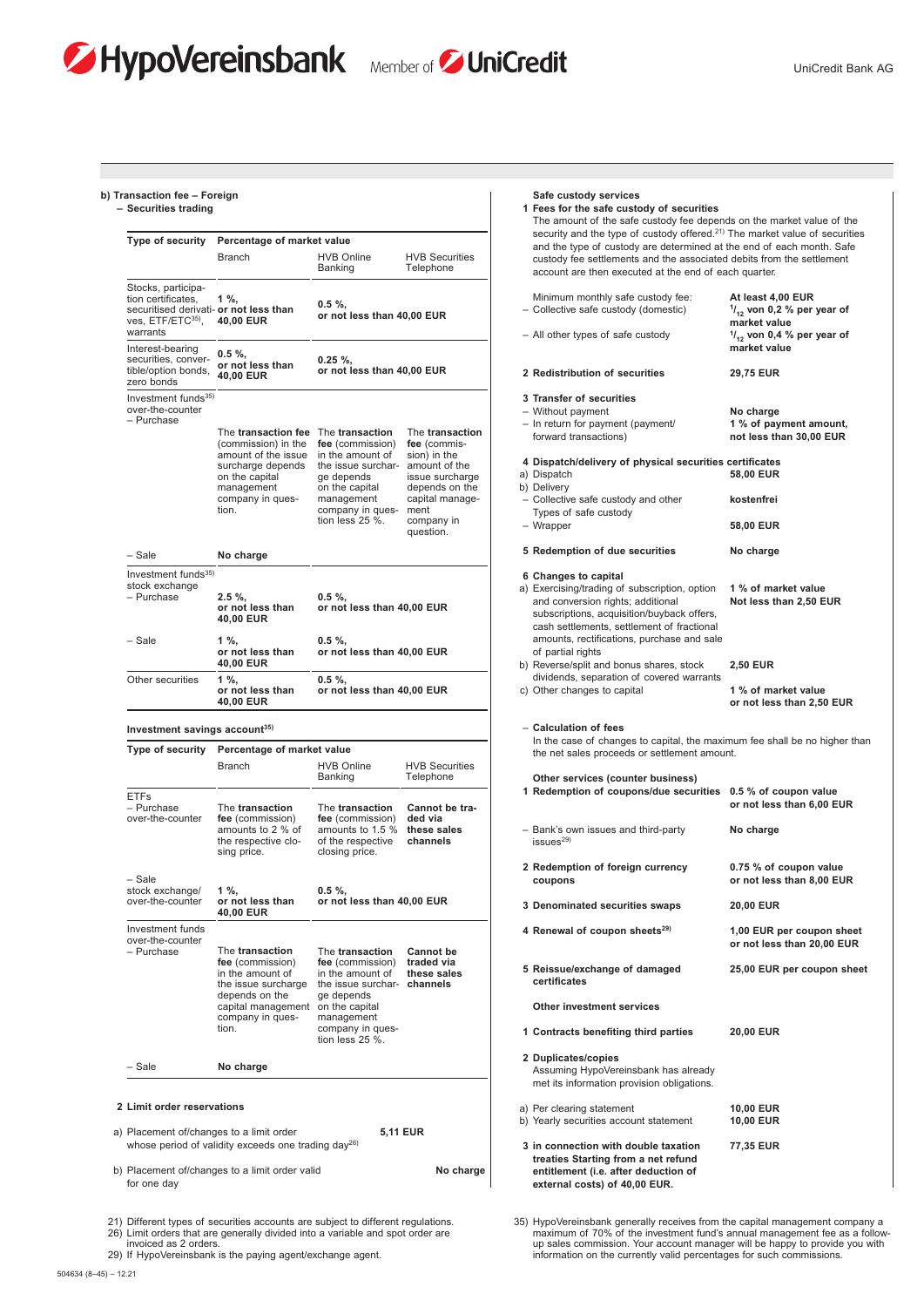

#### GENERAL BUSINESS CONDITIONS **Example 2021** the effective from 15 September 2021

 The present translation is furnished for the customer's convenience only. The original German text of the General Business Conditions is binding in all respects. In the event of any divergence between the English and the German texts, constructions, meanings, or interpretations, the German text, construction, meaning or interpretation shall govern exclusively.

**A Basic Rules Governing the Relationship Between the Customer and the Bank**

#### **1 Scope of application and amendments of these Business Conditions and the Special Conditions for particular business relations**

#### **(1) Scope of application**

 The General Business Conditions govern the entire business relationship between the customer and the bank's domestic offices (hereinafter referred to as the »Bank«). In addition, particular business relations (securities transactions, payment services and savings accounts, for example) are governed by Special Conditions, which contain deviations from, or complements to, these General Business Conditions; they are agreed with the customer when the account is opened or an order is given. If the customer also maintains business relations with foreign offices, the Bank's lien (No. 14 of these Business Conditions) also secures the claims of such foreign offices.

#### **(2) Amendments**

a) Offer of amendments

 Any amendments to these General Business Conditions and the Special Conditions shall be offered to the customer in text form no later than two months before their proposed date of entry into force. If the customer has agreed an electronic communication channel (e.g. online banking) with the Bank within the framework of the business relationship, the amendments may also be offered through this channel.

- b) Acceptance by the customer The amendments offered by the Bank shall only become effective if the customer accepts them, where appropriate by way of the deemed consent set out in the following clause.
- c) Acceptance by the customer by way of deemed consent Silence on the part of the customer shall only be deemed to constitute acceptance of the offered amendments (deemed consent (Zustimmungsfiktion)) if

 aa. the Bank is offering amendments to restore the conformity of the contractual provisions with a changed legal position because a provision of these General Business Conditions or of the Special Conditions

- − is no longer consistent with the legal position as a result of a change in the law, including directly applicable legal provisions of the European Union, or
- − is rendered ineffective or may no longer be used as a result of a final court decision, including by a court of first instance, or
- − is no longer in compliance with the Bank's regulatory obligations as a result of a binding administrative act issued by a national or international competent authority for the Bank (e.g. the German Federal Financial Supervisory Authority [Bundesanstalt für Finanzdienstleistungsaufsicht] or the European Central Bank)

#### and

 bb. the customer has not rejected the Bank's offer of amendments before the proposed date of the entry into force of the changes.

 In its offer of amendments, the Bank shall specifically draw the customer's attention to the consequences of remaining silent. d) Exclusion of deemed consent

- Deemed consent shall not apply
	- − to amendments to No. 1, paragraph 2 and No. 12, paragraph 5 of the General Business Conditions and to the corresponding provisions in the Special Conditions, or
- − to amendments affecting the obligations under the agreement to perform principal services and the charges for principal services, or
- − to amendments to charges which concern a payment by the consumer in excess of the charge agreed for the principal service, or
- − to amendments which amount to the conclusion of a new agreement, or
- − to amendments which would significantly shift the previously agreed relationship between performance and remuneration in favour of the Bank.

 In these cases, the Bank shall use other means to obtain the customer's consent to the amendments.

e) Customer's right of termination in cases of deemed consent If the Bank makes use of deemed consent, the customer may also terminate the agreement affected by the amendment without notice and free of charge prior to the proposed date of entry into force of the amendments. The Bank shall specifically draw the customer's attention to this right of termination in its offer of amendments.

#### **2 Banking secrecy and disclosure of banking affairs (1) Banking secrecy**

 The Bank has the duty to maintain secrecy about any customer-related facts and evaluations of which it may have knowledge (banking secrecy). The Bank may only disclose information concerning the customer if it is legally required to do so or if the customer has consented thereto or if the Bank is authorized to disclose banking affairs.

#### **(2) Disclosure of banking affairs**

 Any disclosure of details of banking affairs comprises statements and comments of a general nature concerning the economic status, the creditworthiness and solvency of the customer; no information shall be disclosed as to amounts of balances of accounts, of savings deposits, of securities deposits or of other assets entrusted to the Bank or as to amounts drawn under a credit facility.

#### **(3) Prerequisites for the disclosure of banking affairs**

 The Bank shall be entitled to disclose banking affairs concerning legal entities and on businesspersons registered in the Commercial Register, provided that the inquiry relates to their business activities. The Bank shall not, however, disclose any information if it has received instructions to the contrary from the customer. Details of banking affairs concerning other persons, in particular retail customers and associations, shall be disclosed by the Bank only if such persons have expressly agreed thereto, either generally or in an individual case. Details of banking affairs shall be disclosed only if the requesting party has substantiated its justified interest in the information requested and there is no reason to assume that the disclosure of such information would be contrary to the customer's legitimate concerns.

#### **(4) Recipients of disclosed banking affairs**

 The Bank shall disclose details of banking affairs only to its own customers as well as to other credit institutions for their own purposes or those of their customers.

#### **3 Liability of the Bank; contributory negligence of the customer**

#### **(1) Principles of liability**

 In performing its obligations, the Bank shall be liable for any negligence on the part of its staff and of those persons whom it may call in for the performance of its obligations. If the Special Conditions for particular business relations or other agreements contain provisions inconsistent herewith, such provisions shall prevail. In the event that the customer has contributed to the occurrence of the loss by any own fault (e.g. by violating the duties to cooperate as mentioned in No. 11 of these Business Conditions), the principles of contributory negligence shall deter-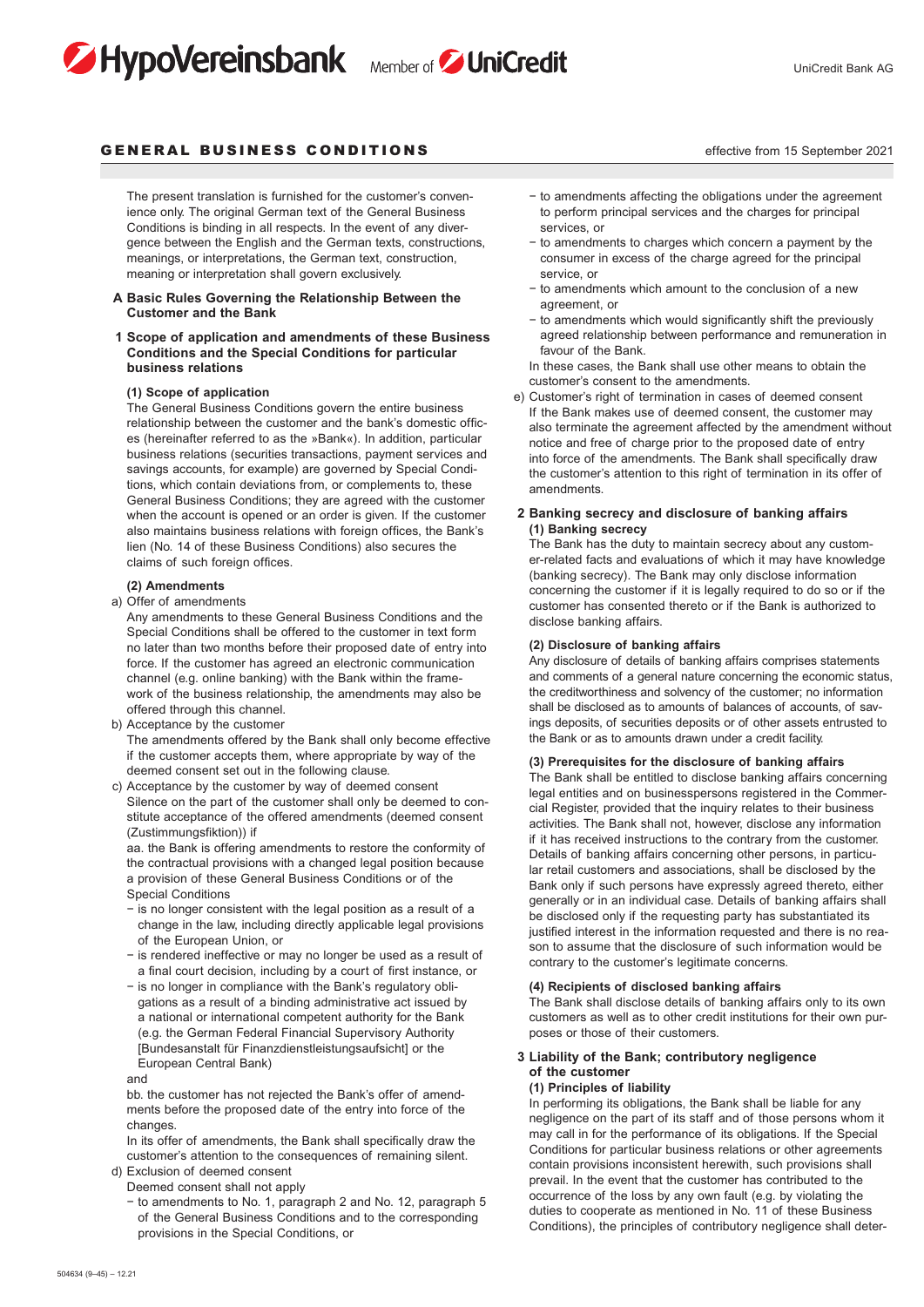mine the extent to which the Bank and the customer shall have to bear the loss.

#### **(2) Orders passed on to third parties**

 If the contents of an order are such that the Bank typically entrusts a third party with its further execution, the Bank performs the order by passing it on to the third party in its own name (order passed on to a third party). This applies, for example, to obtaining information on banking affairs from other credit institutions or to the custody and administration of securities in other countries. In such cases, the liability of the Bank shall be limited to the careful selection and instruction of the third party.

#### **(3) Disturbance of business**

 The Bank shall not be liable for any losses caused by force majeure, riot, war or natural events or due to other occurrences for which the Bank is not responsible (e.g. strike, lock-out, traffic holdups, administrative acts of domestic or foreign high authorities).

#### **4 Set-off limitations on the part of the customer who is not a consumer**

 A non-consumer customer may only set off claims against those of the Bank if the customer's claims are undisputed or have been confirmed by a final court decision. This set-off limitation shall not apply to any claim for which offsetting is invoked by the client that has its legal basis in a loan or financial support pursuant to Sections 513 and 491-512 of the German Civil Code (BGB).

#### **5 Right of disposal upon the death of the customer**

 Upon the death of the customer, any person who approaches the Bank claiming to be the customer's legal successor shall be required to furnish suitable proof to the Bank of their entitlement under inheritance law. If an official or certified copy of the testamentary disposition (last will or contract of inheritance) together with the relevant record of probate proceedings is presented to the Bank, the Bank may consider any person designated therein as heir or executor as the entitled person, allow this person to dispose of any assets and, in particular, make payment or delivery to this person, thereby discharging its obligations. This shall not apply if the Bank is aware that the person designated therein is not entitled to dispose (e.g. following challenge or invalidity of the will) or if this has not come to the knowledge of the Bank due to its own negligence.

#### **6 Applicable law and place of jurisdiction for customers who are businesspersons or public-law entities (1) Applicability of German law**

 German law shall apply to the business relationship between the customer and the Bank.

#### **(2) Place of jurisdiction for domestic customers**

 If the customer is a businessperson and if the business relation in dispute is attributable to the conducting of such businessperson's trade, the Bank may sue such customer before the court having jurisdiction for the bank office keeping the account or before any other competent court; the same applies to legal entities under public law and separate funds under public law. The Bank itself may be sued by such customers only before the court having jurisdiction for the bank office keeping the account.

#### **(3) Place of jurisdiction for foreign customers**

 The agreement upon the place of jurisdiction shall also apply to customers who conduct a comparable trade or business abroad and to foreign institutions which are comparable with domestic legal entities under public law or a domestic separate fund under public law.

#### **B Keeping of Accounts**

#### **7 Periodic balance statements for current accounts (1) Issue of periodic balance statements**

 Unless otherwise agreed, the Bank shall issue a periodic balance statement for a current account at the end of each calendar quarter, thereby clearing the claims accrued by both parties during this period (including interest and charges imposed by the Bank). The Bank may charge interest on the balance arising therefrom in accordance with No. 12 of these Business Conditions or any other agreements entered into with the customer.

#### **(2) Time allowed for objections; approval by silence**

 Any objections a customer may have concerning the incorrectness or incompleteness of a periodic balance statement must be raised not later than six weeks after its receipt; if the objections are made in text form, it is sufficient to dispatch these within the period of six weeks. Failure to make objections in due time shall be considered as approval. When issuing the periodic balance statement, the Bank shall expressly draw the customer's attention to this consequence. The customer may demand a correction of the periodic balance statement even after expiry of this period, but must then prove that the account was either wrongly debited or mistakenly not credited.

#### **8 Reverse entries and correction entries made by the Bank (1) Prior to issuing a periodic balance statement**

 Incorrect credit entries on current accounts (e.g. due to a wrong account number) may be reversed by the Bank through a debit entry prior to the issue of the next periodic balance statement to the extent that the Bank has a repayment claim against the customer (reverse entry); in this case, the customer may not object to the debit entry on the grounds that a disposal of an amount equivalent to the credit entry has already been made.

#### **(2) After issuing a periodic balance statement**

 If the Bank ascertains an incorrect credit entry after a periodic balance statement has been issued and if the Bank has a repayment claim against the customer, it shall debit the account of the customer with the amount of its claim (correction entry). If the customer objects to the correction entry, the Bank shall re-credit the account with the amount in dispute and assert its repayment claim separately.

#### **(3) Notification to the customer; calculation of interest**

 The Bank shall immediately notify the customer of any reverse entries and correction entries made. With respect to the calculation of interest, the Bank shall effect the entries retroactively as of the day on which the incorrect entry was made.

#### **9 Collection orders**

#### **(1) Conditional credit entries effected upon presentation of documents**

 If the Bank credits the countervalue of cheques and direct debits prior to their payment, this is done on condition of payment, even if these items are payable at the Bank itself. If the customer surrenders other items, instructing the Bank to collect an amount due from a debtor (e.g. interest coupons), and if the Bank effects a credit entry for such amount, this is done under the reserve that the Bank shall obtain the amount. This reserve shall also apply if the cheques, direct debits and other items are payable at the Bank itself. If cheques or direct debits are not paid or if the Bank does not obtain the amount under the collection order, the Bank shall cancel the conditional credit entry regardless of whether or not a periodic balance statement has been issued in the meantime.

### **(2) Payment of direct debits and of cheques**

### **made out by the customer**

 Direct debits and cheques shall be deemed to have been paid, <sup>1</sup> Bank working days are all working days except Saturdays, 24 December unless the debit entry is cancelled prior to the end of the third

and 31 December.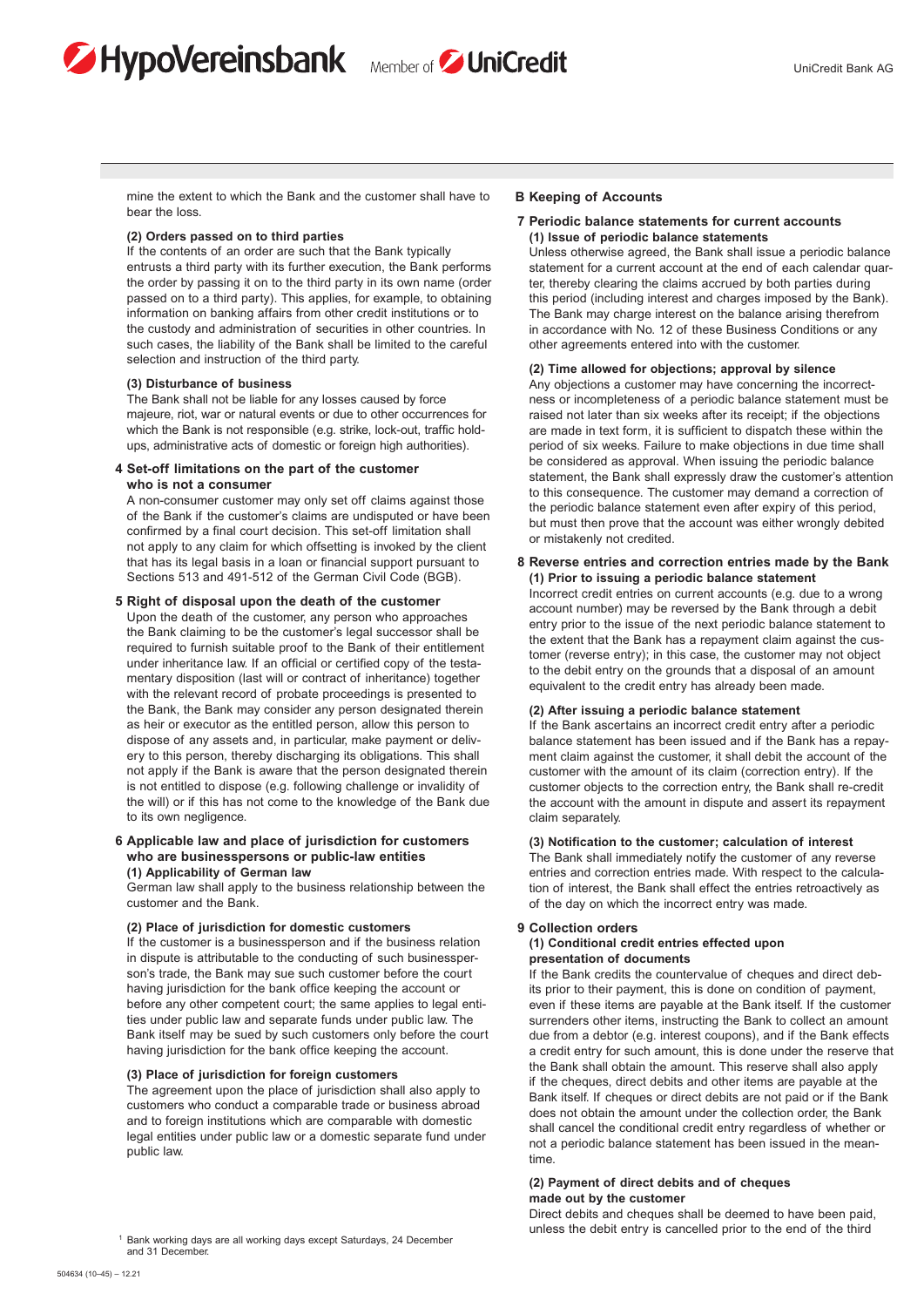

bank working day – in the case of SEPA business-to-business (B2B) direct debits, prior to the end of the third bank working day – after it was made. Cheques payable in cash shall be deemed to have been paid once their amount has been paid to the presenting party. Cheques shall also be deemed to have been paid as soon as the Bank dispatches an advice of payment. Cheques presented through the clearing office of the Bundesbank shall be deemed to have been paid, unless they are returned by the time stipulated by the Bundesbank.

#### **10 Foreign currency transactions and risks inherent in foreign currency accounts**

 **(1) Execution of orders relating to foreign currency accounts**  Foreign currency accounts of the customer serve to effect the cashless settlement of payments to and disposals by the customer in foreign currency. Disposals of credit balances on foreign currency accounts (e.g. by means of credit transfers to the debit of the foreign currency credit balance) are settled through or by banks in the home country of the currency, unless the Bank executes them entirely within its own organisation.

#### **(2) Credit entries for foreign currency transactions with the Customer**

 If the Bank concludes a transaction with the customer (e.g. a forward exchange transaction) under which it owes the provision of an amount in a foreign currency, it shall discharge its foreign currency obligation by crediting the account of the customer in the respective currency, unless otherwise agreed.

#### **(3) Temporary limitation of performance by the Bank**

 The Bank's duty to execute a disposal order to the debit of a foreign currency credit balance (paragraph 1) or to discharge a foreign currency obligation (paragraph 2) shall be suspended to the extent that and for as long as the Bank cannot or can only restrictedly dispose of the currency in which the foreign currency credit balance or the obligation is denominated, due to political measures or events in the country of the respective currency. To the extent that and for as long as such measures or events persist, the Bank is not obligated either to perform at some other place outside the country of the respective currency, in some other currency (including euros) or by providing cash. However, the Bank's duty to execute a disposal order to the debit of a foreign currency credit balance shall not be suspended if the Bank can execute it entirely within its own organisation. The right of the customer and of the Bank to set off mutual claims due in the same currency against each other shall not be affected by the above provisions.

#### **(4) Exchange rate**

 The exchange rate for foreign currency transactions shall be determined on the basis of the »List of Prices and Services« (Preis- und Leistungsverzeichnis). Payment services shall be governed in addition by the payment services framework contract.

#### **C Duties of the Customer to Cooperate**

### **11 Duties of the customer to cooperate**

#### **(1) Notification of changes**

 A proper settlement of business requires that the customer notify the Bank without delay of any changes in the customer's name and address, as well as the termination of, or amendment to, any powers of representation towards the Bank conferred to any person (in particular, a power of attorney). This notification duty also exists where the powers of representation are recorded in a public register (e.g. the Commercial Register) and any termination thereof or any amendments thereto are entered in that register. Additional statutory notification requirements, resulting from the German Money Laundering Act (Geldwäschegesetz) in particular, may apply.

#### **(2) Clarity of orders**

 Orders must unequivocally show their contents. Orders that are not worded clearly may lead to queries, which may result in delays. In particular, when giving orders, the customer must ensure that the information the customer provides, particularly the domestic account number and bank code number (»Bankleitzahl«) or IBAN and BIC and the currency, are complete and correct. Amendments, confirmations or repetitions of orders must be designated as such.

#### **(3) Special reference to urgency in connection with the execution of an order**

 If the customer feels that an order requires particularly prompt execution, the customer shall notify the Bank of this fact separately. For orders issued on a printed form, this must be done separately from the form.

#### **(4) Examination of, and objections to, notification received from the Bank**

 The customer must immediately examine account statements, securities contract notes, statements of securities holdings and earnings, other statements, advices of execution of orders, as well as information on expected payments and consignments (advices), as to their correctness and completeness and immediately raise any objections relating thereto.

#### **(5) Notice to the Bank in case of non-receipt of statements**

 The customer must notify the Bank immediately if periodic balance statements and statements of securities holdings are not received. The duty to notify the Bank also exists if other advices expected by the customer are not received (e.g. securities contract notes, account statements after execution of customer orders or regarding payments expected by the customer).

#### **D Cost of Bank Services**

#### **12 Interest, charges and expenses**

 **(1) Interest and charges in business with consumers** The amount of interest and charges for the customary services which the Bank provides to consumers, including the amount of any payments in addition to the remuneration agreed for the principal service, is set out in the »Price Display – Standard rates for retail banking« (Preisaushang – Regelsätze im standardisierten Privatkundengeschäft) and the »List of Prices and Services« (Preis- und Leistungsverzeichnis).

 If a customer makes use of a service included therein, and unless otherwise agreed between the Bank and the customer, the interest and charges stated in the then valid Price Display or List of Prices and Services are applicable.

 Any agreement that concerns a payment made by the consumer in addition to the remuneration agreed for the principal service must be expressly concluded by the Bank with the consumer, even if such payment is stated in the Price Display or the List of Prices and Services.

 Unless otherwise agreed, the charges for any services not included in the Price Display or the List of Prices and Services which are provided following the instructions of the customer and which can, in the given circumstances, only be expected to be provided against remuneration, shall be governed by the relevant statutory provisions.

#### **(2) Interest and charges in business with customers who are not consumers**

 The amount of interest and charges for the customary banking services which the Bank provides to customers who are not consumers is set out in the »Price Display – Standard rates for retail banking« (Preisaushang – Regelsätze im standardisierten Privatkundengeschäft) and the »List of Prices and Services« (Preisund Leistungsverzeichnis), provided that the Price Display and the List of Prices and Services include customary banking services to customers who are not consumers (e.g. business customers).

<sup>2</sup> International Bank Account Number 3 Bank Identifier Code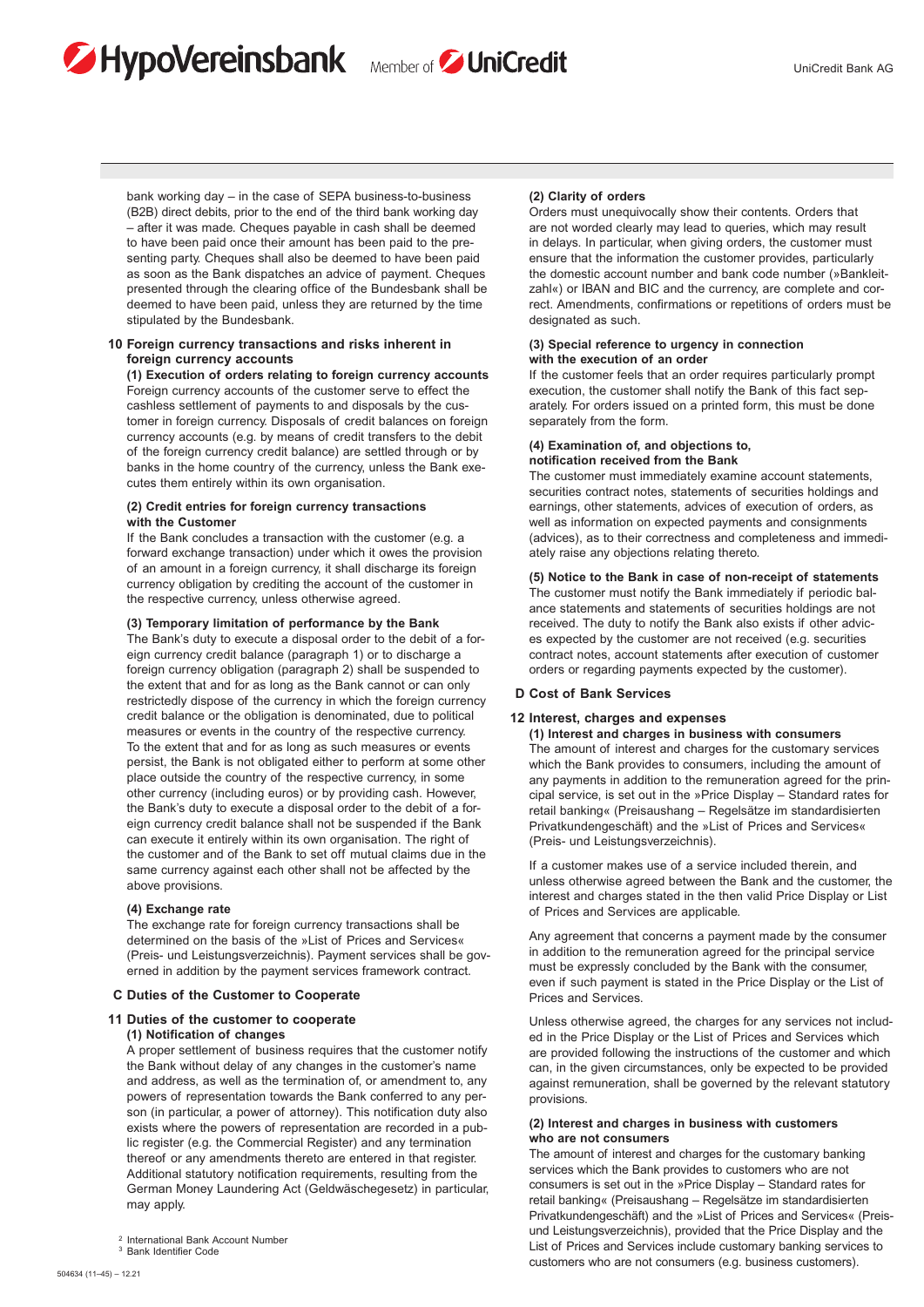If a customer who is not a consumer makes use of a service included therein, and unless otherwise agreed between the Bank and the customer, the interest and charges stated in the then valid Price Display or List of Prices and Services are applicable.

 Otherwise, in the absence of any other agreement or conflict with statutory provisions, the Bank shall determine the amount of interest and charges at its reasonable discretion (Section 315 of the German Civil Code (Bürgerliches Gesetzbuch – BGB).

#### **(3) Non-chargeable service**

 The Bank shall not charge for any service which it is required to provide by law or pursuant to a contractual accessory obligation or which it performs in its own interest, unless such charge is legally permissible and levied in accordance with the relevant statutory provisions.

#### **(4) Changes in interest rates; right of termination by the customer in the event of an increase**

 In the case of variable interest rate loans, the interest rate shall be adjusted in accordance with the terms of the respective loan agreement. The Bank shall notify the customer of any interest rate adjustments. If the interest rate is increased, the customer may, unless otherwise agreed, terminate the loan agreement affected thereby with immediate effect within six weeks from notification of the change. If the customer terminates the loan agreement, any such increased interest rate shall not be applied to the terminated loan agreement. The Bank shall allow a reasonable period of time for settlement.

#### **(5) Changes in charges for services typically used on a permanent basis**

 Changes in charges for banking services which are typically used by customers within the framework of the business relationship on a permanent basis (e.g. account/securities account management) shall be offered to the customer in text form no later than two months before their proposed date of entry into force. If the customer has agreed an electronic communication channel (e.g. online banking) with the Bank within the framework of the business relationship, the changes may also be offered through this channel. The changes offered by the Bank shall only become effective if the customer accepts them. Any agreement on amending a charge that concerns a payment by the consumer in excess of the charge for the principal service can only be expressly concluded with the consumer by the Bank.

#### **(6) Reimbursement of expenses**

 Any entitlement by the Bank to reimbursement of expenses shall be governed by the applicable statutory provisions.

 **(7) Special arrangements for consumer loan agreements and payment services contracts with consumers for payments**  The interest and costs (charges, out-of-pocket expenses) for consumer loan agreements and payment services contracts with consumers for payments shall be determined by the relevant contractual arrangements and Special Conditions as well as the additional statutory provisions.

#### **E Security for the Bank's Claims Against the Customer**

#### **13 Providing or increasing security**

#### **(1) Right of the Bank to request security**

 The Bank may demand that the customer provide the usual forms of security for any claims that may arise from the banking relationship, even if such claims are conditional (e.g. indemnity for amounts paid under a guarantee issued on behalf of the customer). If the customer has assumed a liability for another customer's obligations towards the Bank (e.g. as a surety), the Bank is, however, not entitled to demand that security be provided or increased for the debt resulting from such liability incurred before the maturity of the debt.

#### **(2) Changes in the risk**

 If the Bank, upon the creation of claims against the customer, has initially dispensed wholly or partly with demanding that security be provided or increased, it may nonetheless make such a demand at a later time, provided, however, that circumstances occur or become known which justify a higher risk assessment of the claims against the customer. This may, in particular, be the case if

- the economic status of the customer has changed or threatens to change in a negative manner or
- the value of the existing security has deteriorated or threatens to deteriorate.

 The Bank has no right to demand security if it has been expressly agreed that the customer either does not have to provide any security or must only provide that security which has been specified. For consumer loan agreements, the Bank is entitled to demand that security be provided or increased only to the extent that such security is mentioned in the loan agreement. When, however, the net loan amount exceeds EUR 75,000, the Bank may demand that security be provided or increased even if a consumer loan agreement or a general consumer loan agreement within the meaning of Section 491 (2) of the German Civil Code which is concluded, in the former case, before 21 March 2016 and, in the latter case, from 21 March 2016 does not contain any or any exhaustive indications as to security.

#### **(3) Setting a period of time for providing or increasing security**

 The Bank shall allow a reasonable period of time for providing or increasing security. If the Bank intends to make use of its right of termination without notice according to No. 19 (3) of these Business Conditions should the customer fail to comply with the obligation to provide or increase security within such period, it shall draw the customer's attention to this consequence before doing so.

#### **14 Lien in favour of the Bank (1) Agreement on the lien**

 The customer and the Bank agree that the Bank acquires a lien on the securities and chattels which, within the scope of banking business, have come or may come into the possession of a domestic office of the Bank. The Bank also acquires a lien on any claims which the customer has or may in future have against the Bank arising from the banking relationship (e.g. credit balances).

#### **(2) Secured claims**

 The lien serves to secure all existing, future and contingent claims arising from the banking relationship which the Bank with all its domestic and foreign offices is entitled to against the customer. If the customer has assumed liability for another customer's obligations towards the Bank (e.g. as a surety), the lien shall not secure the debt resulting from the liability incurred before the maturity of the debt.

#### **(3) Exemptions from the lien**

 If funds or other assets come into the power of disposal of the Bank under the reserve that they may only be used for a specified purpose (e.g. deposit of cash for payment of a bill of exchange), the Bank's lien does not extend to these assets. The same applies to shares issued by the Bank itself (own shares) and to securities which the Bank keeps in custody abroad for the customer's account. Moreover, the lien extends neither to the profit-participation rights/profit-participation certificates (Genußrechte/Genußscheine) issued by the Bank itself nor to the Bank's securitised and non-securitised subordinated liabilities.

#### **(4) Interest and dividend coupons**

 If securities are subject to the Bank's lien, the customer is not entitled to demand the delivery of the interest and dividend coupons pertaining to such securities.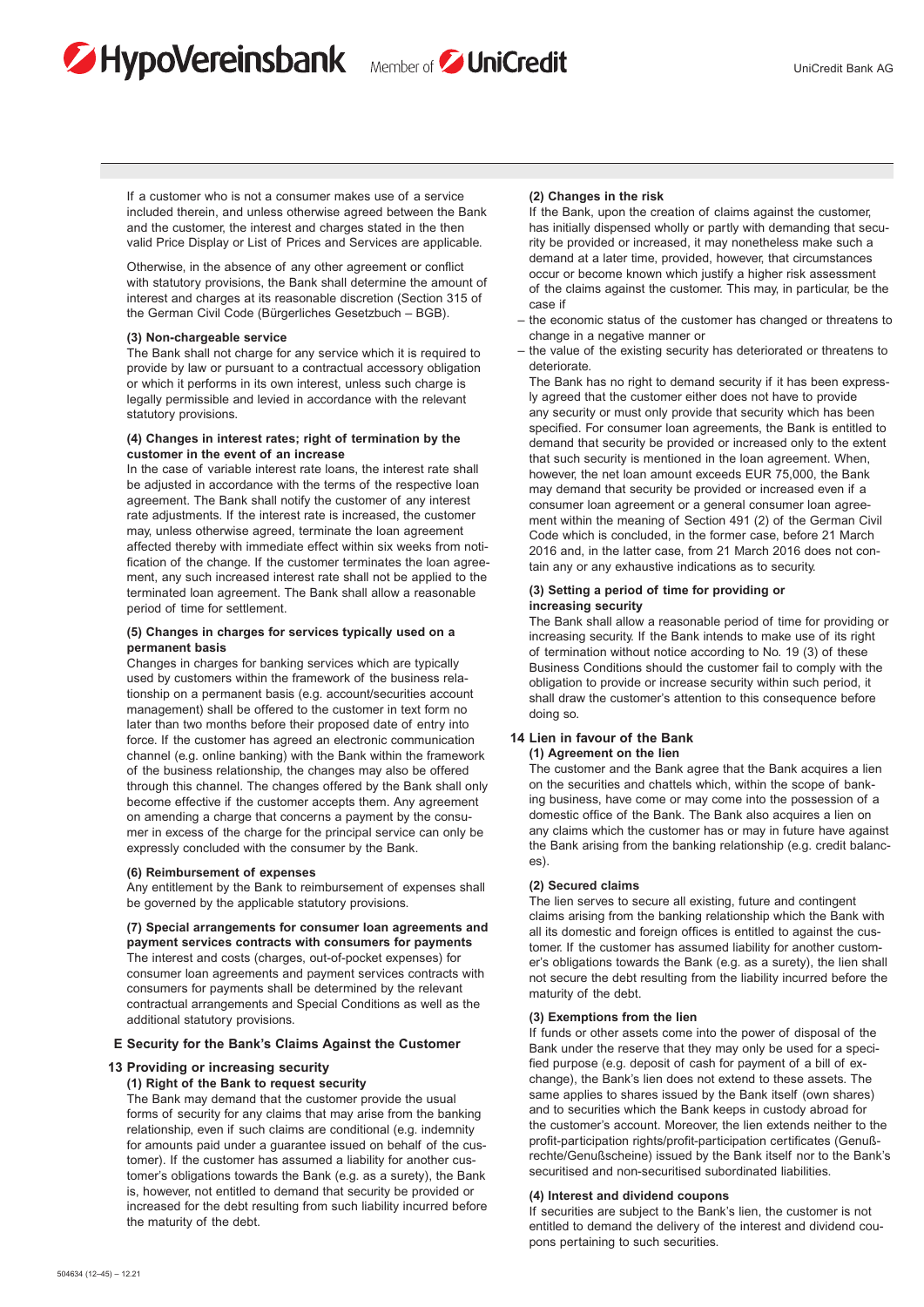

#### **15 Security interests in the case of items for collection and discounted bills of exchange**

#### **(1) Transfer of ownership by way of security**

 The Bank acquires ownership by way of security of any cheques and bills of exchange deposited for collection at the time such items are deposited. The Bank acquires absolute ownership of discounted bills of exchange at the time of the purchase of such items; if it re-debits discounted bills of exchange to the account, it retains the ownership by way of security in such bills of exchange.

#### **(2) Assignment by way of security**

 The claims underlying the cheques and bills of exchange shall pass to the Bank simultaneously with the acquisition of ownership in the cheques and bills of exchange; the claims also pass to the Bank if other items are deposited for collection (e.g. direct debits, documents of commercial trading).

#### **(3) Special-purpose items for collection**

 If items for collection are deposited with the Bank under the reserve that their countervalue may only be used for a specified purpose, the transfer or assignment of ownership by way of security does not extend to these items.

#### **(4) Secured claims of the Bank**

 The ownership transferred or assigned by way of security serves to secure any claims which the Bank may be entitled to against the customer arising from the customer's current account when items are deposited for collection or arising as a consequence of the re-debiting of unpaid items for collection or discounted bills of exchange. Upon request of the customer, the Bank retransfers to the customer the ownership by way of security of such items and of the claims that have passed to it if it does not, at the time of such request, have any claims against the customer that need to be secured or if it does not permit the customer to dispose of the countervalue of such items prior to their final payment.

#### **16 Limitation of the claim to security and obligation to release**

#### **(1) Cover limit**

 The Bank may demand that security be provided or increased until the realisable value of all security corresponds to the total amount of all claims arising from the banking business relationship (cover limit).

#### **(2) Release**

 If the realisable value of all security exceeds the cover limit on a more than temporary basis, the Bank shall, at the customer's request, release security items as it may choose in the amount exceeding the cover limit; when selecting the security items to be released, the Bank shall take into account the legitimate concerns of the customer or of any third party having provided security for the customer's obligations. To this extent, the Bank is also obliged to execute orders of the customer relating to the items subject to the lien (e.g. sale of securities, repayment of savings deposits).

#### **(3) Special agreements**

 If assessment criteria for a specific security item other than the realisable value or another cover limit or another limit for the release of security have been agreed, these other criteria or limits shall apply.

#### **17 Realisation of security**

#### **(1) Option of the Bank**

 If the Bank realises security, it may choose between several security items. When realising security and selecting the items to be realised, the Bank shall take into account the legitimate concerns of the customer and any third party who may have provided security for the obligations of the customer.

 **(2) Credit entry for proceeds under turnover tax law** If the transaction of realisation is subject to turnover tax, the Bank shall provide the customer with a credit entry for the proceeds, such entry being deemed to serve as invoice for the supply of the item given as security and meeting the requirements of turnover tax law (Umsatzsteuerrecht).

#### **F Termination**

### **18 Termination rights of the customer**

 **(1) Right of termination at any time**  Unless the Bank and the customer have agreed a term or a diverging termination provision, the customer may at any time, without notice, terminate the business relationship as a whole or particular business relations (e.g. a chequing agreement).

#### **(2) Termination for reasonable cause**

 If the Bank and the customer have agreed a term or a diverging termination provision for a particular business relation, such relation may only be terminated without notice if there is reasonable cause therefor which makes it unacceptable to the customer to continue it, also after giving consideration to the legitimate concerns of the Bank.

#### **(3) Statutory termination rights**

Statutory termination rights shall not be affected.

#### **19 Termination rights of the Bank (1) Termination upon notice**

 Upon observing a reasonable period of notice, the Bank may at any time terminate the business relationship as a whole or particular business relations for which neither a term nor a diverging termination provision has been agreed (e.g. the chequing agreement authorizing the use of cheque forms). In determining the period of notice, the Bank shall take into account the legitimate concerns of the customer. The minimum termination notice for a payment services framework contract (e.g. current account or card contract) and a securities account shall be two months.

#### **(2) Termination of loans with no fixed term**

 Loans and loan commitments for which neither a fixed term nor a diverging termination provision has been agreed may be terminated at any time by the Bank without notice. When exercising this right of termination, the Bank shall give due consideration to the legitimate concerns of the customer.

 Where the German Civil Code contains specific provisions for the termination of a consumer loan agreement, the Bank may only terminate the agreement as provided therein.

#### **(3) Termination for reasonable cause without notice**

 Termination of the business relationship as a whole or of particular business relations without notice is permitted if there is reasonable cause which makes it unacceptable to the Bank to continue the business relations, also after having given consideration to the legitimate concerns of the customer. Reasonable cause is given in particular

- if the customer has made incorrect statements as to the customer's financial status, provided such statements were of significant importance for the Bank's decision concerning the granting of credit or other operations involving risks for the Bank (e.g. the delivery of a payment card); for consumer loans, this shall only apply if the customer has knowingly withheld or falsified information of relevance for assessing creditworthiness and this has led to a faulty assessment of creditworthiness, or
- if a substantial deterioration in the customer's financial status or in the value of security occurs or threatens to occur, jeopardizing the repayment of a loan or the discharge of any other obligation towards the Bank even if security provided therefor is realised, or
- if the customer fails to comply, within the required period of time allowed by the Bank, with the obligation to provide or increase security according to No. 13 (2) of these Business Conditions or to the provisions of some other agreement.

If reasonable cause is given due to the breach of a contractual obligation, termination shall only be permitted after expiry, without result, of a reasonable period of time fixed for corrective action by the customer or after a warning to the customer has proved unsuccessful, unless this proviso can be dispensed with owing to the special fea-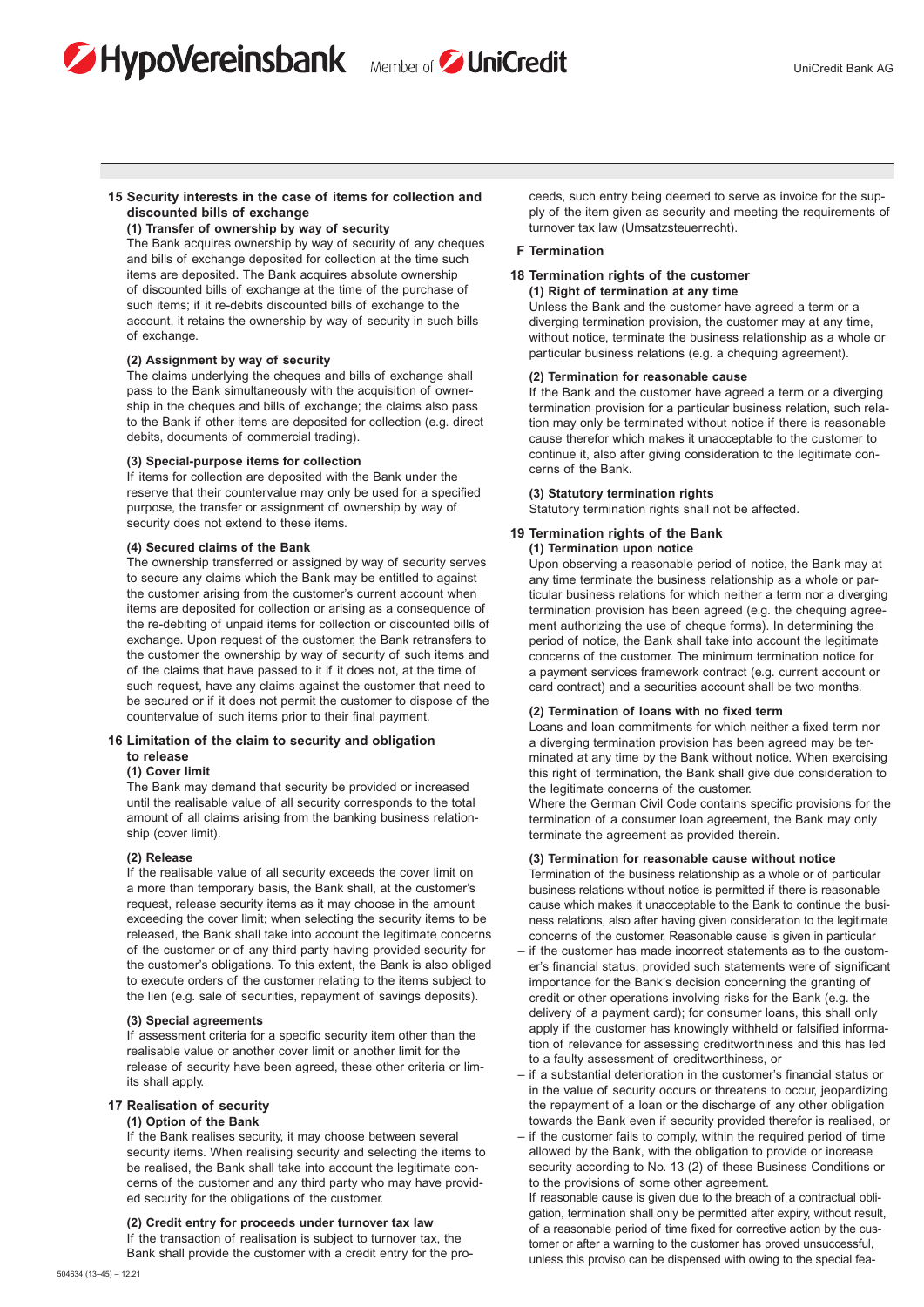tures of a particular case (Section 323 (2) and (3) of the German Civil Code).

#### **(4) Termination of consumer loan agreements in the event of default**

 Where the German Civil Code contains specific provisions for the termination of a consumer loan agreement subsequent to repayment default, the Bank may only terminate the agreement as provided therein.

#### **(5) Termination of a basic account agreement**

 The Bank may only terminate a basic account agreement in accordance with the arrangements concluded between the Bank and the customer on the basis of the German Payment Accounts Act (Zahlungskontengesetz) and with the provisions of the German Payment Accounts Act.

#### **(6) Settlement following termination**

 In the event of termination without notice, the Bank shall allow the customer a reasonable period of time for settlement (in particular for the repayment of a loan), unless it is necessary to attend immediately thereto (e.g. the return of cheque forms following termination of a chequing agreement).

#### **G Protection of Deposits**

#### **20 Deposit Protection Fund**

#### **(1) Scope of protection**

 The Bank is a member of the Deposit Protection Fund of the Association of German Banks (Einlagensicherungsfonds des Bundesverbandes deutscher Banken e.V.). In accordance with its By-laws – subject to the exceptions provided for therein – the Deposit Protection Fund protects deposits, i.e. credit balances which result from funds left in an account or from temporary situations deriving from banking transactions and which the Bank is required to repay under the conditions applicable.

 Not protected are, inter alia, deposits forming part of the Bank's own funds, liabilities from bearer and order bonds, as well as deposits of credit institutions within the meaning of Article 4 (1), point (1) of Regulation (EU) No. 575/2013, financial institutions within the meaning of Article 4 (1), point (26) of Regulation (EU) No. 575/2013, investment firms within the meaning of Article 4 (1), point (1) of Directive 2004/39/EC and central, regional and local authorities. Deposits of creditors other than as natural persons and foundations with legal capacity are only protected if

 (i) the deposit is not a liability from a registered bond or a promissory note and

 (ii) the term of the deposit is not more than 18 months. Deposits that already existed before 1 January 2020 shall not be subject to this limitation of term. After 31 December 2019, the »grandfathered« status pursuant to the preceding sentence shall cease to apply as soon as the deposit in question falls due, can be terminated or otherwise reclaimed, or if the deposit is transferred by way of individual or universal succession in title.

 After 31 December 2019, the 'grandfathered' status pursuant to the preceding sentence shall cease to apply as soon as the deposit in question falls due, can be terminated or otherwise reclaimed, or if the deposit is transferred by way of individual or universal succession in title.

 Liabilities of banks that already existed before 1 October 2017 are protected in accordance with and under the conditions laid down in the provisions of the By--laws of the Deposit Protection Fund applying until 1 October 2017. After 30 September 2017, the 'grandfathered' status pursuant to the preceding sentence shall cease to apply as soon as the liability in question falls due, can be terminated or otherwise reclaimed, or if the liability is transferred by way of individual or universal succession in title.

#### **(2) Protection ceilings**

 The protection ceiling for each creditor is, until 31 December 2019, 20%, until 31 December 2024, 15%, and, as of 1 January 2025, 8.75% of the Bank's own funds within the meaning of Article

72 of Regulation (EU) No. 575/2013 used for deposit protection purposes. Deposits established or renewed after 31 December 2011 shall be subject to the respective new protection ceilings as of the aforementioned dates, irrespective of the time when the deposits are established. Deposits established before 31 December 2011 shall be subject to the old protection ceilings until maturity or until the next possible termination date.

 This protection ceiling shall be notified to the customer by the Bank on request. It is also available on the internet at www.bankenverband.de.

#### **(3) Validity of the By-laws of the Deposit Protection Fund**

 Further details of protection are contained in Section 6 of the By-laws of the Deposit Protection Fund, which are available on request.

#### **(4) Transfer of claims**

 To the extent that the Deposit Protection Fund or its mandatory makes payments to a customer, the respective amount of the customer's claims against the Bank, together with all subsidiary rights, shall be transferred simultaneously to the Deposit Protection Fund.

#### **(5) Disclosure of information**

 The Bank shall be entitled to disclose to the Deposit Protection Fund or to its mandatory all the necessary information in this respect and to place documents at their disposal.

#### **H Complaint Channels/Ombudsman Scheme**

### **21 Complaints procedure and alternative dispute resolution**

**Customers have the following out-of-court options:** Customers may address a complaint to the contact point specified by the Bank in its List of Prices and Services. The Bank will answer complaints in a appropriate manner, where payment service contracts are concerned, it will do so in text form ( e.g. by letter, telefax or email).

 The Bank participates in the dispute resolution scheme run by the consumer arbitration body »The German Private Banks' Ombudsman« (www.bankenombudsmann.de). Consumers may have any disputes with the Bank resolved by the Ombudsman. Where disputes concerning a payment services contract (Section 675f of the German Civil Code) are involved, customers who are not consumers also may request their resolution by the Ombudsman. Further details are contained in the »Rules of Procedure for the Settlement of Customer Complaints in the German Private Commercial Banking Sector«, which are available on request or can be downloaded from the Internet at www.bankenverband.de.

 Complaints should be addressed in text form (e.g. by letter, telefax or email) to the Customer Complaints Office (Kundenbeschwerdestelle) at the Association of German Banks (Bundesverband deutscher Banken),

P.O. Box (Postfach) 040307, 10062 Berlin;

fax: +49 (0)30 16633169; email: ombudsmann@bdb.de. In addition, customers may make complaints at any time in writing or orally on the record to the German Federal Financial Supervisory Authority (Bundesanstalt für Finanzdienstleistungsaufsicht – BaFin), Graurheindorfer Strasse 108, 53117 Bonn, about breaches by the Bank of the German Payment Services Supervision Act (Zahlungsdiensteaufsichtsgesetz – ZAG), Sections 675c – 676c of the German Civil Code (Bürgerliches Gesetzbuch – BGB) or Article 248 of the Act Introducing the German Civil Code (Einführungsgesetz zum Bürgerlichen Gesetzbuch – EGBGB).

 The European Commission has set up a European Online Dispute Resolution (ODR) Platform at

http://ec.europa.eu/consumers/odr/.

 Consumers can use the ODR Platform for out-of-court resolution of a dispute arising from online contracts with a company domiciled in the EU.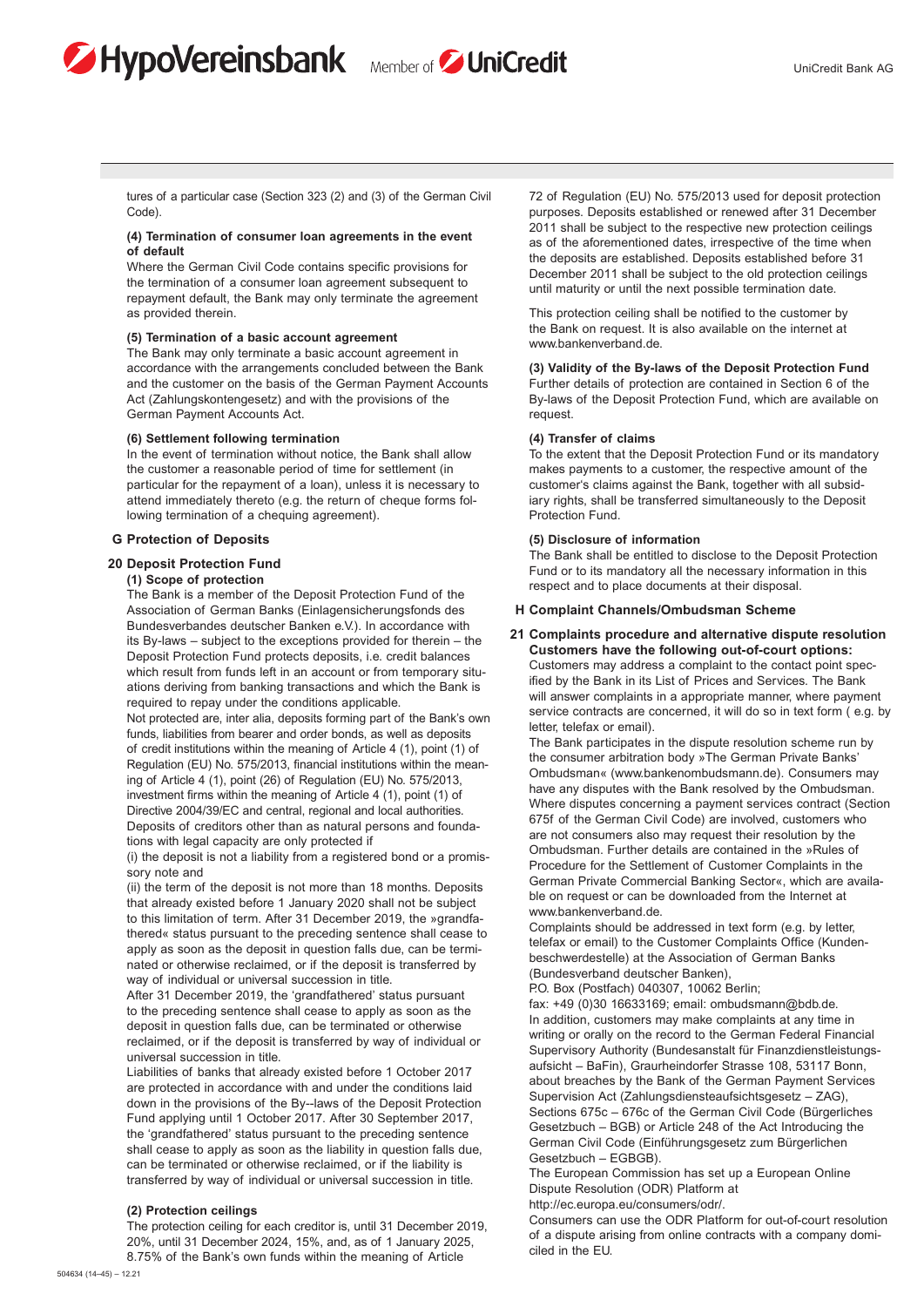

#### SPECIAL CONDITIONS **FOR DEALINGS IN SECURITIES Example 2018 Example 2018 effective from 1 January 2018**

 The present translation is furnished for the customer's convenience only. The original German text of the Special Conditions for Dealings in Securities is binding in all respects. In the event of any divergence between the English and the German texts, constructions, meanings or interpretations, the German text, construction, meaning or interpretation shall govern exclusively.

 These Special Conditions shall govern the purchase or sale as well as the safe custody of securities, even if the corresponding rights are not represented by certificates (hereinafter: »securities«).

#### **A Securities transactions**

#### **1 Forms of securities transactions**

**1.1 Commission transactions/fixed-price transactions** The Bank and the customer shall conclude securities transactions in the form of commission transactions (subsection 2) or fixedprice transactions (subsection 3).

#### **1.2 Commission transactions**

 If the Bank executes orders placed by its customer for the purchase or sale of securities in the capacity of a commission agent, it shall conclude for the customer's account a purchase or sale transaction with another market participant or a Central Counterparty (execution transaction) or it shall engage another commission agent (intermediate commission agent) to conclude an execution transaction. In electronic trading on an exchange, the customer's order may also be executed directly against the Bank or the intermediate commission agent if the terms and conditions for trading on the exchange permit this.

#### **1.3 Fixed-price transactions**

 If the Bank and the customer agree with each other on a fixed or determinable price for an individual transaction (fixed-price transaction), this shall result in a purchase contract; the Bank shall accordingly take delivery of the securities as purchaser from the customer or it shall deliver the securities as seller to the customer. The Bank shall charge the customer the agreed price plus – where interest-bearing bonds are concerned – accrued interest.

#### **2 Execution policy for securities transactions**

 The Bank shall execute securities transactions on the basis of its execution policy1\* applicable at the time. The execution policy shall form part of the Special Conditions. The Bank shall be authorised to amend the execution policy in accordance with supervisory requirements. The Bank shall inform the customer of any amendments to the execution policy.

### **B Special rules for commission transactions**

- **3 Practices/notification/price**
- **3.1 Application of legal provisions/practices/business conditions** Execution transactions shall be subject to the legal provisions and business conditions (practices) for securities trading applicable at the execution venue; in addition, the General Business Conditions of the Bank's contracting party shall apply.

#### **3.2 Notification**

 The Bank shall notify the customer without undue delay of the execution of the order. If the customer's order was executed directly against the Bank or the intermediate commission agent in electronic trading on an exchange, this need not be notified separately.

#### **3.3 Price of the execution transaction/remuneration/expenses**

- The Bank shall charge the customer the price of the execution transaction; it shall be entitled to charge its remuneration. Any entitlement by the Bank to reimbursement of expenses shall be governed by the applicable statutory provisions.
- \* Ausführungsgrundsätze für Geschäfte in Finanzinstrumenten

#### **4 Requirement of an adequate credit balance/securities holding**

 The Bank shall be required to execute orders or to exercise subscription rights only to the extent that the customer's credit balance, a loan available for securities trading, or the customer's securities holding are adequate for execution. If the Bank does not execute all or part of the order, it shall advise the customer thereof without undue delay.

#### **5 Fixing of price limits**

 The customer may, when placing orders, stipulate to the Bank price limits for the execution transaction (orders with price limits).

#### **6 Period of validity of customer orders unlimited in time 6.1 Orders without price limits**

 An order without price limits shall be valid in accordance with the execution policy (section 2) for one trading day only; if the order for same-day execution is not received in time to allow it to be dealt with in the normal course of business, it shall be valid for the next trading day. If the order is not executed, the Bank shall advise the customer thereof without undue delay.

#### **6.2 Orders with price limits**

 An order with price limits shall be valid until the last trading day of the current month (month-end). Unless it is executed on the same day, an order received on the last trading day of a particular month shall be valid in accordance with the execution policy (section 2) for the next month. The Bank shall advise the customer without undue delay of the period of validity of the customer's order.

**7 Period of validity of orders for the purchase or sale of subscription rights Orders without price limits for the purchase or sale of subscription rights shall be valid for the duration of trading in such subscription rights.** Orders with price limits for the purchase or sale of subscription rights shall become void upon expiry of the penultimate day of trading in such subscription rights. The period of validity of orders for the purchase or sale of foreign subscription rights shall be determined according to the relevant foreign practices. The handling of subscription rights belonging to the customer's securities holding on the last day of trading in subscription rights shall be governed by section 15 (1).

#### **8 Expiration of pending orders**

**8.1 Dividend payments, other distributions, granting of** 

**subscription rights, capital increase from the issuer's funds** In the event of dividend payments, other distributions, the granting of subscription rights or a capital increase from the issuer's funds, orders with price limits for the purchase or sale of shares at German execution venues shall expire at the close of business on the trading day on which the shares, including the aforementioned rights, are last traded if the rules and regulations of the execution venue provide for expiration. In the event of a change in the portion of paid-in capital of partly-paid shares or in the nominal value of shares or in the event of a share split, orders with price limits shall expire at the close of business on the trading day preceding the day as of which such shares are quoted with an increased portion of paid-in capital or with the changed nominal value or with a share split.

#### **8.2 Suspension of the quotation**

 In the event that price determination does not take place at a German execution venue due to special circumstances affecting the issuer (suspension of the quotation), all customer orders for the securities concerned for execution at this execution venue shall expire if the terms and conditions of the execution venue provide therefor.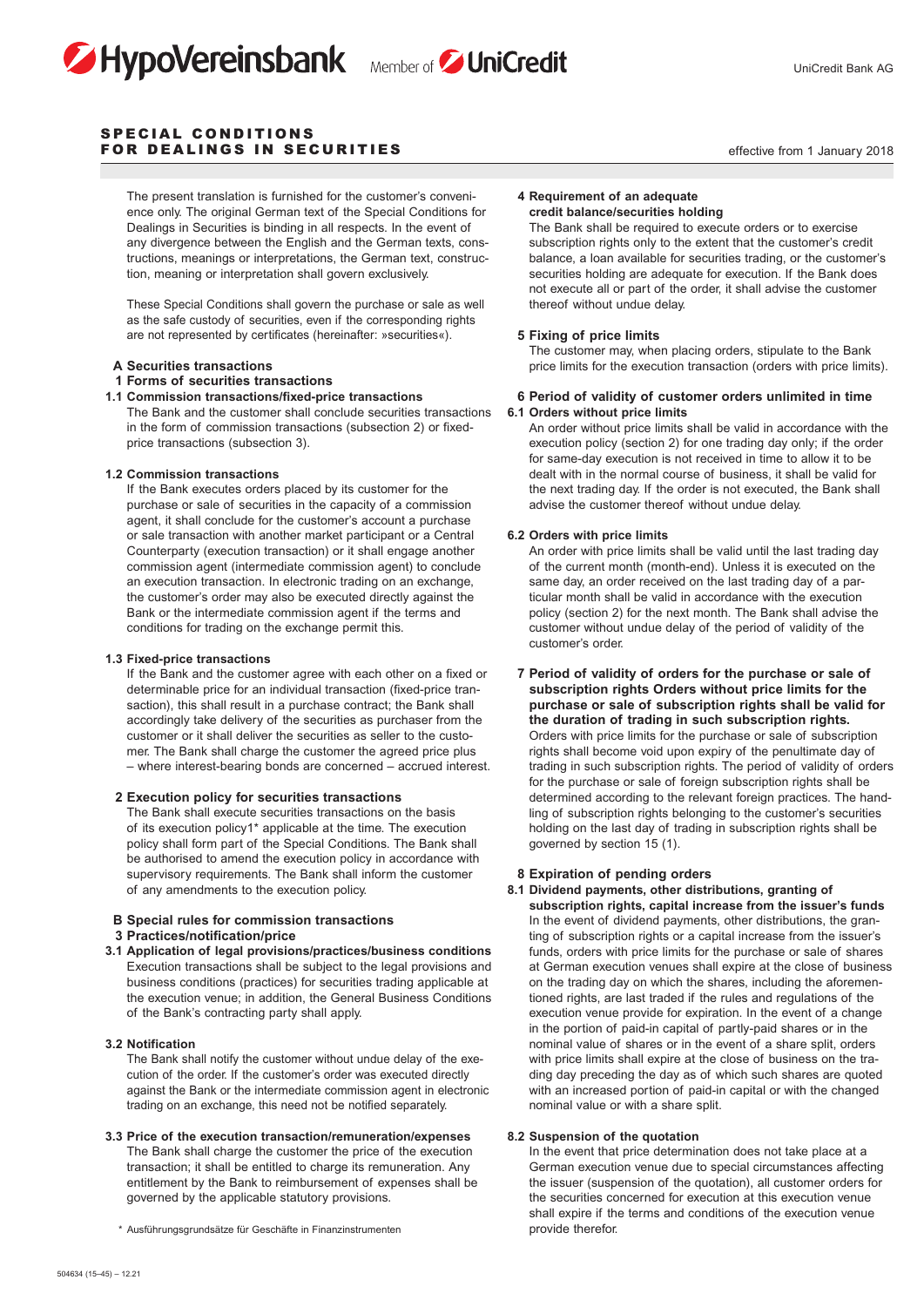

**8.3 Execution of customer orders at foreign execution venues** The execution of customer orders at foreign execution venues shall be governed in this respect by the customs and practices of the foreign execution venues.

#### **8.4 Notification**

 The Bank shall notify the customer without undue delay of the expiration of a customer order.

#### **9 Liability of the Bank in commission transactions**

 The Bank shall be liable for the proper settlement of the execution transaction by its contracting party or the contracting party of the intermediate commission agent. If the Bank engages an intermediate commission agent, it shall be liable, until the conclusion of an execution transaction, only for the exercise of due care in the selection and instruction of such agent.

#### **C Settlement of securities transactions**

#### **10 Settlement in Germany as a general rule**

 The Bank shall settle securities transactions in Germany, unless the following conditions or an agreement to the contrary provide for acquisition of the securities abroad.

#### **11 Acquisition in Germany**

 When settling a securities transaction in Germany, the Bank shall, if the securities are eligible for collective safe custody with the German central depository (Clearstream Banking AG), provide the customer with co-ownership of these collective securities deposits – collective securities account credit (GS-Gutschrift). If securities are not eligible for collective safe custody, the customer shall be provided with sole ownership of the securities. The Bank shall keep these securities for the customer physically segregated from its own holdings and from those of third parties (Streifbandverwahrung).

#### **12 Acquisition abroad**

#### **12.1 Acquisition agreement**

The Bank acquires securities abroad if

- it executes abroad purchase orders in domestic or foreign securities in the capacity of a commission agent, or
- it sells the customer by way of a fixed-price transaction foreign securities which are not traded in Germany either on or offexchange, or
- it executes purchase orders in foreign securities in the capacity of a com- mission agent or sells the customer by way of a fixedprice transaction foreign securities which, although traded on or off-exchange in Germany, are customarily acquired abroad.

#### **12.2 Engagement of intermediate depositories**

 The Bank shall arrange for securities acquired abroad to be held in safe custody abroad. It shall engage another domestic or foreign depository (e.g. Clearstream Banking AG) or shall entrust one of its offices abroad with such safe custody. The safe custody of the securities shall be subject to the legal provisions and practices of the place of deposit as well as the General Business Conditions applying to the foreign depository or depositories.

#### **12.3 Crediting on current securities account**

 The Bank shall in the proper exercise of its discretion and with due regard to the customer's interests secure the ownership or the coownership of the securities or any other equivalent legal position as customary in the country of deposit and hold this legal position in a fiduciary capacity for the customer. It shall credit the customer in this respect on current securities account (WR-Gutschrift), indicating the foreign country in which the securities are located (country of deposit).

#### **12.4 Cover holding**

 The Bank need only fulfil the customer's delivery claims arising from the customer's credit on current securities account from the cover holding maintained by the Bank abroad. The cover holding shall comprise the securities of the same type held in safe custody for customers and the Bank in the country of deposit. A customer who has been credited on current securities account shall therefore bear proportionally any financial or legal prejudice, loss or damage affecting the cover holding caused by force majeure, riots, war, natural events or by reason of other interference by third parties abroad for which the Bank is not responsible or in connection with acts of domestic or foreign authorities.

#### **12.5 Treatment of consideration**

 If, according to subsection (4), a customer has to bear any prejudice, loss or damage in respect of the cover holding, the Bank shall not be required to refund the purchase price to the customer.

#### **D Safe custody services**

**13 Securities account statement**

 The Bank shall issue a securities account statement at least once a year.

#### **14 Redemption of securities/renewal of coupon sheets 14.1 Securities held in safe custody in Germany**

 In the case of securities held in safe custody in Germany, the Bank shall attend to the redemption of interest and dividend coupons and redeemable securities upon their maturity. The countervalue of interest and dividend coupons and of matured securities of any kind shall be credited subject to actual receipt by the Bank, even if the instruments are payable at the Bank itself. The Bank shall procure new sheets of interest and dividend coupons (renewal of coupon sheets).

#### **14.2 Securities held in safe custody abroad**

 In the case of securities held in safe custody abroad, the duties referred to above shall be the responsibility of the foreign depository.

#### **14.3 Drawing and notice of repayment of bonds**

In the case of bonds held in safe custody in Germany, the Bank shall monitor the date of redemption resulting from drawings and notices of repayment on the basis of the information published in the »Wertpapier-Mitteilungen«. If bonds held in safe custody abroad are redeemable by a drawing made on the basis of their certificate numbers (number drawing), the Bank shall, at its choice, either allot to the customers in respect of the securities credited to them on current securities account certificate numbers for drawing purposes or distribute the amount falling to the cover holding among the customers by an internal drawing. This internal drawing shall be made under the supervision of an independent controller; alternatively, it may be made by utilising the services of a computer, provided an impartial drawing is assured.

#### **14.4 Redemption in foreign currency**

 If interest and dividend coupons as well as matured securities are redeemed in foreign currency or in units of account, the Bank shall credit the amount collected to the customer's account in such currency, provided the customer has an account in such currency. Otherwise the Bank shall credit the customer accordingly in euros, unless an agreement to the contrary has been made.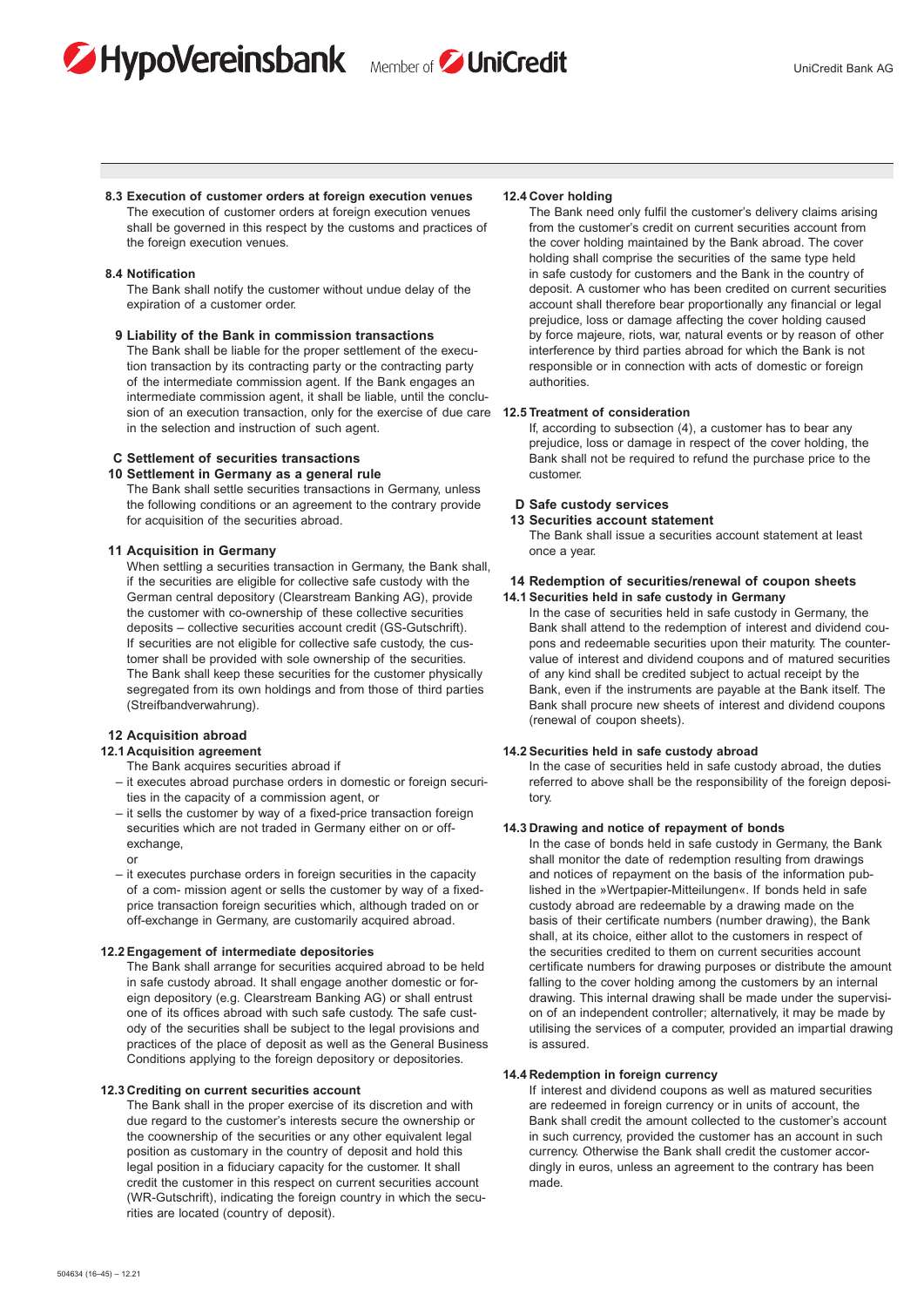

#### **15 Treatment of subscription rights/ warrants/convertible bonds**

#### **15.1 Subscription rights**

 The Bank shall notify the customer of the granting of subscription rights if an announcement to this effect has appeared in the »Wertpapier-Mitteilungen«. Provided the Bank has not received any other instructions from the customer by expiry of the penultimate day of trading in such subscription rights, it shall sell at best all domestic subscription rights belonging to the customer's securities holding; the Bank may arrange for foreign subscription rights to be realized at best in accordance with the practices applying abroad.

#### **15.2 Option and conversion rights**

 The Bank shall notify the customer of the expiry of rights deriving from warrants or of conversion rights deriving from convertible bonds, requesting instructions, if the expiry date has been announced in the »Wertpapi er-Mitteilungen«.

#### **16 Communication of information**

 If information concerning the customer's securities is published in the »Wertpapier-Mitteilungen« or if the Bank is provided with such information by the issuer or by its foreign depository/ intermediate depository, the Bank shall inform the customer thereof, to the extent that such information may materially affect the customer's legal position and notification of the customer is necessary in order to safeguard the customer's interests. Thus, the Bank shall in particular make known information on

- statutory compensation and exchange offers,
- voluntary purchase and exchange offers,
- reconstructions.

 The customer need not be notified if the Bank does not receive the information in time or the measures to be taken by the customer are financially unreasonable because the costs incurred are out of proportion to the customer's possible claims.

#### **17 Duty to verify on the part of the Bank**

 The Bank shall verify once only at the time of lodgement of securities certificates by reference to announcements in the »Wertpapier-Mitteilungen« whether the certificates are affected by notices of loss (stops), suspensions of payment and the like. Verification by the Bank as to whether securities certificates are the subject of invalidation proceedings by public notice shall also be conducted after lodgement.

#### **18 Exchange, removal and destruction of certificates 18.1 Exchange of certificates**

 The Bank may, without prior notice to the customer, comply with a call for surrender of securities certificates announced in the »Wertpapier-Mitteilungen«, provided such surrender is manifestly in the customer's interests and does not involve an investment decision (e.g. following the merger of the issuer with another company or if the securities certificates are incorrect in content). The customer shall be advised thereof.

#### **18.2 Removal and destruction following loss of securities status**

 If the securities certificates held in safe custody for the customer lose their status as securities following extinction of the rights they represent, they maybe removed from the customer's securities account for destruction. Certificates held in safe custody in Germany shall, where possible, be placed at the customer's disposal if so requested. The customer shall be advised of the removal, possible delivery and possible destruction of the certificates. If the customer fails to give any instructions, the Bank may destroy the certificates after expiry of a period of two months after dispatch of such advice to the customer.

#### **19 Liability**

#### **19.1 Safe custody in Germany**

 If securities are held in safe custody in Germany, the Bank shall be liable for any fault on the part of its employees and the persons it engages in the fulfilment of its duties. If the customer has been credited on collective securities account, the Bank shall also be liable for fulfilment of the duties of the Clearstream Banking AG.

#### **19.2 Safe custody abroad**

 If securities are held in safe custody abroad, the Bank's liability is limited to the exercise of due care in the selection and instruction of the foreign depository or intermediate depository engaged by it. In the case of intermediate safe custody by the Clearstream Banking AG or another domestic intermediate depository as well as safe custody by one of its offices abroad, the Bank shall be liable for any fault on their part.

#### **20 Miscellaneous**

#### **20.1 Requests for information**

 Foreign securities which are acquired or sold abroad or which a customer entrusts to the Bank for safe custody in Germany or abroad are usually subject to foreign law. Rights and duties of the Bank or the customer are therefore also determined by this law, which may also provide for disclosure of the customer's name. The Bank shall furnish corresponding information to foreign authorities and other offices where it is obligated to do so; it shall advise the customer thereof.

#### **20.2 Lodgement/transfer**

 These Special Conditions shall also apply if the customer physically lodges domestic or foreign securities with the Bank for safe custody or arranges to have securities account credit balances transferred from another depository. If the customer requests safe custody abroad, the customer shall be credited on current securities account as provided for in these Special Conditions.

#### **20.3**

 In the event that capital measures are implemented (e.g. consolidation of several shares into one share; share swaps), it is possible that fragmented securities can appear in the client's portfolio. To the extent that such securities can be converted into cash, the Bank shall consolidate the fragmented securities of all affected clients and sell them in accordance with the Basic Principles for Execution of Securities. This applies to all fragmented securities except for investment fund share fragments (unless these are shares in exchange traded funds – ETF). The income thus generated shall be credited to clients by the Bank (less the agreedupon fee). In the case of fragmented securities that cannot be sold, the associated accounts can only be closed after an order for the removal of such securities has been issued by the client.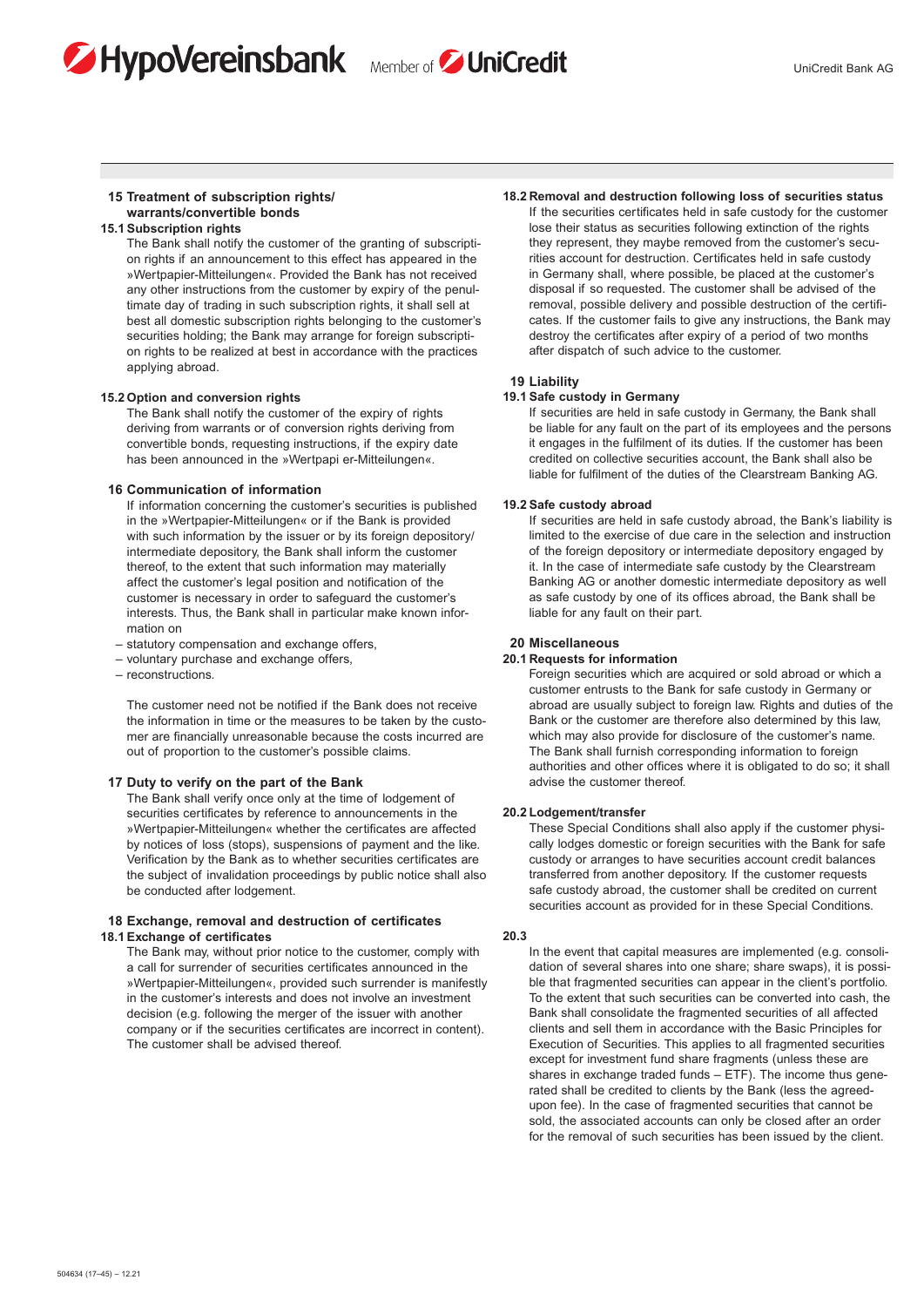

#### SPECIAL CONDITIONS **FOR FORWARD TRADING Example 2012 Example 2012 effective from 11 June 2012**

 These Special Conditions apply to transactions on options and futures exchanges and to off-exchange forward transactions in foreign currency and precious metals (referred to in the following as »transactions«). They do not apply to off-exchange transactions for which the application of the Master Agreement for Financial Derivatives Transactions, or another master agreement which combines all the transactions documented under it into a single contract, has been agreed. Transactions in which the rights are represented by certificates (e.g. in the case of warrants) are subject to the Special Conditions for Dealings in Securities.

#### **Transactions on options and futures exchanges**

#### **1. Execution of the transactions**

#### **(1) Tansactions in contracts on Eurex Deutschland**

 The Bank shall execute all orders relating to options and futures contracts admitted to trading on Eurex Deutschland in the capacity of a commission agent in its own name and for the customer's account on Eurex Deutschland. The Bank may also engage another commission agent (intermediate commission agent) to execute the order. When the transaction is effected on Eurex Deutschland (execution transaction), a corresponding transaction shall be simultaneously effected between the customer and the Bank. Any transactions with the customer in contracts which are admitted to trading on Eurex Deutschland shall be governed by the trading and clearing conditions and by the exchange rules of Eurex Deutschland.

#### **(2) Transactions on foreign futures and options exchanges**

 Orders to conclude transactions on foreign futures and options exchanges shall be executed by the Bank in the capacity of a commission agent in its own name and for the customer's account. The Bank may also engage an intermediate commission agent to conclude the execution transaction. It shall only be liable for the careful selection of the parties entrusted with the execution of the customer's order abroad; should performance be impaired, the Bank shall assign to the customer its claims against the parties involved. Execution transactions in contracts which are traded on foreign futures and options exchanges shall be subject to the legal regulations and business conditions (practices) applicable to such exchanges; they shall be governed, in addition, by the General Business Conditions of the Bank's counterparty. This shall also apply to the contents and the settlement of the execution transactions, e.g. in respect of their exercise date, the term or margin requirements, and also in respect of the suspension or discontinuance of the settlement of the transactions by the clearing houses existing at the exchange and by any other parties entrusted by the Bank with the execution of the customer's order.

#### **2. Price of the transaction/remuneration/expenses**

 The Bank shall charge the customer the price of the execution transaction; it shall be entitled to charge its remuneration. Any entitlement by the Bank to reimbursement of expenses shall be governed by the applicable statutory provisions.

#### **3. Selection of the place of execution**

 If orders can be executed on several exchanges, the Bank shall, in the absence of other instructions determine the place of execution with due regard to the customer's interests and shall inform the customer without undue delay of the place of execution.

#### **4. Fixing of price limits**

 The customer may, when placing orders, stipulate to the Bank price limits for the execution transaction (orders with price limits).

#### **5. Period of validity of orders unlimited in time**

 An order to conclude transactions on futures and options exchanges which has been given without expressly stating the period of validity shall be valid only for the day on which the order has been given.

 If trading in certain contracts is partly or completely suspended at the instigation of the exchange management and if all orders in such contracts are cancelled, all customer orders in the contracts concerned for execution on this exchange shall become void; the Bank shall advise the customer thereof without undue delay.

#### **Off-exchange transactions**

#### **7. Trading for own account**

 **(1) Execution of the transactions**

 In the case of off-exchange transactions in foreign currency and precious metals, the Bank shall conclude the transaction with the customer in the capacity of a dealer in its own name and for its own account.

#### **(2) Price of the transaction**

 The Bank may determine the price at its reasonable discretion (Section 315 of the German Civil Code), unless a fixed price has been agreed.

#### **Rules governing exchange and off-exchange transactions**

#### **8. Non-execution due to a lack of cover**

 The Bank shall be entitled not to execute the order if the customer's credit balance or a loan available for forward trading are not adequate for execution. If the Bank does not execute all or part of the order, it shall advise the customer thereof without undue delay.

#### **9. Collateral**

#### **(1) Lien under the General Business Conditions**

 The securities, chattels and claims of the customer against the Bank subject to the Bank's lien under Section 14 of its General Business Conditions (lien under the General Business Conditions) shall secure in an unrestricted manner any existing and future, including any contingent or unmatured, claims of the Bank against the customer arising from the transactions. If security has been agreed separately, the Bank's claim shall be secured by this as well, provided that the declaration regarding the purpose of the security also covers the transactions (other security).

#### **(2) Maintenance of sufficient assets as security**

 The Bank may require the customer to maintain assets at the Bank which, by virtue of the lien under the General Business Conditions and other security, at the same time serve as security for all the Bank's claims arising from the transactions. Security must be provided from time to time in such an amount as the Bank considers necessary according to its assessment of the exposure to interest, exchange rate and price risks (exposure to loss) from transactions with the customer. In the case of a change in the assessment of the risk or in the value of the assets maintained with the Bank, the Bank may at any time demand that the customer shall provide additional assets as security or provide first-time security for as yet unsecured risks within a reasonable period of time, which time period – in view of the peculiar nature of the transactions – may be very short, possibly hours.

#### **(3) Separation or separate accounting of assets**

 In view of the exposure to loss from the transactions, the Bank may at any time post assets of the customer in separate accounts or separate them otherwise. The Bank's lien under the General Business Conditions on these and any other assets of the customer shall not be affected thereby. All assets shall therefore continue to serve as security both for any claims arising from the transactions and for any other claims arising from the business relationship. The customer may dispose of the separately accounted or otherwise separated assets only with the Bank's consent.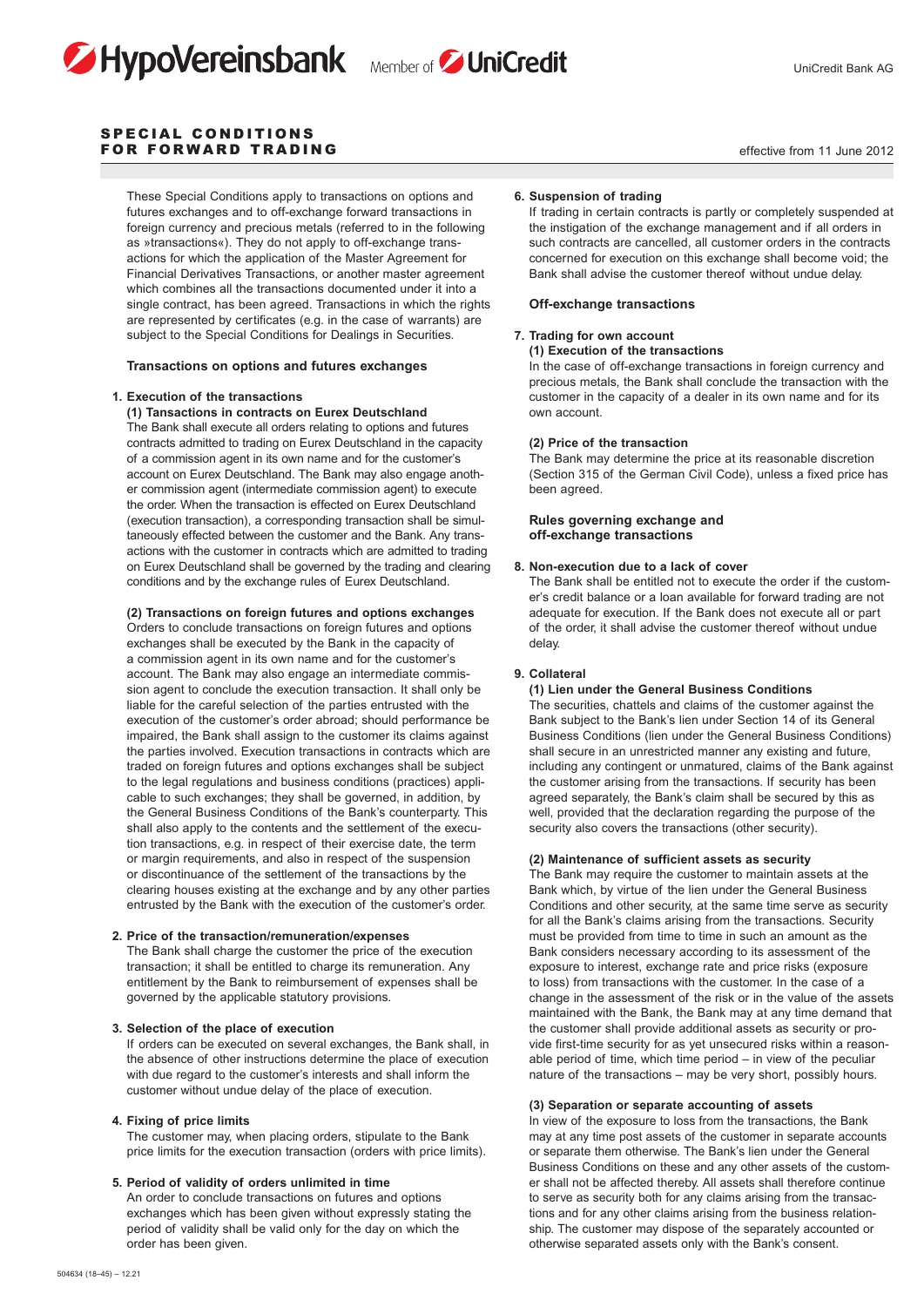

#### **(4) Security to be provided for transactions on Eurex Deutschland**

 For any order to conclude transactions on Eurex Deutschland, security must be provided in the minimum amount resulting from the method of calculation applied by Eurex Deutschland.

#### **(5) Interim credits or debits under outstanding transactions**

 If preliminary gains resulting from the daily valuation of transactions are credited by the Bank – to a separate account, if appropriate – prior to final settlement or closing out of such transactions, the customer may dispose of them only with the Bank's consent. If losses result from such a valuation, the Bank shall debit the customer's account accordingly. The Bank shall inform the customer of the entries at regular intervals. The Bank shall be authorised to debit the customer's current account to balance such debit entries, even if this leads to credit being availed of.

#### **10. Consequences of a lack of security; insolvency; claims to settlement of losses**

#### **(1) Premature termination and closing out**

 If the Bank requests additional security and if such security is not provided within the period allowed by the Bank or if the provision of additional security is refused, the Bank may – provided that it has threatened to do so – terminate all or part of the transactions and contractual relationships underlying the open positions without allowing a period of time or close out all or part of the open positions resulting from such transactions by way of an offsetting transaction. The same shall apply if the customer does not comply with his obligation to settle preliminary losses resulting from the daily valuation of the transactions.

#### **(2) Premature termination in the event of insolvency**

 In the event of insolvency, all the Bank's transactions with the customer and the contractual relationships underlying the transactions concluded for the customer shall terminate without notice. A case of insolvency shall be deemed to exist if an application for the Institution of bankruptcy or other insolvency proceedings against the assets of a party is filed and this party has either filed the application itself or is insolvent or otherwise in a position which justifies the institution of such proceedings.

#### **(3) Settlement claims**

 If the Bank has closed out or terminated transactions pursuant to subsection 1 above or to transactions have been terminated due to insolvency pursuant subsection 2 above, instead of settlement only claims for non-settlement may be asserted. These claims shall be based on the difference between the agreed prices and the market or stock exchange prices applying to a transaction with the agreed settlement period on the date of termination or closing out and shall be denominated in each case in euros.

#### **11. Exercise of options by the customer (1) Latest exercise date**

 The customer's declaration that he wishes to exercise an option must be received by the Bank not later than on the date it has notified to the customer. Any declaration by the customer that is received by the Bank after such date shall be considered for the next banking day, provided that the option can still be exercised then.

#### **(2) Bringing the exercise date forward in the case of conversion offers or take-over bids**

 If, when conversion, take-over or purchase offers are made or when such bids are invited, the term of the option is shortened in accordance with market practice, the customer's declaration that he wishes to exercise the option must be received by the Bank by the date stated in the Bank's notice of the shortening of the term.

#### **(3) No particular information duties**

 Subject to the aforesaid, the Bank shall not be obliged to draw the customer's attention to the imminent expiration of the option and the deadline for his declaration.

#### **12. Exercise of option rights by the Bank vis-à-vis the customer (1) Conferment of authority upon the Bank**

 By writing an option (entering into an option writer position), the customer shall irrevocably authorise the Bank, releasing the Bank from the restrictions imposed by Section 181 of the German Civil Code, to receive on his behalf the Bank's declaration of exercise of the option. The Bank shall inform the customer of the exercise without undue delay.

 **(2) Withdrawal from the customer's securities account; procurement of the underlying items; costs; claim for damages** If a call option written by the customer is exercised, the Bank shall be authorised to purchase for his account any part of the underlying items (securities, foreign currency, precious metals, etc.) that is not available in the customer's securities or cash account. Should the bank not be in a position or procure the underlying items by way of purchase by such time as the Bank itself is obliged to make delivery on account of the claim made against it under an option written on behalf of the customer, the Bank shall be authorised to procure the required underlying items in some other way – for example, by way of a security loan – in order to bridge the period of time during which the delivery problems persist. The cost incurred thereby as well as any further damage caused by the delay shall also be borne by the customer.

#### **13. Drawing for allocation of exercised options**

 The exercised options allocated to the Bank on a random basis shall be distributed by the Bank to its customers who have written such options through a neutral drawing carried out within the Bank.

#### **14. Settlement of deliverable futures contracts**

 In the case of futures contracts to be settled through delivery the customer may demand to make or take delivery of the underlying items, provided that he has not closed out the transactions by way of an offsetting transaction. The instruction to the Bank to make or take delivery must be received by the Bank not later than on the date that has been notified therefor by the Bank to the customer. If the Bank has not received timely instructions or the customer has not provided the securities or funds required for delivery by such date, the Bank shall endeavour to close out the futures contract immediately for the customer's account in order to avoid settlement through delivery.

#### **15. Settlement of forward transactions in foreign currency (1) Duty of cooperation by the customer**

 In the case of forward transactions in foreign currency, the customer must inform the Bank by a date notified to him (usually two banking days before the due date) that the currency to be procured by him (euros or foreign currency) will be available as agreed on the due date. Such notice shall be unnecessary if the customer has an adequate credit balance on one of his accounts with the Bank on the relevant date pursuant to sentence I.

#### **(2) Failure to inform the Bank**

 If the customer fails to inform the Bank in time and if the amount owed in euros or foreign currency is not available on one of the customer's accounts with the Bank on the relevant date pursuant to subsection 1 sentence 1 above, the Bank shall be authorised to purchase – with due regard to the customer's interests – the currency to be delivered by the customer for his account on a foreign exchange or over-the-counter market on the due date or to sell – with due regard to the customer's interests – the currency to be delivered to the customer on a foreign exchange or overthe-counter market on the due date.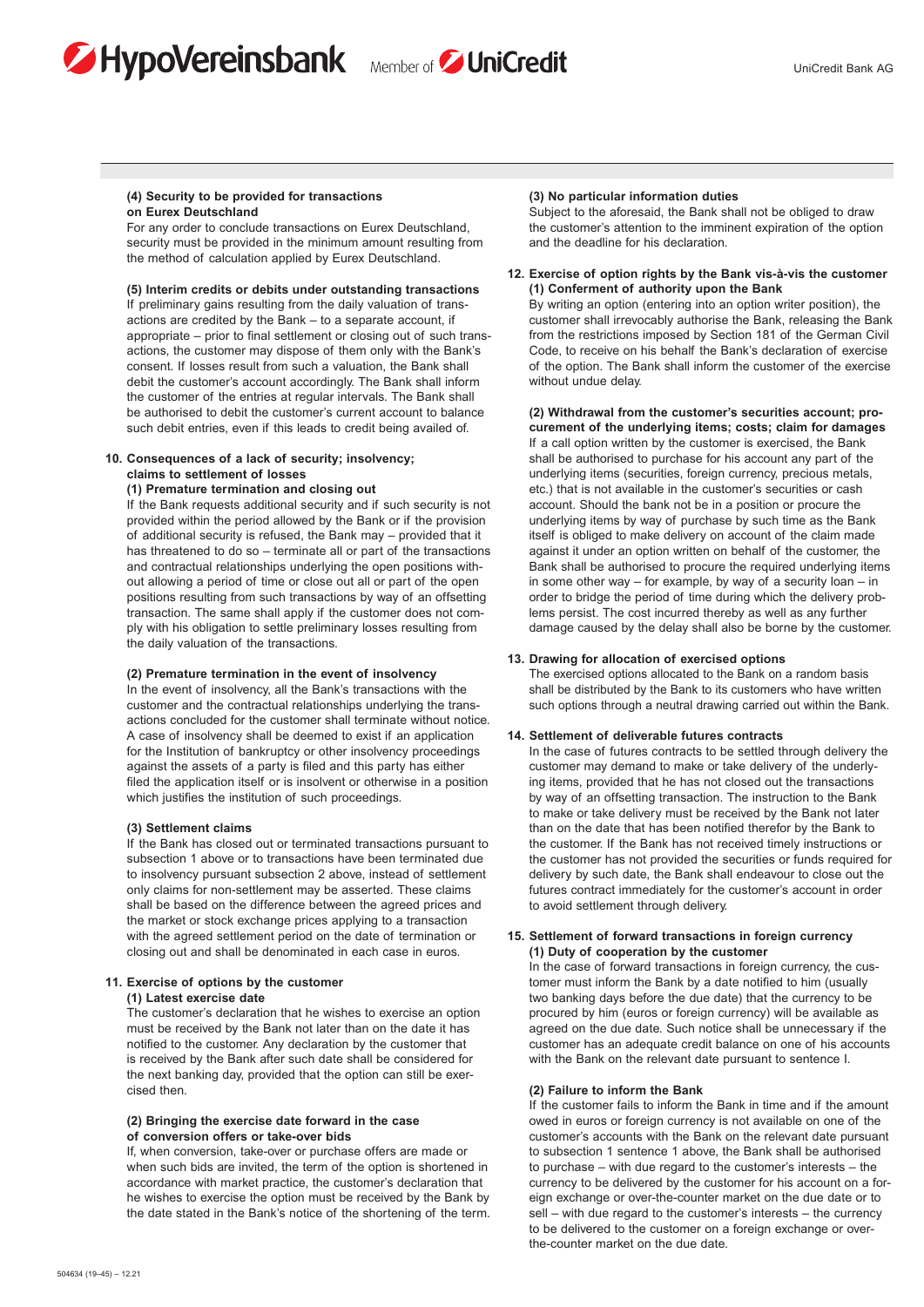

#### BASIC PRINCIPLES FOR EXECUTION OF SECURITIES UNICREDIT BANK AG **Example 2021** effective from 1 August 2021

#### **1 Preliminary principles**

#### **1.1 Introduction**

 This document determines the best execution policy (referred to hereafter as the »Best Execution Policy«) for UniCredit Bank AG (referred to hereafter as »the Bank«). For the Bank's foreign branches, the respective amendments stipulated in the country specific terms apply, or, as the case may be, a separate best execution policy applies. The information on »Best Execution Policy for Transactions in Financial Instruments« is part of the General Business Conditions and the Special Conditions for the Securities Business of Bank.

 Detailed information on the product types described below (referred to hereafter as »asset classes«) is available in the brochures »Basic information on investments in securities« and »Basic information on futures contracts – fundamental principles, business context, opportunities, risks«. These brochures are available free of charge at the Bank's branches.

 This Policy is supplemented by annexes which provide further details of the Policy as it applies to different asset classes. The annexes should be read in conjunction with this policy. It will be demonstrated to the client, on his request, that we executed orders in accordance with our Best Execution Policy.

 Requests for clarification of the information contained in the Best Execution Policy, as well as requests to demonstrate compliance should be addressed to info@hvb.de or contact your advisor.

#### **1.2 Scope**

 The Best Execution Policy is applicable to the execution of orders from the Bank's retail or professional clients for the purchase or sale of financial instruments.

 Where best execution applies, the Bank will take all sufficient steps to obtain the best possible result for its clients, on a consistent basis, taking into account the execution factors set out in Section 1.3.

 The customer can direct the Bank to deviate from the Best Execution Policy in respect of specific execution factors, for example by specifying the execution venue on which an order is to be executed. In case of a customer instruction of this kind, the Bank meets its best execution obligation by executing the order accordingly. Consequently, the Best Execution Policy is not applicable in respect of the execution factors specified by the client. Orders issued on a discretionary basis or in similar form are also regarded as instructions, where a specific execution venue cannot be specified, so that the Bank will execute such orders at its own discretion but taking the client's best interest into account.

 Please note: The Bank will execute orders in accordance with the client instructions it receives, and therefore cannot apply the Best Execution Policy in respect of the execution factors specified by the client. Clients giving instructions regarding execution factors act at their own risk, and will not be alerted to this fact by the Bank in each individual case. By following your specific instruction, we will have satisfied the obligation to provide you with best execution in relation to the relevant part of the transaction to which the Specific Instruction applied. The remaining portion of that order not covered by such instructions may still be applicable for best execution in accordance with the criteria laid out in this Best Execution Policy.

#### **1.3 Determining the client's interest**

 The Best Execution Policy allows the Bank to comply with its obligation to define order execution principles to achieve the best possible client outcome. Achieving the best possible outcome for the client and/or determining the best possible execution venue does not imply any guarantee that the best possible result will in

fact be achieved for each individual order. However, for certain asset classes the Bank uses an automatic execution technology (see 2.1) that compares the prices and, as the case may be, costs on different execution venues for an individual order.

 The Bank developed its Best Execution Policy for financial instruments in its own discretion. When preparing the Best Execution Policy, the following aspects were taken into account:

- price this is the price at which a financial instrument is purchased/sold
- costs this includes implicit costs such as the possible market impact and explicit external costs, e.g. exchange or clearing fees and explicit internal costs which represents the Bank's own remuneration through commission or spread
- speed time period it takes to execute a client transaction after its receipt
- likelihood of execution the likelihood that the Bank will be able to completely execute a client order. In illiquid markets, the likelihood of execution will become a significant factor.
- likelihood of settlement the likelihood that the settlement of the transaction takes place at value date
- order size this is the size of the order to be executed and may affect the price and the likelihood of execution
- nature of the transaction this is how the particular characteristics of a client transaction can affect how best execution is received. e.g. if an execution venue does not offer the order type the client requests
- qualitative factors related to the execution venues, like clearing schemes, circuit breakers, scheduled actions, the supervision of the trading by a trade supervision body etc. and
- any other consideration relevant to the execution of the transaction

 For determining the relative importance of the factors mentioned above, the following criteria have been taken into account:

- The characteristics of the client including the categorization of the client as retail or professional
- The characteristics of the client order, including where the order involves a security financing transaction (SFT)
- The characteristics of financial instruments that are the subject of the transaction; and
- The characteristics of the execution venues to which the transaction can be directed.

 When executing an order on behalf of a retail client, best execution is determined in terms of total consideration. Total consideration is representing the price of the relevant financial instrument and the costs related to execution, which include all expenses incurred which are directly related to the execution of the order such as execution venue fees, clearing and settlement fees and any other fees paid to third parties involved in the execution of the order. Speed, likelihood of execution and settlement, the size and nature of the order, market impact and any other implicit transaction costs may be given precedence over the immediate price and cost consideration only insofar as they are instrumental in delivering the best possible result in terms of the total consideration to the retail client.

 Execution of orders, sent by professional clients, will follow the rules, outlined for retail clients.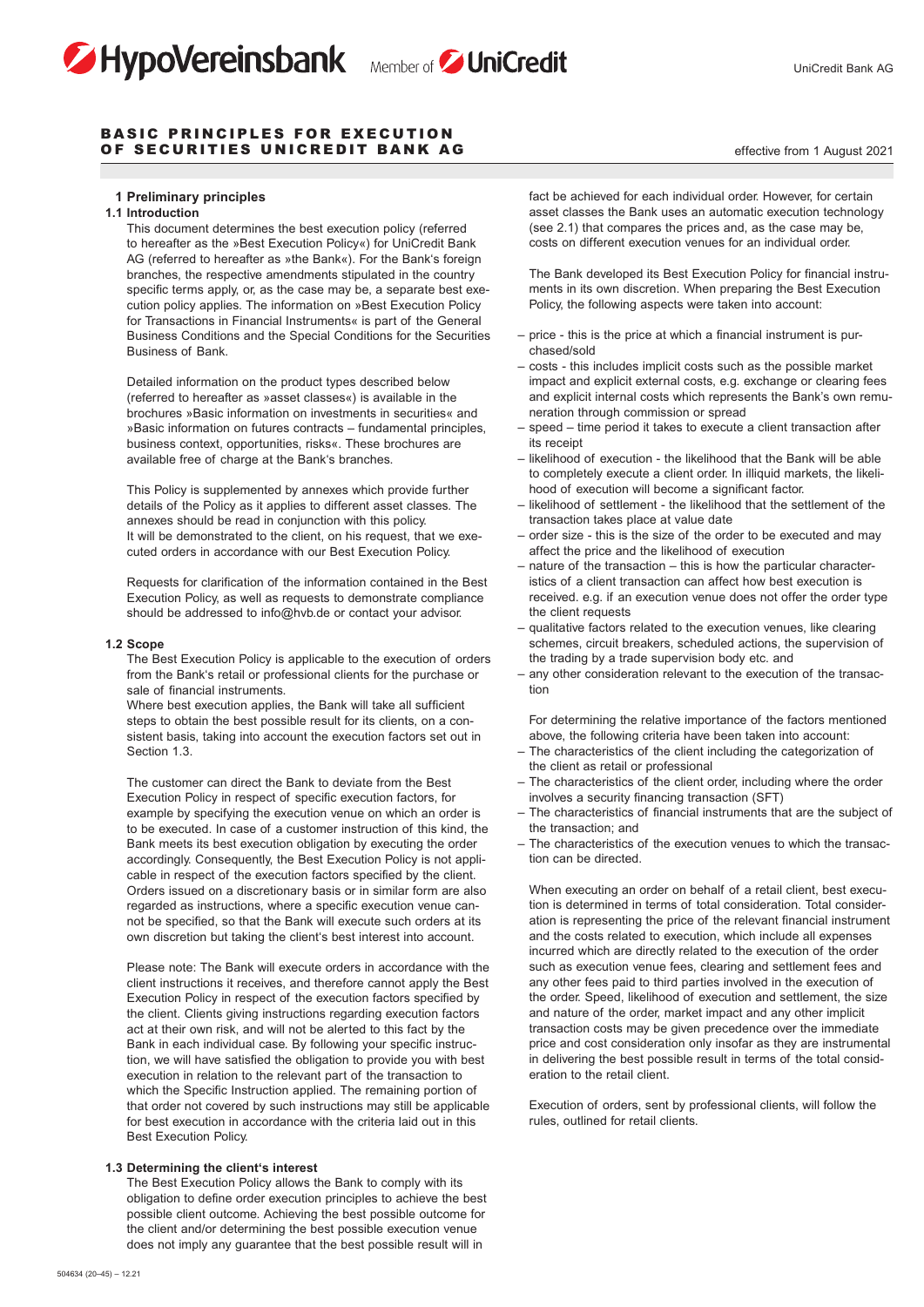UniCredit Bank AG

 For professional clients, the achievement of the best possible result is also influenced by the other execution factors mentioned previously, even if price and cost are generally the most important factors. Speed of execution is also taken into account as another important execution factor, followed by likelihood of settlement. The other execution factors mentioned rank behind these, and are weighted in the assessment as determined for the relevant asset class.

The Bank takes into account the venues and intermediaries through which the financial instruments in question are traded in significant volumes when selecting the relevant execution venues. The Bank will not unfairly discriminate between execution venues or types (i.e. Brokers) but will make a decision on an execution venue based on a consideration of the execution factors. The asset class specific determinations in Section 2 will provide more information on the execution venues on which the Bank places significant reliance in a meeting its obligation to take all reasonable steps to obtain on a consistent basis the best possible result for the execution of client orders.

 If the client's assessment of certain execution factors differs from the Bank's assessment when compiling the Best Execution Policy, and therefore wishes the transaction to be executed at a different execution venue than specified in the Best Execution Policy, the client is entitled to issue a specific instruction as to the preferred place of execution.

#### **1.3.1 Price**

 To determine the advantages of an execution venue with regard to price, the Bank assesses the price formation mechanism of the trading venues. Price quality is particularly dependent upon the number of market participants, the availability of market makers, and whether a reference market is used. For certain asset classes the Bank uses an automatic execution technology (see 2.1) that compares the prices on different execution venues for an individual order.

#### **1.3.2 Costs**

 Costs are determined as a part of the total amount payable, taking into account the criteria as outlined in 1.3.2.1 – 1.3.2.3

 The consideration of costs in the total net consideration depends on the fee-model agreed with the client:

- If the client holds his securities account with the bank the standard price model of the bank will be used for calculation of the total net consideration. Categories of execution venues are formed and for each category a certain fee (consisting of an execution-lump sum and a transaction-fee) is charged; this fee will be considered for the purposes of the comparison of the venues
- If the client does not hold his security account with the bank and falls under a cost-regime, where external costs are debited 1:1 to clients, the determination of total consideration takes into account the actual amount of external costs and all costs debited by the Bank itself

#### **1.3.2.1 Direct execution by the Bank at an exchange**

In addition to the Bank's commissions for instrument transactions, the costs include expenses of third parties (e.g. the exchanges or parties maintaining order books at exchanges/market makers – also including the costs of a central counterparty – and entities involved in clearing or settlement) as well as market access costs if these are charged to the client.

#### **1.3.2.2 Indirect execution through an intermediary**

 Instead of direct execution at an exchange described under subsection 1.3.2.1, the Bank can use an intermediary if this is in the client's interest. In this case, the costs include those of the intermediary, in addition to those mentioned under subsection 1.3.2.1. When executing client orders or when placing orders with

(or transmitting client orders to) other entities (including affiliates) for execution, the Bank will take all sufficient steps in order to obtain on a consistent basis the best possible result.

#### **1.3.2.3 Special aspects of transactions executed against own books of the Bank**

 The Best Execution Policy is applicable only to a limited degree if the Bank offers execution against own books only, and enters into an agreement with the client regarding financial instruments at a fixed or definable price. In this case, the obligations of the Bank and the client are derived directly from the contractual agreement. In such a transaction with the Bank the Bank meets its best execution obligation by offering a fair price.

 Asset classes, where the Bank offers trading against own books on a regular basis, are stated in Chapter 2 of the Best Execution Policy.

 If the offer of the Bank to execute the order against own books is in competition with other execution venues, according to the respective asset class of this Best Execution Policy, the offer of the Bank will be treated for the comparison with other execution venues, like any external execution venue.

#### **1.3.3 Other aspects of order execution**

 The Bank has also taken into account the following execution factors as required by law.

#### **1.3.3.1 Speed of execution**

 This refers to the interval between the time the order is accepted and the time the order is capable of being executed on the execution venue. The speed of an execution venue is determined to a large extent by the type of market model (e.g. auction procedure) it uses.

#### **1.3.3.2 Likelihood of execution and settlement**

 The likelihood of the order being executed on a trading venue depends mainly on the prevailing liquidity. In this respect, the Bank also takes into account the risk of partial execution which could have a direct impact on the overall cost of settlement. The Bank views the likelihood of settlement as being influenced by potential issues with the processing of transactions in financial instruments which may have a negative impact on delivery or payment.

#### **1.3.3.3 Order type and size**

 The Bank distinguishes orders by size to the extent that this affects the choice of execution venue in connection with price and costs.

 It is possible to submit different order types to different execution venues. In addition to buy and sell orders, various limit orders and other order types exist (e.g. kill-or-fill). The client can specify an order type when issuing an order. However, specification of order type may mean that the order cannot be executed on certain execution venues.

#### **1.3.4 Qualitative factors of execution venues**

 The Bank also took into account qualitative factors with regard to the selected execution venues. These include e.g.

- clearing schemes
- circuit breakers
- scheduled actions
- supervision of the trading by a trading monitoring agency
- the complaint management and complaint handling by the execution venue
- the Trading Times
- the reliability of service obligations
- the bindingness of quotes and other price information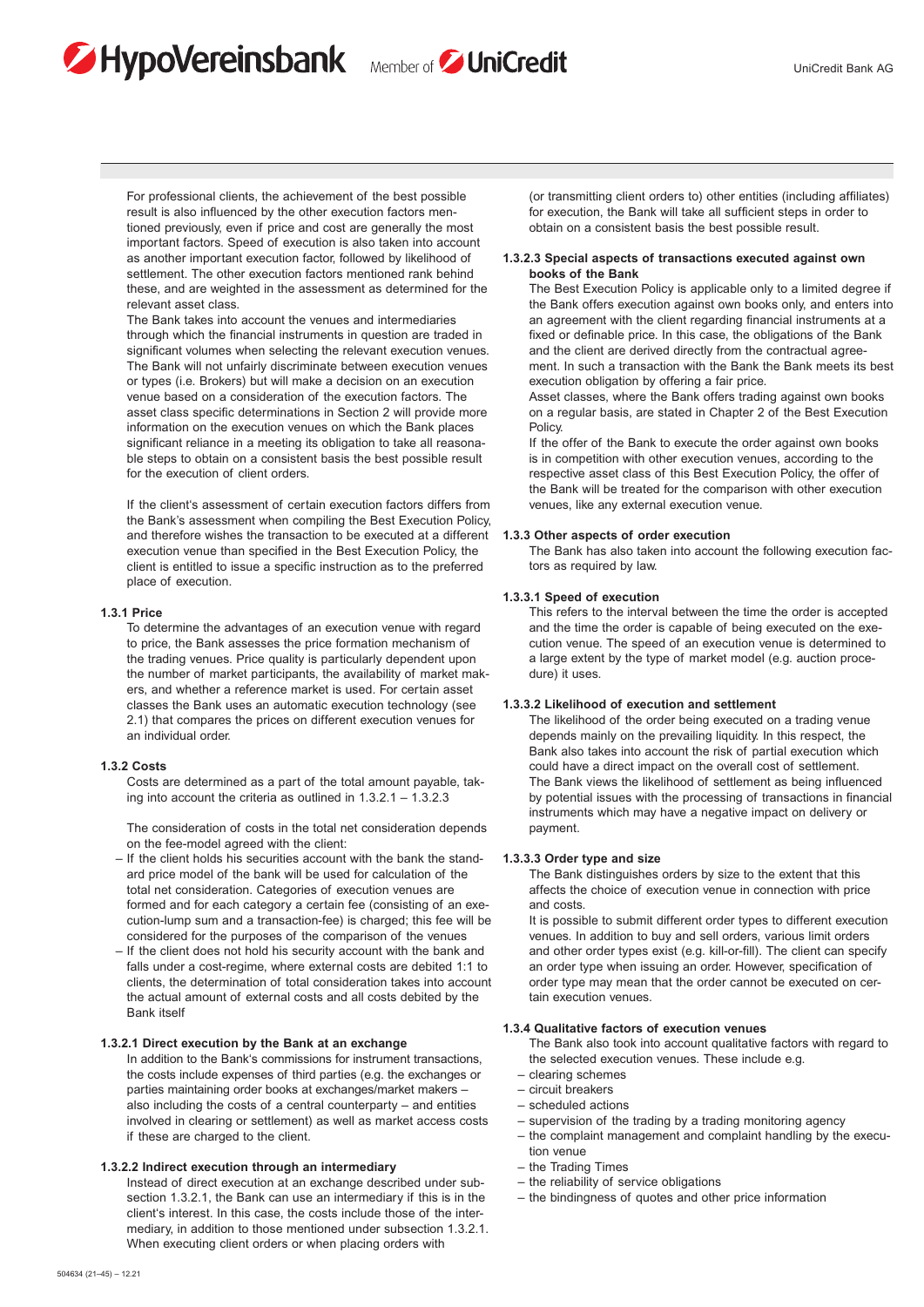- the choice of order functionalities and execution types
- the service and information offered to investors
- the type of the order book
- the counterparty risk of the trading partner
- the processing security

#### **1.4 Execution venues**

 Should the client wish to execute a transaction on a particular execution venue, this will be treated as a specific instruction The Bank may use one or more of the following execution venue types when executing your order:

- Regulated Markets; e.g. London Stock Exchange, Xetra, New York Stock Exchange
- Other trading venues that are not Regulated Markets; Multilateral Trading Facilities (MTFs) and Organised Trading Facilities (OTFs), e.g. Euro-MTS, Brokertec.
- Systematic Internalisers (SI): (SIs) means investment firms which, on an organised, frequent, systematic and substantial basis, deal on own account by executing client orders outside a regulated market, an MTF or an OTF, without operating a multilateral system.
- Market Maker
- other liquidity providers
- As the case may be, the Bank may act as SI, Market Maker or other liquidity provider
- The Bank may use third parties, like investment firms, brokers and/or affiliates acting as a SI, Market Maker or other liquidity provider

 The selection of offered execution venues per asset class is a result of a market analysis per asset-class. The Bank analyzed all execution venues it is connected to and other potential execution venues to identify such execution venues which it considers to be the most competitive execution venues to perform Best Execution for the client. The Bank employs the strategy to offer only execution venues which allow for a timely and comprehensive execution of client orders. The analysis and assessment will be performed on an ongoing basis at least on a yearly basis as outlined in chapter 4. The assessment may lead to the adoption of new execution venues or the deletion of an execution venue.

 The Bank may execute all or part of your order outside of a Regulated Market or MTF/OTF. In accordance with regulatory requirements the Bank has requested the client's consent to execute such orders in this manner. The request to provide such consent is included in our client onboarding documentation which has previously been provided to you. In case that no consent form signed by the client has been received by the bank, the Bank will request this consent during the order capturing process. The execution of orders outside trading venues may cause as a consequence increased risks (e.g. increased counterparty risks, credit costs) which are taken into consideration in the assessment of execution venues (if applicable).

 Requests for clarification of potential increased risks of an OTC execution, should be addressed to info@hvb.de or contact your advisor.

 The Bank utilizes an intermediary in situations where it appears to be in the client's best interest to do so, in compliance with the Best Execution Policy. The Bank works with several different intermediaries. The Bank selects the intermediaries from among well-known international prime brokers, taking into account their execution policies and criteria such as direct market access for various trading venues and the presence of an electronic trading platform along with reliable settlement processes. In the past these intermediaries have offered rapid and reliable execution without any appreciable differences in quality. To achieve the most favorable execution conditions in the interest of the client,

the Bank will review the selection of intermediaries on a regular basis. In all other respects, the execution policies and practices or the respective intermediary will apply.

 If unusual market conditions or market disruption necessitate execution to be effected in a different way, the Bank will execute the order acting in the customer's best interest.

#### **1.5 Capital market transactions**

 Instruments issued either during an initial public offering (IPO) or during a capital increase are allocated by the lead manager or another member of the respective syndicate if appropriate, who has been mandated by the issuer. As part of the allocation process, the lead manager will classify clients into categories. The clients will then receive a proportional allocation, which could range from zero to full allocation up to the original order size. Irrespective of the allocation process used, the bank will ensure that the allocation is handled fairly and in the interests of all customers and – where possible – is effected in tradable minimum sizes.

#### **2 Execution of orders**

#### **2.1 General Provisions**

For asset classes, where execution venues are suitable and liquid, (equities, certain bonds, etc.) the Bank will utilize automatic execution technology (AET) to choose a venue in order to obtain the best possible result for the client.

 The Bank will employ AET that seeks the best prices and liquidity for each individual order by comparing the prices, liquidity and costs of the execution venue to be compared for the relevant asset class by using system rules defined by the rules of the Best Execution Policy. The assessment and decision about the execution venue, the order is directed to, will consider the result of the AET and the other static factors relevant for the respective asset class and that are not evaluated for each individual order but monitored on a regular basis for the purpose of this Best Execution Policy.

 The AET will be used for the entire asset classes listed below except 2.3, 2.8, 2.9.

 For other orders placed with the Bank, the Bank's decision for an execution venue considers strategies on handling the order by taking into account the execution factors as described for each asset class and any particular criteria or instructions provided. These factors are not evaluated for each individual order but are monitored on a regular basis for the purpose of this Best Execution Policy.

 Where a client order is not executed promptly, the Bank will try to execute your transaction as soon as possible. These orders are continually monitored and once the requested price has been reached, the Bank will provide best execution either through execution on execution venue, against the books of the Bank or through a combination of both.

 Financial instruments with the same characteristics are grouped in asset classes and are treated equally on the basis of these classes under the Best Execution Policy for Securities **Transactions**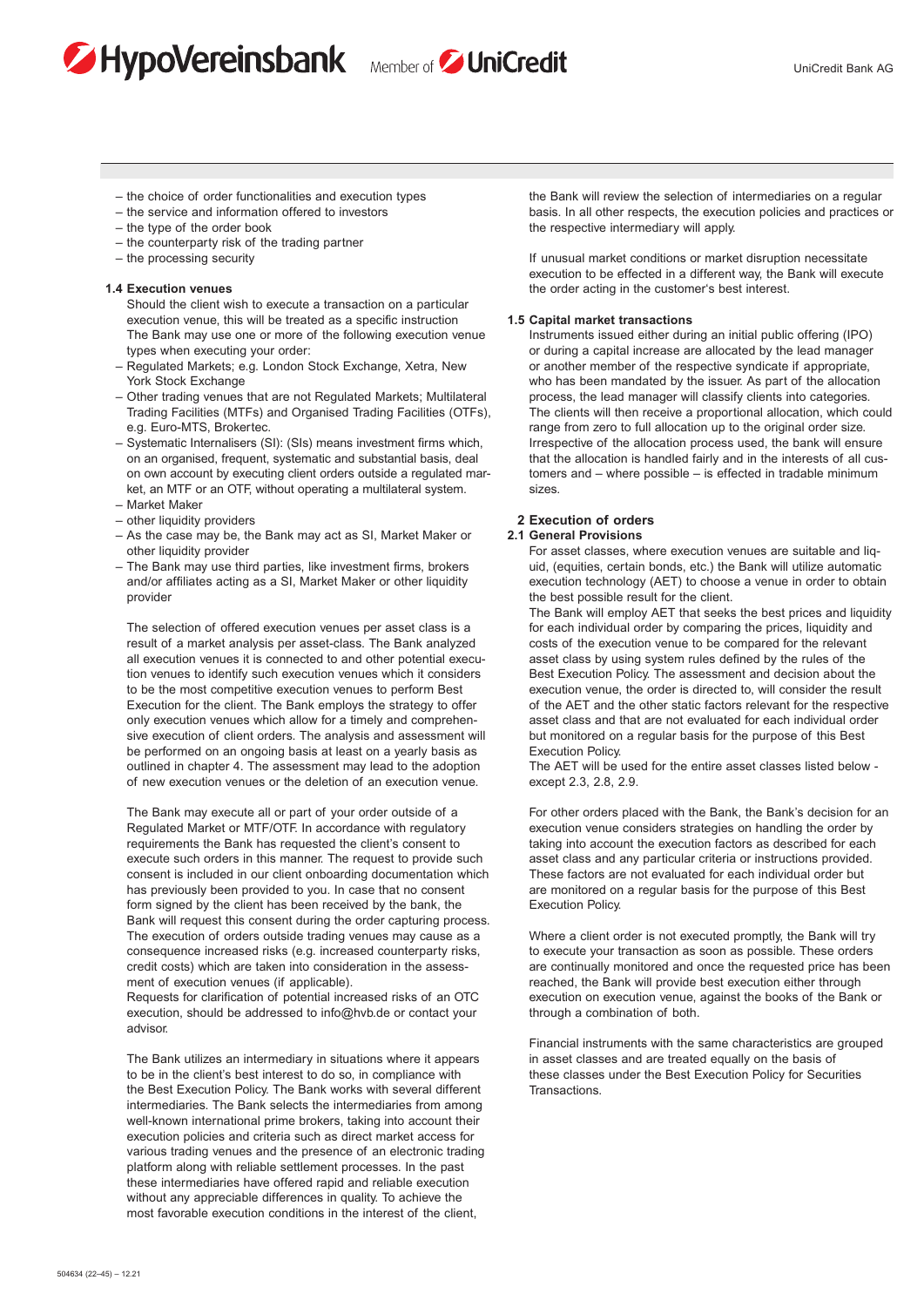#### **2.2 Equities Shares and Depositary Receipts**

- **2.2.1 Domestic equities shares and depositary receipts** Domestic equities are traded primarily in Germany, and are generally determined by the inclusion in any of the leading German Indices, like
	- $-$  DAX®
	- $-$  MDAX<sup>®</sup>
	- $-$  SDAX®
	- TecDAX®

 There are several other products like domestic ETF-s, which are not part of an index, but fall under the rules, outlined in this chapter.

 The following overview determines the execution venues, which will be taken into consideration for execution

| Stock Exchange Xetra classic - XETR      |
|------------------------------------------|
| Berlin Stock Exchange - XBER             |
| Duesseldorf Stock Exchange - XDUS        |
| Xetra Frankfurt 2 Stock Exchange -XFRA   |
| Hamburg Stock Exchange - XHAM            |
| Hannover Stock Exchange - XHAN           |
| Munich Stock Exchange - XMUN             |
| gettex - XMUN                            |
| Stuttgart Stock Exchange - XSTU          |
| Internalization UniCredit Bank AG - UCDE |
| Morgan Stanley Europe S.E. - MESI        |
|                                          |

#### **Retail Clients:**

 When executing an order on behalf of a retail client, best execution is determined in terms of total consideration. Total consideration is representing

- the price of the relevant financial instrument and
- The costs related to execution, which include all expenses incurred by the client which are directly related to the execution of the order such as execution venue fees, clearing and settlement fees and any other fees paid to third parties involved in the execution of the order.
- The likelihood of execution in regard of the quoted volume.

 Although the likelihood of execution is not a direct part of the definition of the term total consideration, the Bank will consider it in this context as the Bank deems it a material part of the price that is relevant for the client. »Nature of order« and »Size of order« are taken into consideration in the assessment of the »likelihood of execution«, since the check of the current price of the execution venue includes the depth of the order book (size) as well as the side (bid/ask) and the suitability of the execution venue for the relevant order (e.g. due to used limit types).

#### **Professional Clients:**

 Execution for professional clients will follow the same rules outlined for retail clients.

 The total consideration is determined by the order value (nominal x price) and all incurring internal and external costs.

 The Bank cannot warrant that any given order will in fact be executed on the selected trading venue on the same trading day. Orders ,not executed on the same day of order capture, remain at the trading venues in question, unless the client has provided for the order to be cancelled in such cases (e.g. in case of same-day orders) or if this is the standard procedure for the order type in question.

#### **2.2.2 Foreign equities – shares and depositary receipts**

 All equities with a Non-DE-ISIN fall under this category. So generally the home venues in the issuer's home country will be used. The selection of venues may be limited by place of custody or trading restrictions. The Bank will not execute orders on venues which create additional costs on client side for the transfer of securities. The respective foreign markets to which, the Bank is connected to may be found in Annex 1 »list of execution venues«.

 If the respective financial instrument may also be traded in Germany, or if the Bank offers execution against own books, the Bank will decide about the execution venue by assessing the depository and cost situation, to achieve the best expected result for the client.

 In case that an execution on German Markets is preferred, the rules as outlined under 2.2.1 apply.

#### **2.3 Subscription rights**

 In addition to conventional subscription rights, this asset class includes tradable purchase rights and redemption rights. With regard to the limited subscription period, for subscription rights granted abroad, a greater weighting is given to the criteria of likelihood of execution and settlement and speed of execution. Orders for subscription rights held in Germany (including those held at foreign branches of CBF International) are submitted for execution to an appropriate German trading venue.

 The following overview determines the execution venues, which will be taken into consideration for execution:

| Xetra classic Stock Exchange - XETR    |
|----------------------------------------|
| Berlin Stock Exchange - XBER           |
| Duesseldorf Stock Exchange - XDUS      |
| Stuttgart Stock Exchange - XSTU        |
| Xetra Frankfurt 2 Stock Exchange -XFRA |
| Hamburg Stock Exchange - XHAM          |
| Hannover Stock Exchange - XHAN         |
| Munich Stock Exchange - XMUN           |

 Orders for instruments held abroad (with the exception of foreign branches of CBF International) are submitted for execution on an execution venue or OTC in the country where the instruments are held by the depository. Details are provided to the customer on request when the order is submitted.

#### **Retail Clients:**

 When executing an order on behalf of a retail client, best execution is determined in terms of total consideration. Total consideration is representing

- the price of the relevant financial instrument and
- the costs related to execution, which include all expenses incurred by the client which are directly related to the execution of the order such as execution venue fees, clearing and settlement fees and any other fees paid to third parties involved in the execution of the order.
- the likelihood of execution in regard of the quoted volume. »Nature of order« and »Size of order« are taken into consideration in the assessment of the »likelihood of execution«, since the check of the current price of the execution venue includes the depth of the order book (size) as well as the side (bid/ask) and the suitability of the execution venue for the relevant order (e.g. due to used limit types).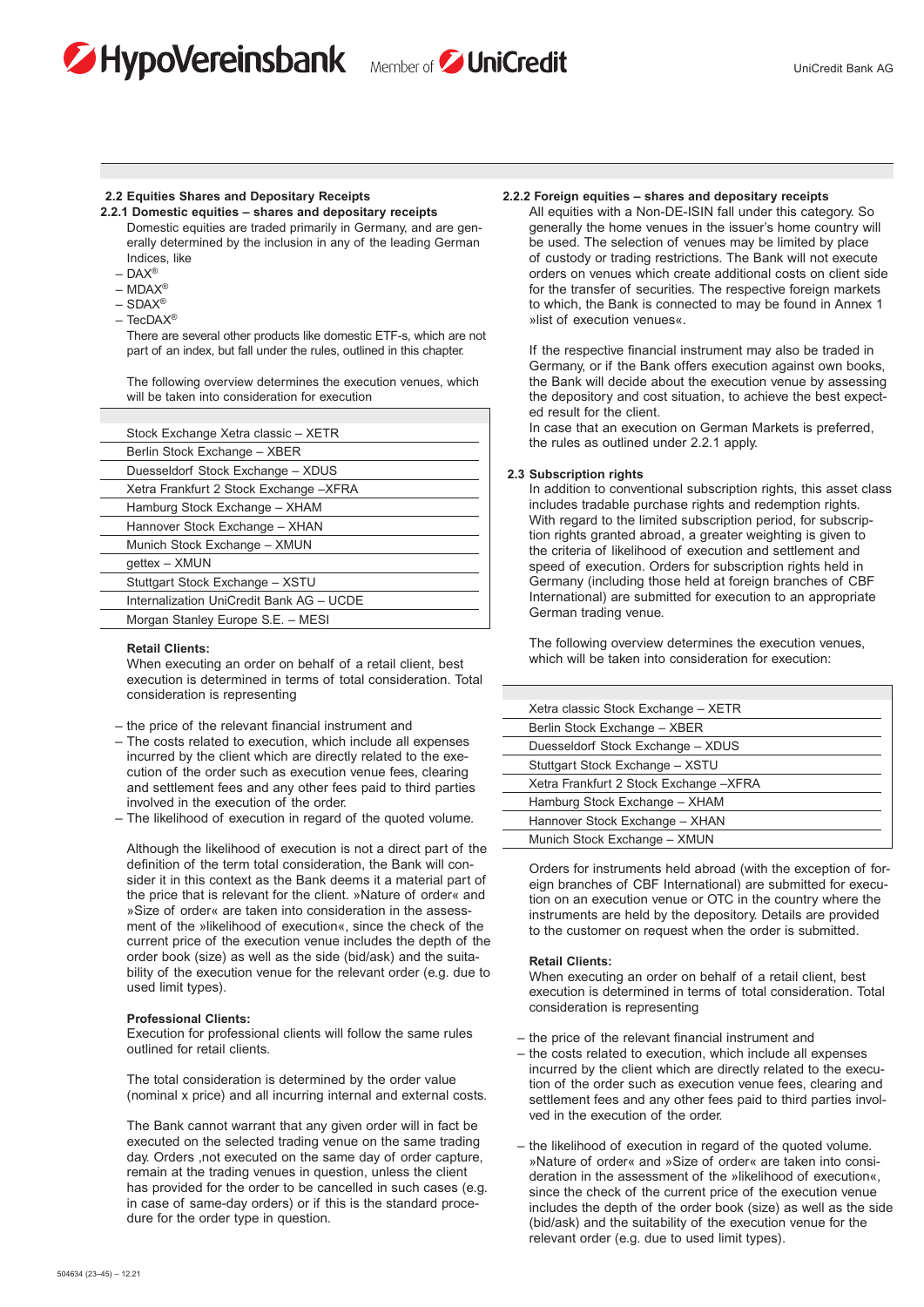

 Although the likelihood of execution is not a direct part of the definition of the term total consideration, the Bank will consider it in this context as the Bank deems it a material part of the price that is relevant for the client.

 Speed of Execution, Likelihood of Settlement and other relevant aspects for the transaction may be taken into account only in sofar as they are instrumental and relevant in delivering the best possilbe result in terms of the total consideration to the retail client.

#### **Professional Clients:**

 Execution for professional clients will follow the same rules outlined for retail clients

 The total consideration is determined by the order value (nominal x price) and all incurring internal and external costs.

#### **2.4 Debt Instruments**

 This class includes interest-bearing securities as well as other securities with characteristics similar to bonds. The Bank distinguishes in regard of Nature of Order and Size of Order as stated in the following sections:

#### **2.4.1 Debt Instruments in Euro**

 Bundesschatzbriefe issued by the federal government are executed with the Bundesbank as an over-the counter commissionbased transaction as no alternative market is available. The Bank executes orders in listed bonds on a suitable execution venue,

- if the nominal value of the order is below EUR 1.000.000 for bonds issued by the Federal Republic of Germany or the federal states
- or if the nominal value of the order is below EUR 250.000 for all other issuers
- and if those orders are settled via domestic custodian accounts. If the volume of the order is above described thresholds or the orders could not be settled via domestic custodian accounts, the Bank will offer a fixed-price-transaction as outlined later in this section.

 The following overview determines the execution venues, which will be taken into consideration for execution:

| Berlin Stock Exchange - XBER             |
|------------------------------------------|
| Duesseldorf Stock Exchange - XDUS        |
| Xetra Frankfurt 2 Stock Exchange - XETR  |
| Hamburg Stock Exchange - XHAM            |
| Hannover Stock Exchange - XHAN           |
| Munich Stock Exchange - XMUN             |
| Stuttgart Stock Exchange - XSTU          |
| Internalization UniCredit Bank AG - UCDE |

#### **Retail Clients:**

 When executing an order on behalf of a retail client, best execution is determined in terms of total consideration. Total consideration is representing

– the price of the relevant financial instrument and

– the costs related to execution, which include all expenses incurred by the client which are directly related to the execution of the order such as execution venue fees, clearing and settlement fees and any other fees paid to third parties involved in the execution of the order.

– the likelihood of execution in regard of the quoted volume. »Nature of order« and »Size of order« are taken into consideration in the assessment of the »likelihood of execution«, since the check of the current price of the execution venue includes the depth of the order book (size) as well as the side (bid/ask) and the suitability of the execution venue for the relevant order (e.g. due to used limit types).

 Although the likelihood of execution is not a direct part of the definition of the term total consideration, the Bank will consider it in this context as the Bank deems it a material part of the price that is relevant for the client.

 Speed of Execution, Likelihood of Settlement, counterparty risk and other relevant aspects for the transaction may be taken into account only insofar as they are instrumental and relevant in delivering the best possible result in terms of the total consideration to the retail client.

#### **Professional Clients:**

 Execution for professional clients will follow the same rules outlined for retail clients.

 The total consideration is determined by the order value (nominal x price) and all incurring internal and external costs. The total consideration and the weighted result of the assessment of static factors are used for the determination of the rating figure. The rating figure is composed of the sum of the weighted amounts of the total consideration and the assessment result of static factors.

 The Bank cannot warrant that any given order will in fact be executed on the selected trading venue on the same trading day. Orders ,not executed on the same day of order capture, remain at the trading venues in question, unless the client has provided for the order to be cancelled in such cases (e.g. in case of sameday orders) or if this is the standard procedure for the order type in question.

 For all other orders in this asset class (especially bonds held in non-domestic custodian accounts as well as orders above the thresholds in regard of volumes mentioned before), the Bank generally offers the purchase or sale of the securities directly with the Bank at prices that are in line with the market. The purchase or sale then occurs at a fixed price agreed with the Bank (fixed-price transaction). There is no obligation for the Bank to enter into a transaction of this kind. For fixed-price transactions, the Bank offers an immediate price commitment for the securities during its usual trading hours, taking into account the market conditions and acknowledging all costs associated with this form of execution. Moreover, in this case the Bank executes the transaction immediately and in full.

 The Bank cannot warrant that any given order will in fact be executed on the selected trading venue on the same trading day. Orders ,not executed on the same day of order capture, remain at the trading venues in question, unless the client has provided for the order to be cancelled in such cases (e.g. in case of sameday orders) or if this is the standard procedure for the order type in question.

 If no fixed-price transaction is agreed, instructions from the client are required with regard to the execution venue.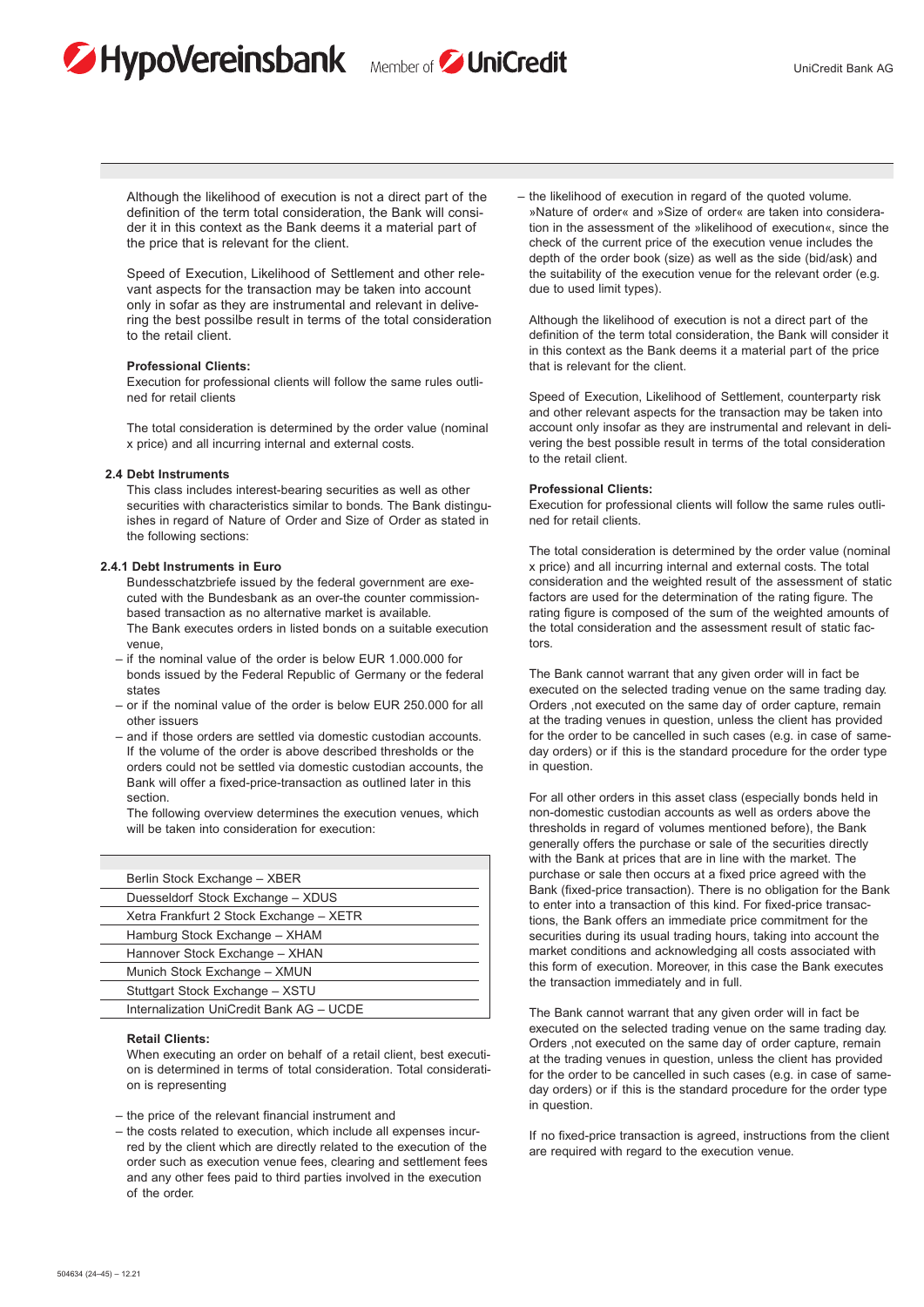

#### **2.4.2 Debt instruments in foreign currencies**

 The most liquid trading for bonds in foreign currencies generally takes place over-the-counter (OTC). Consequently, the Bank generally offers the purchase or sale of the securities directly with the Bank at prices that are in line with the market. The purchase or sale then occurs at a fixed price agreed with the Bank (fixedprice transaction). There is no obligation for the Bank to enter into a transaction of this kind. For fixed-price transactions, the Bank offers an immediate price commitment for the securities during its usual trading hours, taking into account the market conditions and acknowledging all costs associated with this form of execution. If no fixed-price transaction is agreed, instructions from the client are required with regard to the execution venue.

#### **2.5 Investment fund shares**

 The purchase and sale of shares in OGAW-investment-funds or Investmentaktiengesellschaften (investment share companies) or EU-OGAW-investment funds which are authorised for sale in Germany is handled through the relevant custodian bank pursuant to the provisions of Section 71 of the German Investment Code (KAGB). The purchase and sale of stakes in AIF is also affected through the relevant custodian bank. Therefore this execution behavior fulfils requirements with regards to best possible execution for the client.

 Please note: On explicit client instruction, it is possible to execute orders in products, described before on other execution venues. The client will be informed, on request, by the Bank of the costs related to execution on such a venue.

 Exchange Traded Funds (ETF-s) will fall under the rules set out in chapter 2.2.

#### **2.6 Participation Certificates**

 The Bank will execute all orders in equity-like or bond-like participation certificates listed in Germany on an appropriate execution venue.

 The following overview determines the execution venues, which will be taken into consideration for execution:

| Xetra classic Stock Exchange - XETR     |
|-----------------------------------------|
| Berlin Stock Exchange -XBER             |
| Duesseldorf Stock Exchange - XDUS       |
| Xetra Frankfurt 2 Stock Exchange - XFRA |
| Hamburg Stock Exchange - XHAM           |
| Hannover Stock Exchange - XHAN          |
| Munich Stock Exchange - XMUN            |
| Stuttgart Stock Exchange -XSTU          |

#### **Retail Clients:**

 When executing an order on behalf of a retail client, best execution is determined in terms of total consideration. Total consideration is representing

- the price of the relevant financial instrument and
- the costs related to execution, which include all expenses incurred by the client which are directly related to the execution of the order such as execution venue fees, clearing and settlement fees and any other fees paid to third parties involved in the execution of the order.
- the likelihood of execution in regard of the quoted volume. »Nature of order« and »Size of order« are taken into consideration in the assessment of the »likelihood of execution«, since the check of the current price of the execution venue includes the depth of the order book (size) as well as the side (bid/ask) and the suitability of the execution venue for the relevant order (e.g. due to used limit types).

 Although the likelihood of execution is not a direct part of the definition of the term total consideration, the Bank will consider it in this context as the Bank deems it a material part of the price that is relevant for the client.

 Speed of Execution, Likelihood of Settlement, counterparty risk and other relevant aspects for the transaction may be taken into account only insofar as they are instrumental and relevant in delivering the best possible result in terms of the total consideration to the retail client.

#### **Professional Clients:**

 Execution for professional clients will follow the same rules outlined for retail clients.

 The total consideration is determined by the order value (nominal x price) and all incurring internal and external costs.

 The Bank cannot warrant that any given order will in fact be executed on the selected trading venue on the same trading day. Orders ,not executed on the same day of order capture, remain at the trading venues in question, unless the client has provided for the order to be cancelled in such cases (e.g. in case of sameday orders) or if this is the standard procedure for the order type in question.

 For orders involving participation certificates not listed in Germany, an explicit instruction with regard to the execution venue is required from client.

#### **2.7 Securitized Derivatives – Warrants**

 The Bank is prepared to buy or sell its own warrants at prices that are in line with the market.

 The purchase or sale occurs at a fixed price agreed with the Bank (fixed-price transaction). During its usual trading hours, the Bank provides firm quotes on a continual basis and offers an immediate price commitment, taking into account the market situation and with disclosure of the costs associated with the execution of the transaction. Moreover, the Bank executes the transaction immediately and in full. There is no obligation for the Bank to enter into a transaction of this kind.

 Orders in warrants of other issuers, listed in Germany, are executed in a commission-based transaction. This is also the case for the Bank's own warrants if a fixed-price transaction is not agreed. The Bank will execute these orders on an appropriate execution venue.

 The following overview determines the execution venues, which will be taken into consideration for execution.

| Issuers (connected via RTO's, e.g. Cats) |  |
|------------------------------------------|--|
| Stuttgart Stock Exchange - XSTU          |  |
| Xetra Frankfurt 2 Stock Exchange - XFRA  |  |

#### **Retail Clients:**

 When executing an order on behalf of a retail client, best execution is determined in terms of total consideration. Total consideration is representing

- the price of the relevant financial instrument and
- the costs related to execution, which include all expenses incurred by the client which are directly related to the execution of the order such as execution venue fees, clearing and settlement fees and any other fees paid to third parties involved in the execution of the order.
- the likelihood of execution in regard of the quoted volume.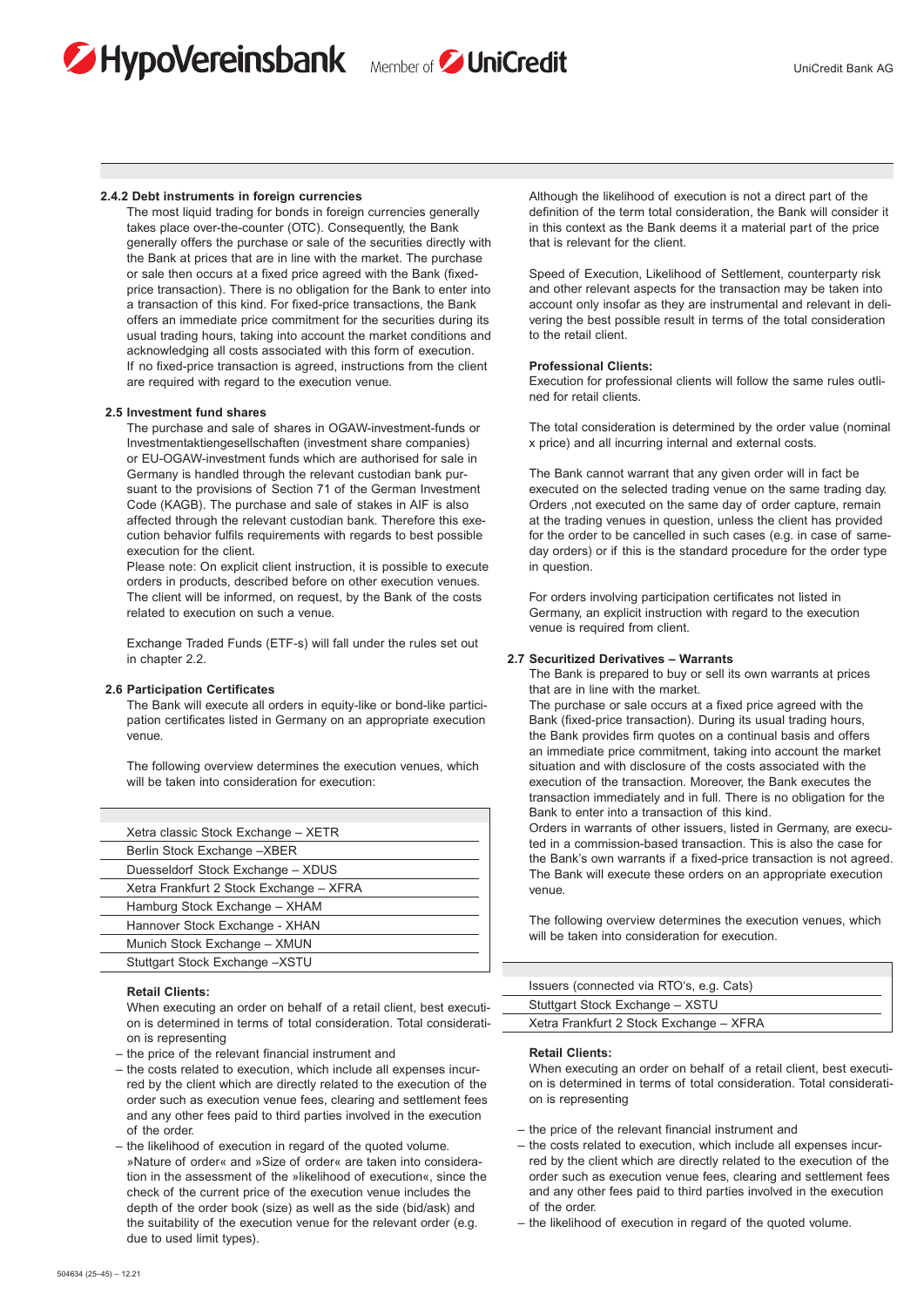»Nature of order« and »Size of order« are taken into consideration in the assessment of the »likelihood of execution«, since the check of the current price of the execution venue includes the depth of the order book (size) as well as the side (bid/ask) and the suitability of the execution venue for the relevant order (e.g. due to used limit types).

 Although the likelihood of execution is not a direct part of the definition of the term total consideration, the Bank will consider it in this context as the Bank deems it a material part of the price that is relevant for the client.

 Speed of Execution, Likelihood of Settlement and other relevant aspects for the transaction may be taken into account only in sofar as they are instrumental and relevant in delivering the best possilbe result in terms of the total consideration to the retail client.

#### **Professional Clients:**

 Execution for professional clients will follow the same rules outlined for retail clients.

 The total consideration is determined by the order value (nominal x price) and all incurring internal and external costs.

#### **2.8 Securitized Derviatives –Certificates and structured Debt instruments**

 Certificates and structured bonds (structured investment products) issued by the Bank are purchased or sold at a fixed price agreed with the Bank (fixed-price transaction). During its usual trading hours, the Bank provides firm quotes on a continual basis and offers an immediate price commitment, taking into account the market situation and with disclosure of the associated execution costs. Moreover, the Bank executes the transaction immediately and in full. The Bank ensures that the prices are in line with the market.

 The Bank is also prepared to enter directly into direct purchases/ sales of structured investment products of other issuers at prices that are in line with the market. These will be executed at a fixed-price transaction with the Bank. There is no obligation for the Bank to enter into a transaction of this kind. For fixed-price transactions, the Bank offers an immediate firm quote for these securities during its usual trading hours, taking into account the market situation and with disclosure of the associated costs execution of this transaction. Moreover, in this case the Bank performs immediate full execution of the transaction. If no fixed-price transaction can be arranged, the Bank will execute orders involving structured investment products at markets, selected by the Best-Execution Rules as outlined under 2.4 and 2.7.

#### **2.9 Non-securitized financial instruments**

 This asset class includes options, futures contracts, swaps and all other derivative contracts based on securities, currencies, interest rates or other derivative instruments, financial indices or benchmarks which are capable of delivery or cash settlement. These also include these same instruments when based on commodities that must be cash-settled, or can be cash-settled on request by one of the parties, derivative instruments for the transfer of credit risk and contracts for difference (CFDs). Also included are all of the above-mentioned instruments with reference to climate variables, freight rates, emission allowances, inflation rates and other official economic statistics that must be cash-settled, or can be cash-settled on request by one of the parties and all other derivative contracts with reference to assets, rights, obligations, indices and benchmarks that have the characteristics of other financial derivatives. Distinctions are made according to whether these instruments are traded on a regulated market or a multilateral trading facility (MTF), whether clearing and settlement take place through recognized clearing houses and whether margin

requirements apply.

 Depending on the strategy of the bank or limitations by law or by authorities not necessarily all products are available for retail clients.

#### **2.9.1 Exchange-traded derivatives**

 Due to the different terms of financial futures contracts at the various futures exchanges, an exchange must be specified by the customer for this product group.

 After individual consultation and on the express instruction of the customer, the bank offers to request further price quotations in addition to the price quotations published by the stock exchange in the order book. For this purpose, the Bank consults liquidity providers and/or market makers authorised on the stock exchange.

 On the basis of the information provided, the customer will then place the order for the corresponding exchange and the bank will execute it on the desired exchange in compliance with the customer's instructions.

 A list of the exchanges where futures contracts can be executed through the Bank, along with other details, is available from the Bank.

#### **2.9.2 OTC derivative contracts and repo transactions**

 In addition to the futures contracts, options, swaps and other derivatives mentioned in subsection 2.9, these include repo and buy/ sell-back transactions.

 Such transactions are entered into on an individual basis between the Bank and the client. An alternative execution venue is not available. The transaction is entered into directly with the Bank at pre-agreed terms. The Bank undertakes that the terms will be in accordance with the requested fairness of prices, as outlined in the regulatory requirements.

#### **3 Final provisions**

 Unless individual financial instruments clearly fall into a specific asset class, the client has to provide instructions regarding the venue on which they should be executed.

 If due to public holidays, trading events or technical restrictions, the Bank cannot execute an order at the time it is placed on one of the trading venues stipulated in the Best Execution Policy, then the order can be executed on another execution venue, taking the client's best interests into account. If the execution venues selected by the Bank as appropriate alternatives are also unavailable, then client instructions regarding the execution venue are required.

 If an order is received outside of the trading hours of the execution venue intended for the transaction in question, it will be placed on that venue on the next trading session. If the client wishes the order to be placed on the same day, then the client must provide instructions specifying a particular venue. The Bank will not switch the order to a different venue even if the order will not or cannot be executed on the selected execution venue over an extended period. For orders not executed immediately or on the first day on which they are valid, the Bank will manage the overall order process. If any capital measures are taken by the issuer that lead to the expiry of the order, the Bank will provide relevant information. The Bank has no further follow-up obligations, such as monitoring whether an order has already been executed. However, it will inform the customer of the status of the order on request

 In order to comply with the regulatory provisions, the Bank will monitor its execution quality and publish the results. Further, the Bank will publish on an annual basis the top 5 execution venues it uses for client orders across the various asset classes (including Bank in case of execution against its own books).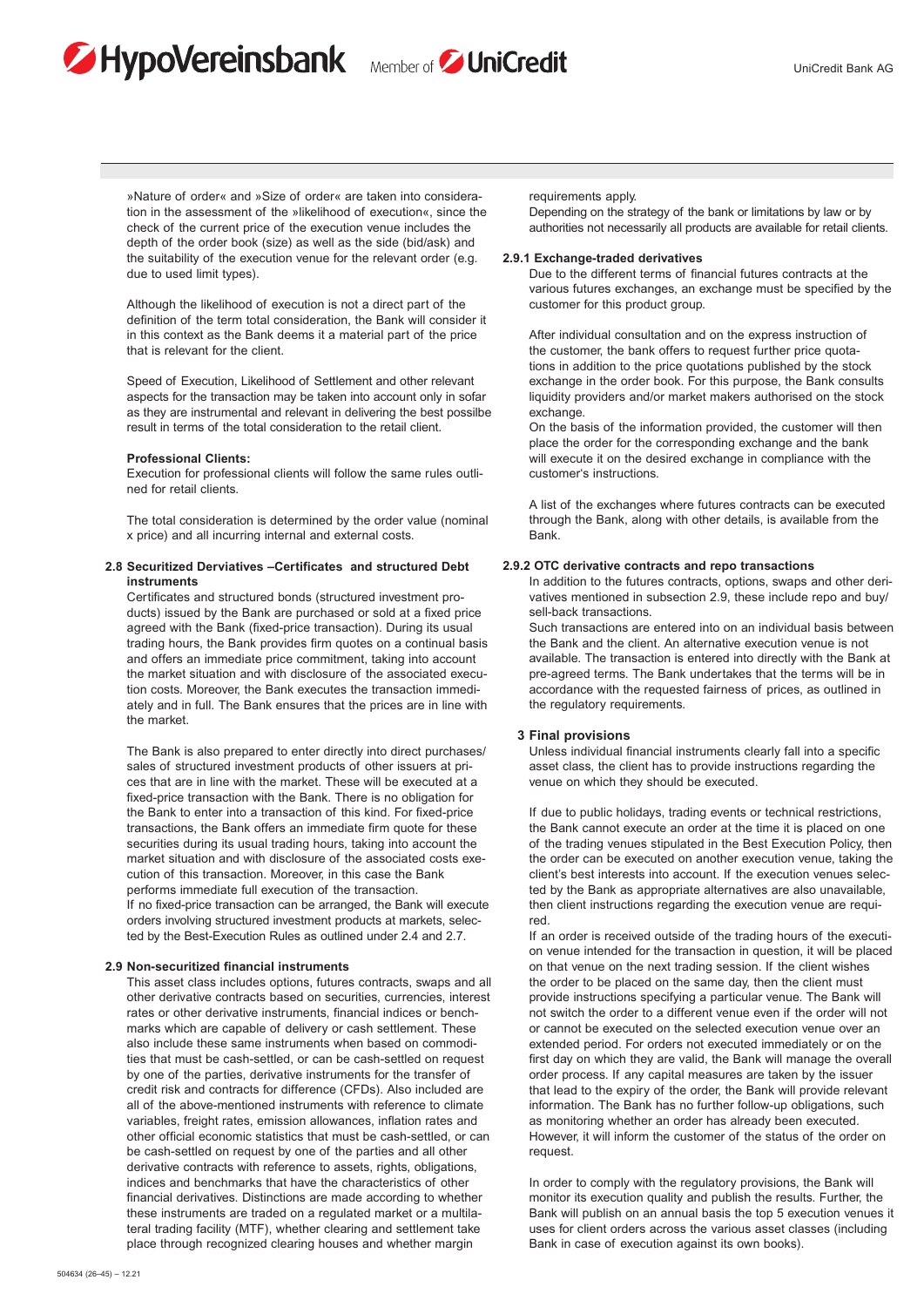



 The Best Execution Policy is primarily supported by system technology. If software technology is temporarily unavailable, the Bank will determine a place of execution at its own discretion while taking the client's best interests into account. The Best Execution Policy is reviewed regularly – at least once a year – and amended if necessary. Clients will be informed immediately of any significant changes to the Best Execution Policy by the appropriate means. The currently applicable version of the Best.

 Execution Policy can be accessed on the Bank's website: www.hvb.de/geschaeftsbedingungen

 The legality and adherence to the Best Execution Policy is subject to review by the responsible supervisory authorities.

#### **4 Monitoring**

 The Bank has implemented a governance framework and control process through which it monitors the effectiveness of our order execution arrangements (including this Best Execution Policy), to identify and, where appropriate, correct any deficiencies. Through this governance framework and controls process the bank will assess whether the execution venues included in this Policy provide the best possible result for the client or whether the Bank needs to make changes to its Best Execution Policy. The Bank will review its order execution arrangements and Best Execution Policy at least annually or whenever a material change occurs that affects our ability to obtain the best result for the execution of client orders.

 The Bank will perform the monitoring on the base on an ongoing monitoring of execution quality of exemplary single orders, representing the scope of the Best Execution Policy. In addition, the Bank will monitor the reports with regards to execution policy, execution venues are obliged to publish regularly. Furthermore, the Bank will analyze any other publication of the execution venues to identify changes in the assessment of factors, relevant for execution of orders.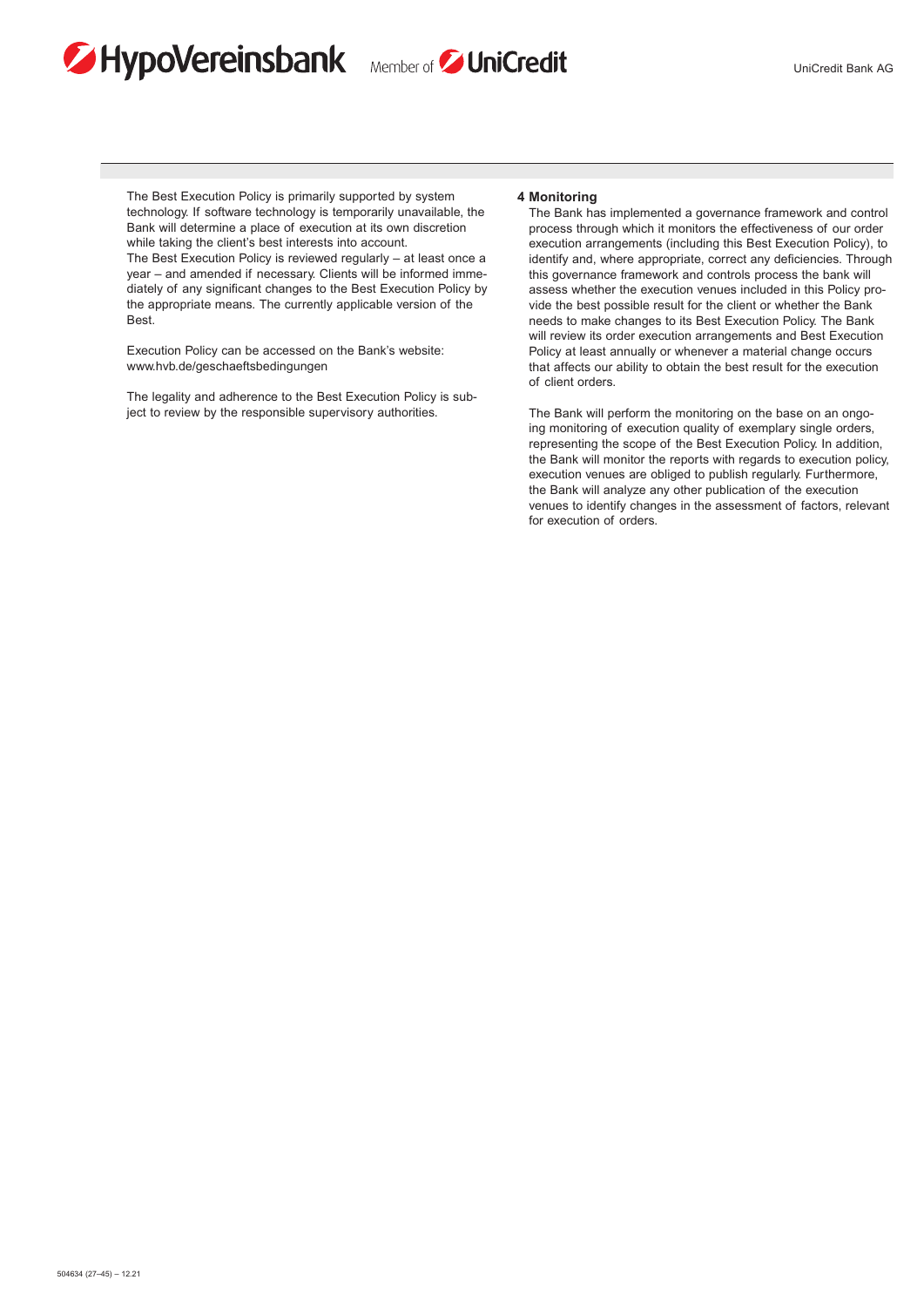

#### **Annex 1**

#### **List of used execution venues, Intermediaries, Systematic Internaliser, Liquidity provider**

| 1.  | Australian Stock Exchange               | Australia                 |
|-----|-----------------------------------------|---------------------------|
| 2.  | <b>Euronext Brussels</b>                | Belgium                   |
| 3.  | Nasdag OMX Copenhagen                   | Denmark                   |
| 4.  | Berlin Stock Exchange                   | Germany                   |
| 5.  | Düsseldorf Stock Exchange               | Germany                   |
| 6.  | Frankfurt Stock Exchange                | Germany                   |
| 7.  | Xetra classic Stock Exchange            | Germany                   |
| 8.  | Xetra Frankfurt 2 Stock Exchange        | Germany                   |
| 9.  | Hamburg Stock Exchange                  | Germany                   |
| 10. | Hannover Stock Exchange                 | Germany                   |
| 11. | Munich Stock Exchange                   | Germany                   |
| 12. | Gettex                                  | Germany                   |
| 13. | <b>Stuttgart Stock Exchange</b>         | Germany                   |
| 14. | Nasdaq OMX Helsinki                     | Finland                   |
| 15. | <b>Euronext Paris</b>                   | France                    |
| 16. | Athens Stock Exchange                   | Greece                    |
| 17. | London Stock Exchange                   | <b>Great Britain</b>      |
| 18. | Hong Kong Stock Exchange                | Hong Kong                 |
| 19. | Jakarta Stock Exchange                  | Indonesia                 |
| 20. | Irish Stock Exchange                    | Ireland                   |
| 21. | Borsa Italiana                          | Italy                     |
| 22. | <b>Tokyo Stock Exchange</b>             | Japan                     |
| 23. | <b>Toronto Stock Exchange</b>           | Canada                    |
| 24. | Luxembourg Stock Exchange               | Luxemburg                 |
| 25. | New Zealand Stock Exchange              | New Zealand               |
| 26. | <b>Euronext Amsterdam</b>               | Netherlands               |
|     |                                         |                           |
| 27. | Oslo Bors                               | Norway                    |
| 28. | Xetra Vienna                            | Austria                   |
| 29. | Warsaw Stock Exchange                   | Poland                    |
| 30. | <b>Euronext Lisbon</b>                  | Portugal                  |
| 31. | Nasdaq OMX Stockholm                    | Sweden                    |
| 32. | <b>SIX Swiss</b>                        | Switzerland               |
| 33. | <b>SIX Structured Products Exchange</b> | Switzerland               |
| 34. | Singapore Stock Exchange                | Singapore                 |
| 35. | Madrid Stock Exchange                   | Spain                     |
| 36. | Johannesburg Stock Exchange             | South Africa              |
| 37. | Stock Exchange of Thailand              | Thailand                  |
| 38. | Prague Stock Exchange                   | Czech Republic            |
| 39. | Istanbul Stock Exchange                 | Turkey                    |
| 40. | <b>Budapest Stock Exchange</b>          | Hungary                   |
| 41. | NASDAQ                                  | USA                       |
| 42. | New York Stock Exchange                 | USA                       |
| 43. | Morgan Stanley & Co Intl. PLC           | Intermediary              |
| 44. | Jefferies International Limited         | Intermediary              |
| 45. | ICF Bank AG Wertpapierhandelsbank       | Intermediary              |
| 46. | Wood & Company Financial Services       | Intermediary              |
| 47. | <b>KBL European Private Bankers</b>     | Intermediary              |
| 48. | UniCredit Bank AG                       | <b>Liquidity Provider</b> |
| 49. | Morgan Stanley Europe S.A.              | <b>Liquidity Provider</b> |
| 50. | Issuers (connected via RTO's e.g. Cats) | <b>Liquidity Provider</b> |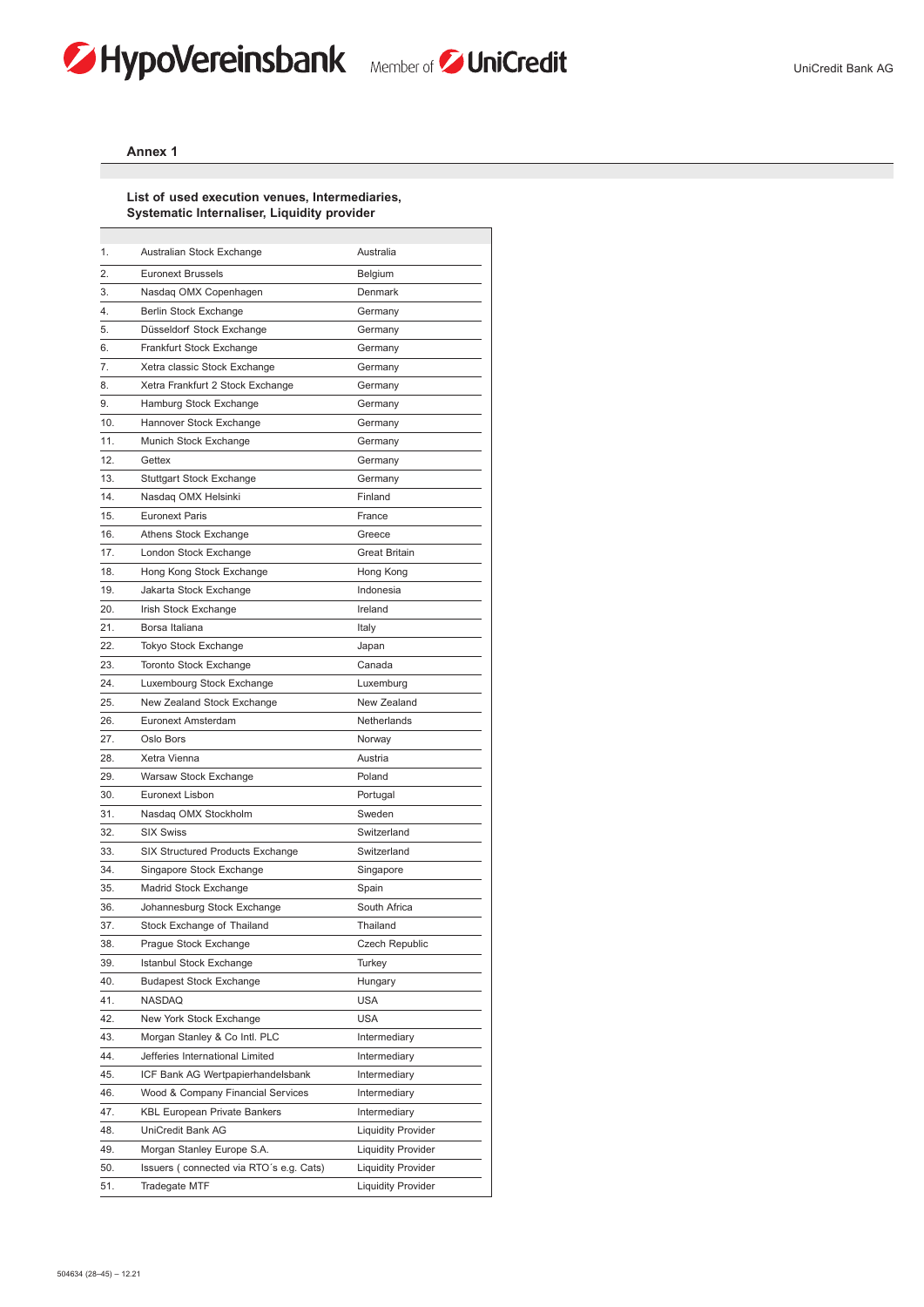



#### UNICREDIT BANK AG MILAN BRANCH ITALIAN SCHEDULE (THE »ITALIAN SCHEDULE«)

Effective from November 2018

#### **1. Best Execution**

1.1 Where you have been categorized as a professional client and where executing transactions with, or transmitting orders to, UniCredit Bank AG, Milan Branch, we will execute your transactions in accordance with the UniCredit Bank AG, Milan Branch Best Execution Policy (as amended from time to time). The latest version of such Best Execution Policy is available upon request or on our website (http://www.ib-italy.unicreditgroup.eu) and enclosed herein below.

#### **2. Miscellaneous**

2.1 In addition to the provisions stated in the General Business Conditions, we also have the duty to treat all your information as private and confidential and to act in compliance with Regulation (EU) 2016/679 of the European Parliament and of the Council of 27 April 2016 on the protection of natural persons with regard to the processing of personal data and on the free movement of such data (General Data Protection Regulation).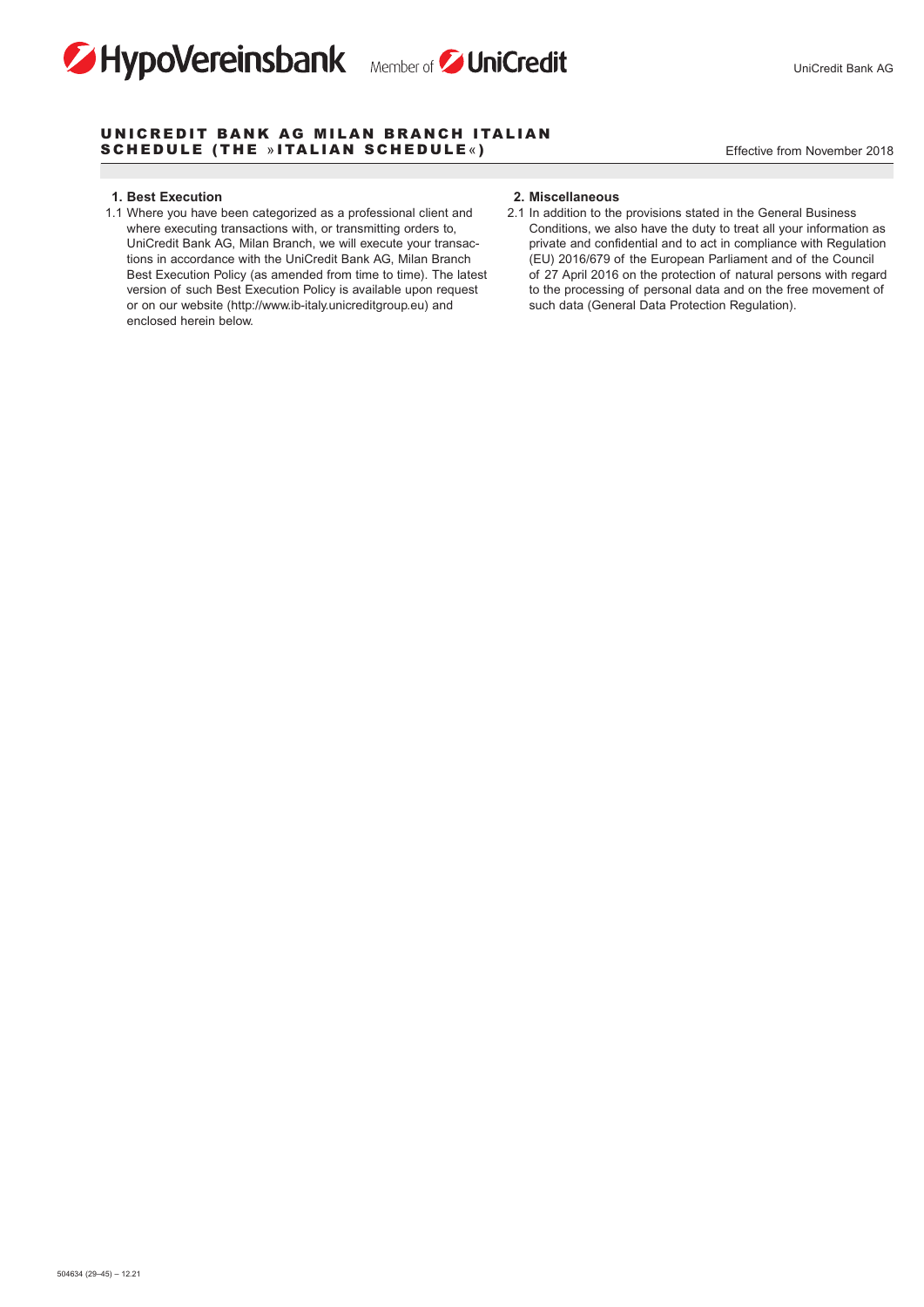



#### UNICREDIT BANK AG MILAN BRANCH EXTERNAL EXECUTION TRANSMISSION POLICY

Effective from December 2021

### TABLE OF CONTENTS

| 1. Preliminary provisions                       | 31 |
|-------------------------------------------------|----|
| 1.1 Introduction                                | 31 |
| 1.2 Scope                                       | 31 |
| 1.3 Determining the Client's interest           | 31 |
| 1.4 Execution venues                            | 32 |
| 1.5 Capital market transactions                 | 33 |
| 2. Execution of orders                          | 33 |
| 2.1 General provisions                          | 33 |
| 2.2. Equities - Shares, Depositary Recepits and |    |
| <b>Exchange Traded Products</b>                 | 33 |
| 2.3. Subscription rights                        | 34 |
| 2.4. Debt instruments                           | 34 |
| 2.5. Listed mutual funds                        | 35 |
| 2.6. Certificates and Covered Warrants          | 35 |
| 2.7. Non-securitized financial instruments      | 35 |
| 3. Final provisions                             | 36 |
| 4. Monitoring                                   | 36 |
| <b>Annex 1</b>                                  | 36 |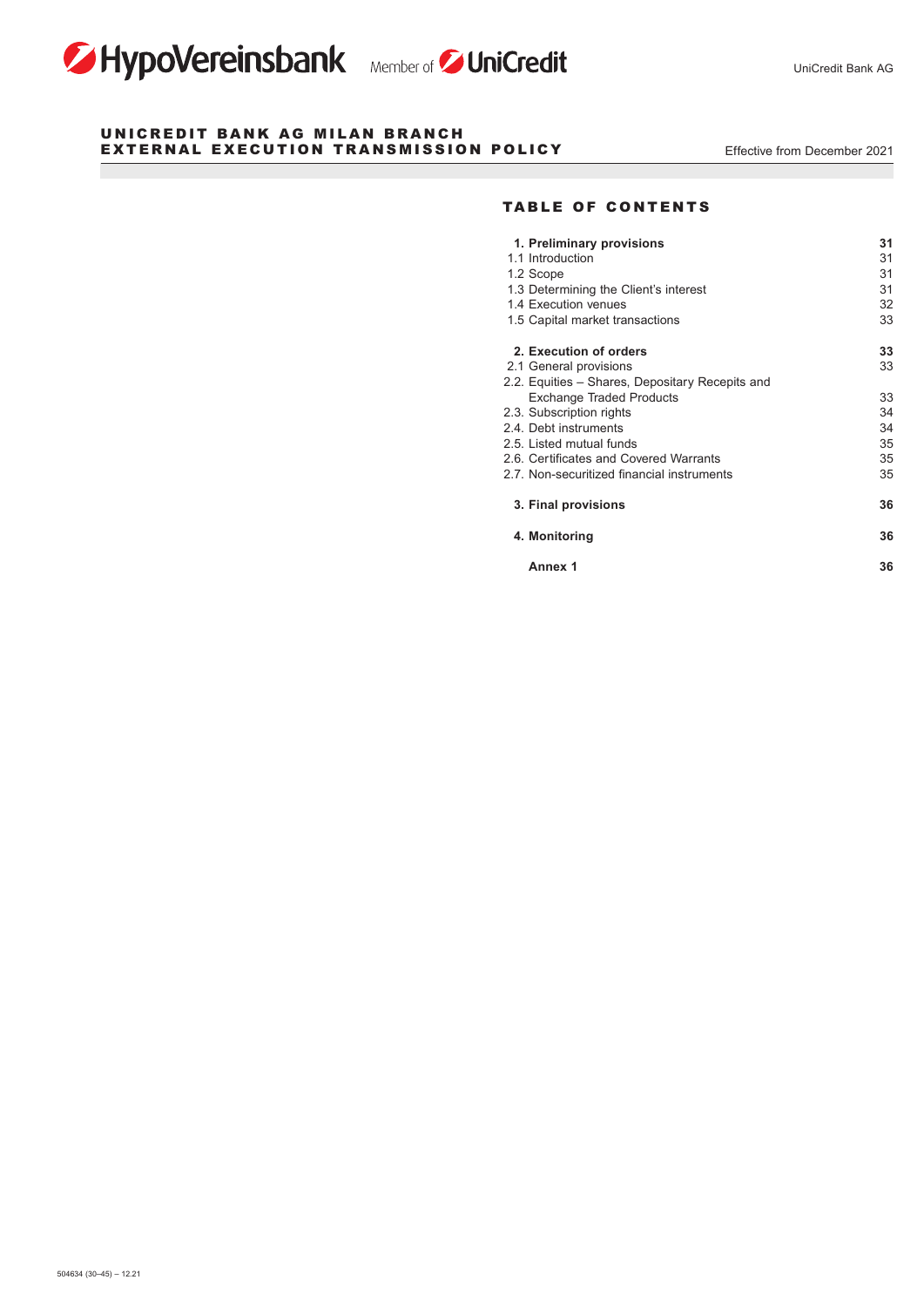

#### **1. Preliminary principles**

#### **1.1 Introduction**

 This document determines the Best Execution Policy (referred to hereafter as the »Best Execution Policy«) for UniCredit Bank AG Milan Branch (referred to hereafter as »the Bank«). The information on »Best Execution Policy for Transactions in Financial Instruments« is part of the General Business Conditions and the Special Conditions for the Securities Business of Bank.

 Detailed information on the product types described below (referred to hereafter as »asset classes«) is available in the MiFID Starter Package».

 This Policy is supplemented by annexes which provide further details of the Policy as it applies to different asset classes. The annexes should be read in conjunction with this Policy.

 It will be demonstrated to the Client, on his request, that we executed orders in accordance with our Best Execution Policy.

 Requests for clarification of the information contained in the Best Execution Policy, as well as requests to demonstrate compliance should be addressed to info@hvb.de or contact your advisor.

#### **1.2 Scope**

 The Best Execution Policy is applicable to the execution of orders from the Bank's professional clients for the purchase or sale of financial instruments.

 Where Best Execution applies, the Bank will take all sufficient steps to obtain the best possible result for its clients, on a consistent basis, taking into account the execution factors set out in Section 1.3.

 The customer can direct the Bank to deviate from the Best Execution Policy in respect of specific execution factors, for example by specifying the execution venue on which an order is to be executed. In case of a customer instruction of this kind, the Bank meets its Best Execution obligation by executing the order accordingly. Consequently, the Best Execution Policy is not applicable in respect of the execution factors specified by the Client. Orders issued on a discretionary basis or in similar form are also regarded as instructions, where a specific execution venue cannot be specified, so that the Bank will execute such orders at its own discretion but taking the Client's best interest into account.

 Please note: The Bank will execute orders in accordance with the Client instructions it receives, and therefore cannot apply the Best Execution Policy in respect of the execution factors specified by the Client. Clients giving instructions regarding execution factors act at their own risk, and will not be alerted to this fact by the Bank in each individual case. By following your specific instruction, we will have satisfied the obligation to provide you with Best Execution in relation to the relevant part of the transaction to which the Specific Instruction applied. The remaining portion of that order not covered by such instructions may still be applicable for Best Execution in accordance with the criteria laid out in this Best Execution Policy.

#### **1.3 Determining the Client's interest**

 The Best Execution Policy allows the Bank to comply with its obligation to define order execution principles to achieve the best possible Client outcome.

 Achieving the best possible outcome for the Client and/or determining the best possible execution venue does not imply any guarantee that the best possible result will in fact be achieved for each individual order. However, for certain asset classes, the Bank uses an Automatic Order Router (AOR, see 2.1) that compares the prices and, as the case may be, costs on different execution venues for an individual order.

 The Bank developed its Best Execution Policy for financial instruments in its own discretion. When preparing the Best Execution Policy, the following aspects were taken into account:

- − price this is the price at which a financial instrument is purchased/sold
- − costs this includes implicit costs such as the possible market impact and explicit external costs, e.g. exchange or clearing fees and explicit internal costs which represents the Bank's own remuneration through commission or spread
- − speed time period it takes to execute a Client order after its receipt − likelihood of execution - the likelihood that the Bank will be able to completely execute a Client order. In illiquid markets, the likeli-
- hood of execution will become a significant factor. − likelihood of settlement - the likelihood that the settlement of the transaction takes place at value date
- − order size this is the size of the order to be executed and may affect the price and the likelihood of execution
- − nature of the transaction this is how the particular characteristics of a Client transaction can affect how Best Execution is received, e.g. if an execution venue does not offer the order type the Client requests
- − qualitative factors related to the execution venues, like clearing schemes, circuit breakers, the supervision of the trading by a trade supervision body etc. and
- − any other consideration relevant to the execution of the transaction

 For determining the relative importance of the factors mentioned above, the following criteria have been taken into account:

- − the characteristics of the Client including the categorization of the Client as retail or professional
- − the characteristics of the Client order, including where the order involves a security financing transaction (SFT)
- − the characteristics of financial instruments that are the subject of the transaction; and
- − the characteristics of the execution venues to which the transaction can be directed.

 When executing an order on behalf of the Client, Best Execution is determined in terms of total consideration. Total consideration is representing the price of the relevant financial instrument and the costs related to execution, which include all expenses incurred which are directly related to the execution of the order such as execution venue fees, clearing and settlement fees and any other fees paid to third parties involved in the execution of the order. Speed, likelihood of execution and settlement, the size and nature of the order, market impact and any other implicit transaction costs may be given precedence over the immediate price and cost consideration only insofar as they are instrumental in delivering the best possible result in terms of the total consideration to the Client.

 The Bank takes into account the venues and intermediaries through which the financial instruments in question are traded in significant volumes, among those it has access, to when selecting the relevant execution venues. The Bank will not unfairly discriminate between execution venues or Brokers but will make a decision on an execution venue based on a consideration of the execution factors. The asset class specific determinations in Section 2 will provide more information on the execution venues on which the Bank places significant reliance in a meeting its obligation to take all reasonable steps to obtain on a consistent basis the best possible result for the execution of Client orders.

 If the Client's assessment of certain execution factors differs from the Bank's assessment when compiling the Best Execution Policy, and therefore wishes the transaction to be executed at a different execution venue than specified in the Best Execution Policy, the Client is entitled to issue a specific instruction as to the preferred place of execution.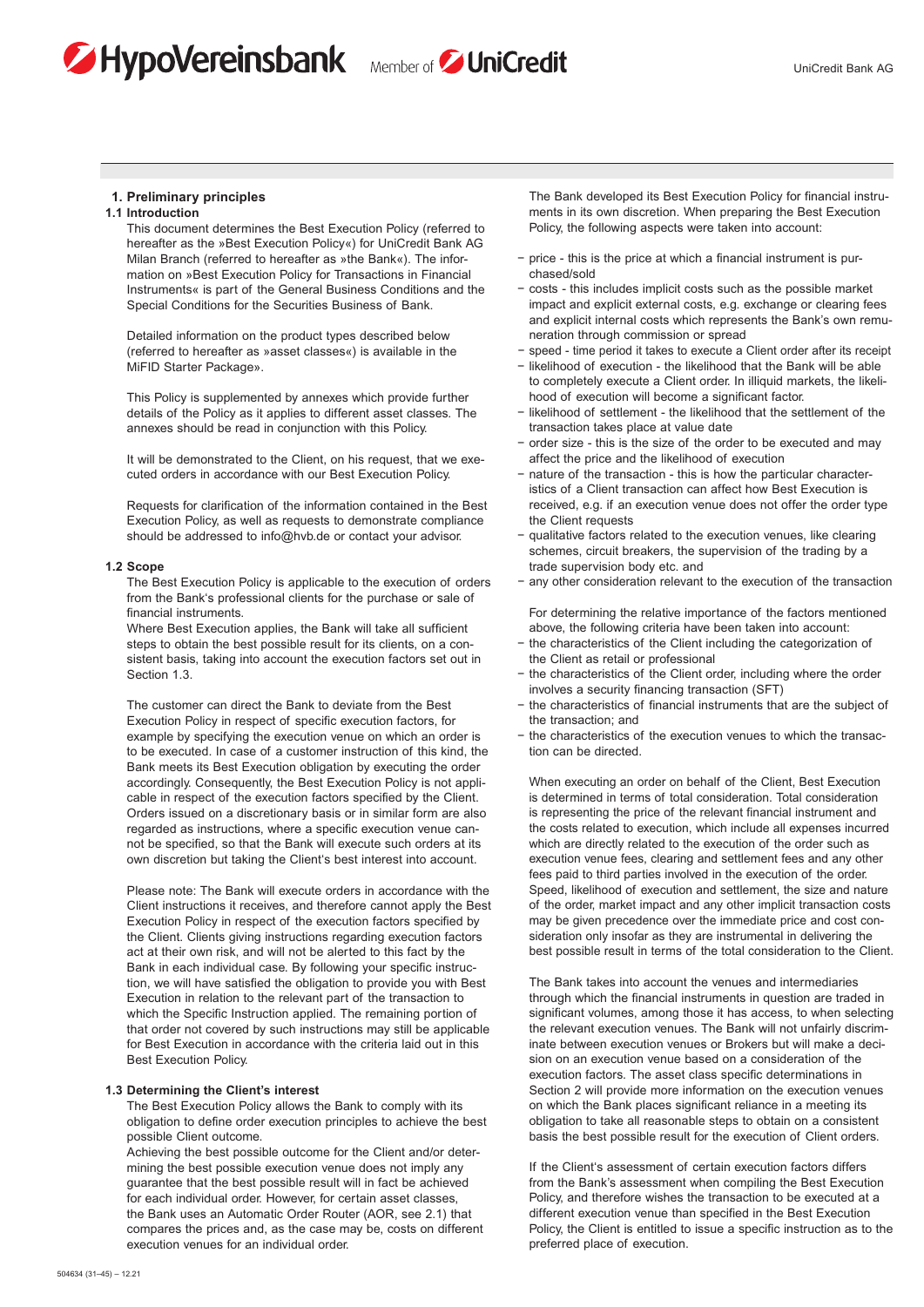

#### **1.3.1 Price**

 To determine the advantages of an execution venue with regard to price, the Bank assesses the price formation mechanism of the execution venues. Price quality is particularly dependent upon the number of market participants, the availability of market makers, and whether a reference market is used. For certain asset classes, the Bank uses an Automatic Order Router (see 2.1) that compares the prices on different execution venues for an individual order.

#### **1.3.2 Costs**

 Costs are determined as a part of the total amount payable, taking into account the criteria as outlined in 1.3.2.1 and 1.3.2.2.

#### **1.3.2.1 Direct execution by the B ank on an execution venue**

 In addition to the Bank's commissions for instrument transactions, the costs include expenses of third parties (e.g. the venues or parties maintaining order books at exchanges/market makers – also including the costs of a central counterparty - and entities involved in clearing or settlement) as well as market access costs if these are charged to the Client.

#### **1.3.2.2 Indirect execution through an intermediary**

 Instead of direct execution described under sub-section 1.3.2.1, the Bank can use an intermediary if this is in the Client's interest or if it has no direct access to a specific venue. In this case, the costs include those of the intermediary, in addition to those mentioned under subsection 1.3.2.1.

 When executing Client orders or when placing orders with (or transmitting Client orders to) other entities (including affiliates) for for execution, the Bank will take all sufficient steps in order to obtain on a consistent basis the best possible result.

#### **1.3.2.3 Special aspects of transactions executed against own books of the Bank**

 The Best Execution Policy is applicable only to a limited degree if the Bank offers execution against own books only, and enters into an agreement with the Client regarding financial instruments at a fixed or determinable price. In this case, the obligations of the Bank and the Client are derived directly from the contractual agreement. In such a transaction the Bank meets its Best Execution obligation by offering a fair price.

 Asset classes, where the Bank offers trading against own books on a regular basis, are stated in Chapter 2 of the Best Execution Policy.

 If the offer of the Bank to execute the order against own books is in competition with other execution venues, according to the respective asset class of this Best Execution Policy, the offer of the Bank will be treated for the comparison with other execution venues, like any external execution venue.

#### **1.3.3 Other aspects of order execution**

 The Bank has also taken into account the following execution factors as required by law.

#### **1.3.3.1 Speed of execution**

 This refers to the interval between the time the order is accepted and the time the order is capable of being executed on the execution venue. The speed of an execution venue is determined to a large extent by the type of market model (e.g. auction procedure) it uses.

#### **1.3.3.2 Likelihood of execution and settlement**

 The likelihood of the order being executed on an execution venue depends mainly on the prevailing liquidity. In this respect, the Bank also takes into account the risk of partial execution which could have a direct impact on the overall cost of settlement.

 The Bank views the likelihood of settlement as being influenced by potential issues with the processing of transactions in financial instruments which may have a negative impact on delivery or payment.

#### **1.3.3.3 Order type and size**

 The Bank distinguishes orders by size to the extent that this affects the choice of execution venue in connection with price and costs.

 It is possible to submit different order types to different execution venues. In addition to buy and sell orders, various limit orders and other order types exist (e.g. Fill-Or-Kill). The client can specify an order type when issuing an order. However, specification of order type may mean that the order cannot be executed on certain execution venues.

#### **1.3.4 Qualitative factors of execution venues**

 The Bank also takes into account qualitative factors with regard to the selected execution venues. These include e.g.:

- − clearing schemes
- − circuit breakers
- − supervision of the trading by a trading monitoring agency
- − the complaint management and complaint handling by the execution venue
- − the Trading Times
- − the reliability of service obligations
- − the bindingness of quotes and other price information
- − the choice of order functionalities and execution types
- − the service and information offered to investors
- − the type of the order book
- − the counterparty risk of the trading partner
- − the processing security

#### **1.4 Execution venues**

 Should the Client wish to execute an order on a particular execution venue, this will be treated as a specific instruction. The Bank may use one or more of the following execution venue types when executing your order:

- − Regulated Markets; e.g. London Stock Exchange, Xetra, New York Stock Exchange
- − Other execution venues that are not Regulated Markets;
- − Multilateral Trading Facilities (MTFs) and Organised Trading Facilities (OTFs), e.g. Euro-MTS, Brokertec.
- − Systematic Internalisers (SI): (SIs) means investment firms which, on an organised, frequent, systematic and substantial basis, deal on own account by executing Client orders outside a regulated market, a MTF or an OTF, without operating a multilateral system.
- − Market Maker
- − Other liquidity providers

 As the case may be, the Bank may act as SI, Market Maker or other liquidity provider

 The Bank may use third parties, like investment firms, brokers and/or affiliates acting as a SI, Market Maker or other liquidity provider.

 The selection of offered execution venues per asset class is a result of a market analysis per asset-class. The Bank analyzed all execution venues it is connected to and other potential execution venues to identify which it considers to be the most competitive ones to perform Best Execution for the Client. The Bank employs the strategy to offer only execution venues which allow for a timely and comprehensive execution of Client orders. The analysis and assessment will be performed on a regular basis at least yearly as outlined in chapter 4. The assessment may lead to the adoption of new execution venues or the deletion of an execution venue.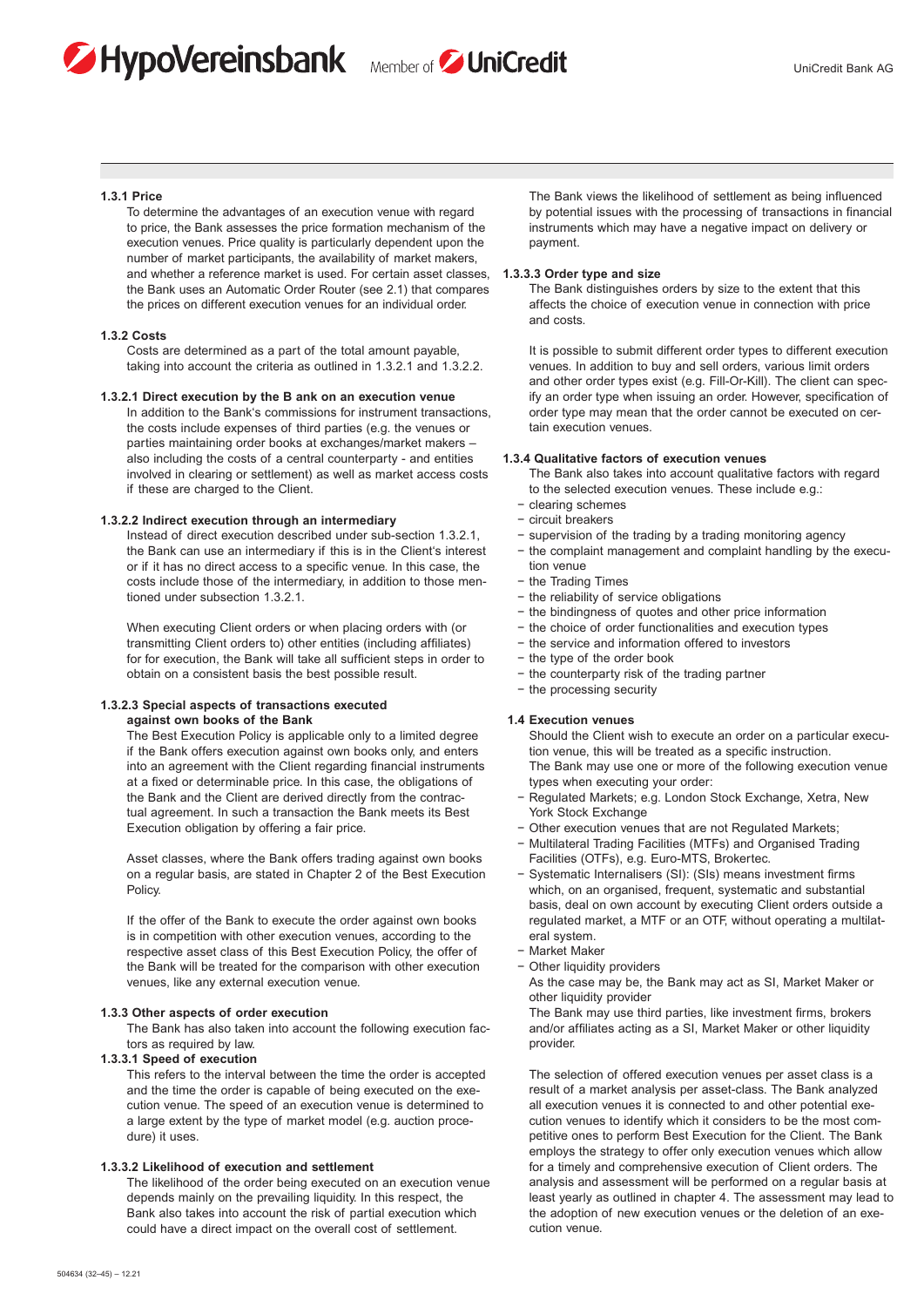#### UniCredit Bank AG

## HypoVereinsbank Member of JuniCredit



 The Bank may execute all or part of your order outside of a Regulated Market or MTF/OTF. In accordance with regulatory requirements the Bank has requested the Client's consent to execute such orders in this manner. The request to provide such consent is included in our Client onboarding documentation which has previously been provided to you. In case that no consent form signed by the Client has been received by the Bank, the latter will request this consent during the order capturing process. The execution of orders outside execution venues may cause as a consequence increased risks (e.g. increased counterparty risks, credit costs) which are taken into consideration in the assessment of execution venues (if applicable).

 Requests for clarification of potential increased risks of an OTC UniCredit Bank AG execution, should be addressed to info@hvb. de or contact your advisor.

 The Bank utilizes an intermediary in situations where it appears to be in the Client's best interest to do so, in compliance with the Best Execution Policy. The Bank works with several different Intermediaries. The Bank selects the intermediaries from among well-known international prime brokers, taking into account their execution policies and criteria such as direct market access for various execution venues and the presence of an electronic trading platform along with reliable settlement processes. In the past these intermediaries have offered rapid and reliable execution without any appreciable differences in quality. To achieve the most favorable execution conditions in the interest of the Client, the Bank will review the selection of intermediaries on a regular basis. In all other respects, the execution policies and practices or the respective intermediary will apply.

 If unusual market conditions or market disruption necessitate execution to be effected in a different way, the Bank will execute the order acting in the customer's best interest.

#### **1.5 Capital market transactions**

 Instruments issued either during an initial public offering (IPO) or during a capital increase are allocated by the lead manager or another member of the respective syndicate if appropriate, who has been mandated by the issuer. As part of the allocation process, the lead manager will classify clients into categories. The clients will then receive a proportional allocation, which could range from zero to full allocation up to the original order size. Irrespective of the allocation process used, the Bank will ensure that the allocation is handled fairly and in the interests of all customers and – where possible – is effected in tradable minimum sizes.

#### **2 Execution of orders**

#### **2.1 General provisions**

 For asset classes, where execution venues are suitable and liquid, (equities, bonds, ETP, certificates/warrants), the Bank will utilize an Automatic Order Router (AOR) to choose a venue in order to obtain the best possible result for the client.

 The Bank will employ AOR that seeks the best prices and liquidity for each individual order by comparing the prices, costs and liquidity of the execution venues to be compared for the relevant asset class, by using system rules defined by the rules of the Best Execution Policy. The assessment and decision about the execution venue, the order is directed to, will consider the result of the AOR and the other static factors relevant for the respective asset class and that are not evaluated for each individual order but monitored on a regular basis for the purpose of this Best Execution Policy.

 The AOR will be used for the entire asset classes listed below except 2.3, 2.5 and 2.7.

 In case the AOR cannot be used, the Bank will send the order to the »preferable market« that usually coincides with the most liquid one for that instrument. Following a client request or if the AOR cannot fullfill the order at the conditions set by the client, the Bank can be also executed over-the-counter (OTC) on its own book.

 For other orders placed with the Bank, the Bank's decision for an execution venue considers strategies on handling the order, by taking into account the execution factors as described for each asset class and any particular criteria or instructions provided. These factors are not evaluated for each individual order but are monitored on a regular basis for the purpose of this Best Execution Policy.

 Where a Client order is not executed promptly, the Bank will try to execute it as soon as possible.

 These orders are continually monitored and once the requested price has been reached, the Bank will provide Best Execution either through execution on execution venue, against the books of the Bank or through a combination of both.

 The Bank can also agree with the Client to exclude certain execution venues from the execution strategy.

 Financial instruments with the same characteristics are grouped in asset classes and are treated equally on the basis of these classes under the Best Execution Policy for Securities Transactions.

#### **2.2 Equities – Shares, Depositary Recepits and Exchange Traded Products**

#### **2.2.1 Domestic Equities – Shares, Depository Recepits and Exchange Traded Products**

 Domestic equities are traded primarily in Italy, and are generally determined by the listing on Borsa Italiana markets.

 The following overview determines the execution venues, which will be taken into consideration for execution:

| Borsa Italiana – XMII                                               |
|---------------------------------------------------------------------|
| Aquis Exchange Europe - AQEU                                        |
| CBOE Europe (CXE) - BCXE                                            |
| CBOE Europe (DXE) - CCXE                                            |
| Bloomberg MTF Europe - BTFE (solo per prodotti indicizzati quotati) |
| Internalizzatore Sistematico UniCredit Bank AG - UCDE               |

 On Client request, the order can be also executed on Hi-MTF via broker.

 The selection of venues may be limited by place of custody or trading restrictions. The place of custody is the one of the »preferable market« that usually coincides with the most liquid one for that instrument.

 When executing an order on behalf of the Client, Best Execution is determined in terms of total consideration. Total consideration is representing:

- the price of the relevant financial instrument and
- the costs related to execution, which include all expenses incurred by the Client which are directly related to the execution of the order such as execution venue fees, clearing and settlement fees and any other fees paid to third parties involved in the execution of the order.
- the likelihood of execution in regard of the quoted volume. Although the likelihood of execution is not a direct part of the definition of the term total consideration, the Bank will consider it in this context as the Bank deems it a material part of the price that is relevant for the Client.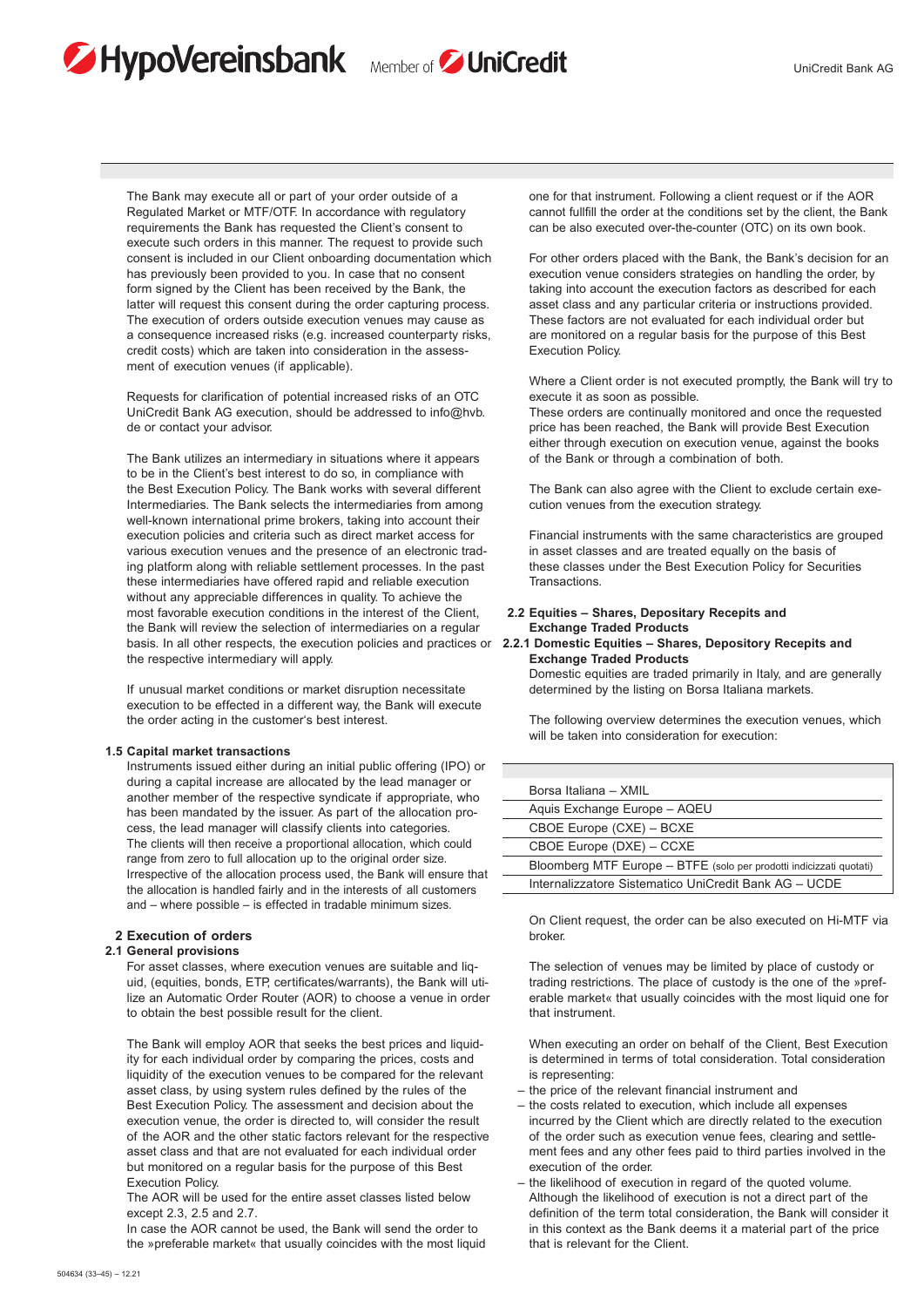

 »Nature of order« and »Size of order« are taken into consideration in the assessment of the »likelihood of execution«, since the check of the current price of the execution venue includes the depth of the order book (size) as well as the side (bid/ask) and the suitability of the execution venue for the relevant order (e.g. due to used limit types).

 Speed of Execution, Likelihood of Settlement and other relevant aspects for the transaction may be taken into account only in sofar as they are instrumental and relevant in delivering the best possible result in terms of the total consideration to the Client.

 The Bank executes orders in ETP products on a suitable execution venue based on certain thresholds in regard of volumes, defined with each Client. Above these thresholds, the Bank can offer the purchase or sale of the securities in »high-touch« modality, taking into account all the available options or venues.

 The Bank cannot warrant that any given order will in fact be executed on the selected execution venue on the same trading day.

#### **2.2.2 Foreign Equities – Shares, Depository Recepits and Exchange Traded Products**

 All equities with a Non-IT -ISIN fall under this category. The selection of venues may be limited by place of custody or trading restrictions. The place of custody is the one of the »preferable market« that usually coincides with the most liquid one for that instrument.

 The respective foreign markets to which, the Bank is connected to may be found in Annex 1 »list of interconnected execution venues«.

#### **2.3 Subscription rights**

 In addition to conventional subscription rights, this asset class includes tradable purchase rights and redemption rights. With regard to the limited subscription period, for subscription rights granted abroad, a greater weighting is given to the criteria of likelihood of execution and settlement and speed of execution. Orders for subscription rights held in Italy (including those held at foreign branches of CBF International) are submitted for execution to an appropriate Italian execution venue.

 The following overview determines the execution venues, which will be taken into consideration for execution:

#### Borsa Italiana – XMIL

 On Client request, the order can be also executed on Hi-MTF via broker.

 Orders for instruments held abroad (with the exception of foreign branches of CBF International) are submitted for execution on an execution venue or OTC in the country where the instruments are held by the depository. Details are provided to the Client on request when the order is submitted.

 When executing an order on behalf of the Client, Best Execution is determined in terms of total consideration. Total consideration is representing:

− the price of the relevant financial instrument and the costs related to execution, which include all expenses incurred by the Client which are directly related to the execution of the order such as execution venue fees, clearing and settlement fees and any other fees paid to third parties involved in the execution of the order.

− the likelihood of execution in regard of the quoted volume. Although the likelihood of execution is not a direct part of the definition of the term total consideration, the Bank will consider it in this context as the Bank deems it a material part of the price that is relevant for the Client.

 »Nature of order« and »Size of order« are taken into consideration in the assessment of the »likelihood of execution«, since the check of the current price of the execution venue includes the depth of the order book (size) as well as the side (bid/ask) and the suitability of the execution venue for the relevant order (e.g. due to used limit types).

 Speed of Execution, Likelihood of Settlement and other relevant aspects for the transaction may be taken into account only in sofar as they are instrumental and relevant in delivering the best possible result in terms of the total consideration to the Client.

#### **2.4 Debt instruments**

 This class includes interest-bearing securities as well as other securities with characteristics similar to bonds. The Bank distinguishes in regard of Nature of Order and Size of Order as stated in the following sections.

#### **2.4.1 Debt instruments listed on domestic markets (included branded issues)**

 The Bank executes orders in listed bonds on a suitable execution venue based on certain thresholds in regard of volumes, defined with each Client.

 Above these thresholds, the Bank can offer the purchase or sale of the securities on Bloomberg MTF or over-the-counter (OTC) directly with the Bank at prices that are in line with the market and agreed with the Client.

 There is no obligation for the Bank to enter into an OTC transaction. In addition, for these kind of trades, the Bank offers an immediate price commitment for the securities during its usual trading hours, taking into account the market conditions and acknowledging all costs associated with this form of execution. Moreover, in this case the Bank executes the transaction immediately and in full. If no trade on Bloomberg is performed and no OTC transaction is agreed, instructions from the Client are required with regard to the execution venue.

 The following overview determines the execution venues, which will be taken into consideration for execution:

| Borsa Italiana – XMII                    |
|------------------------------------------|
| Internalization UniCredit Bank AG - UCDE |
| Bloomberg MTF - BTFE                     |
|                                          |

 On Client request, the order can be also executed on Hi-MTF via broker.

 The selection of venues may be limited by place of custody or trading restrictions. The place of custody is the one of the »preferable market« that usually coincides with the most liquid one for that instrument.

 When executing an order on behalf of the Client, Best Execution is determined in terms of total consideration. Total consideration is representing:

- − the price of the relevant financial instrument and
- − the costs related to execution, which include all expenses incurred by the Client which are directly related to the execution of the order such as execution venue fees, clearing and settlement fees and any other fees paid to third parties involved in the execution of the order.
- − the likelihood of execution in regard of the quoted volume. Although the likelihood of execution is not a direct part of the definition of the term total consideration, the Bank will consider it in this context as the Bank deems it a material part of the price that is relevant for the Client.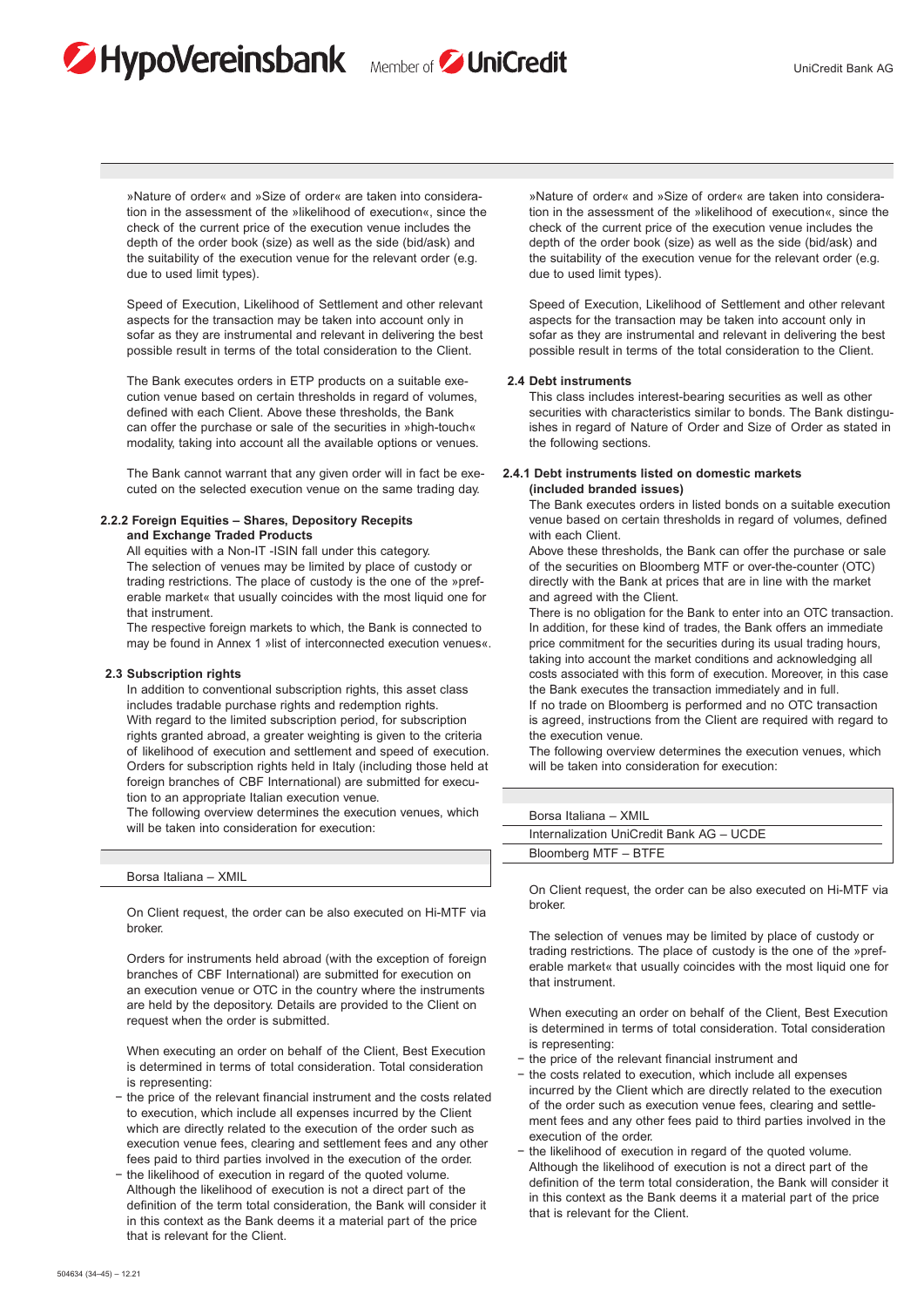

 »Nature of order« and »Size of order« are taken into consideration in the assessment of the »likelihood of execution«, since the check of the current price of the execution venue includes the depth of the order book (size) as well as the side (bid/ask) and the suitability of the execution venue for the relevant order (e.g. due to used limit types).

 Speed of Execution, Likelihood of Settlement and other relevant aspects for the transaction may be taken into account only in sofar as they are instrumental and relevant in delivering the best possible result in terms of the total consideration to the Client.

 The Bank cannot warrant that any given order will in fact be executed on the selected execution venue on the same trading day.

#### **2.4.2 Debt instruments listed on foreign markets**

 The most liquid trading for bonds listed in foreign markets can take place via Bloomberg MTF or over-the-counter (OTC). Consequently, the Bank can offer the purchase or sale of the securities on Bloomberg MTF or OTC directly with the Bank at prices that are in line with the market and agreed with the Client. There is no obligation for the Bank to enter into an OTC transaction. In addition, for this type of trades, the Bank offers an immediate price commitment for the securities during its usual trading hours, taking into account the market conditions and acknowledging all costs associated with this form of execution. If no trade on Bloomberg is performed and no OTC transaction

is agreed, instructions from the Client are required with regard to the execution venue.

#### **2.5. Listed mutual funds**

 Orders in listed mutual funds are executed or the market where the instrument is listed.

 The Bank cannot warrant that any given order will in fact be executed on the selected execution venue on the same trading day.

 Exchange Traded Funds (ETF-s) will fall under the rules set out in chapter 2.2.

#### **2.6. Certificates and Covered Warrants**

 The Bank will execute all orders in equity-like or bond-like participation certificates listed in Itay on an appropriate execution venue.

 The following overview determines the execution venues, which will be taken into consideration for execution:

| Borsa Italiana - XMIL                    |  |
|------------------------------------------|--|
| Internalization UniCredit Bank AG - UCDE |  |

 The selection of venues may be limited by place of custody or trading restrictions. The place of custody is the one of the »preferable market« that usually coincides with the most liquid one for that instrument.

 When executing an order on behalf of the Client, Best Execution is determined in terms of total consideration. Total consideration is representing:

- − the price of the relevant financial instrument and
- − the costs related to execution, which include all expenses incurred by the Client which are directly related to the execution of the order such as execution venue fees, clearing and settlement fees and any other fees paid to third parties involved in the execution of the order.
- − the likelihood of execution in regard of the quoted volume. Although the likelihood of execution is not a direct part of the

definition of the term total consideration, the Bank will consider it in this context as the Bank deems it a material part of the price that is relevant for the Client.

 »Nature of order« and »Size of order« are taken into consideration in the assessment of the »likelihood of execution«, since the check of the current price of the execution venue includes the depth of the order book (size) as well as the side (bid/ask) and the suitability of the execution venue for the relevant order (e.g. due to used limit types).

 Speed of Execution, Likelihood of Settlement and other relevant aspects for the transaction may be taken into account only in sofar as they are instrumental and relevant in delivering the best possible result in terms of the total consideration to the Client.

 The Bank cannot warrant that any given order will in fact be executed on the selected execution venue on the same trading day.

 For orders involving certificates or warrants not listed in Italy, an explicit instruction with regard to the execution venue is required from Client, but the Bank reserves the right to accept or reject the order.

#### **2.7. Non-securitized financial instruments**

 This asset class includes options, futures contracts, swaps and all other derivative contracts based on securities, currencies, interest rates or other derivative instruments, financial indices or benchmarks which are capable of delivery or cash settlement. These also include these same instruments when based on commodities that must be cash-settled, or can be cash-settled on request by one of the parties, derivative instruments for the transfer of credit risk and contracts for difference (CFDs). Also included are all of the above-mentioned instruments with reference to climate variables, freight rates, emission allowances, inflation rates and other official economic statistics that must be cash-settled, or can be cash-settled on request by one of the parties and all other derivative contracts with reference to assets, rights, obligations, indices and benchmarks that have the characteristics of other financial derivatives.

 Distinctions are made according to whether these instruments are traded on a regulated market or a multilateral trading facility (MTF), whether clearing and settlement take place through recognized clearing houses and whether margin requirements apply.

#### **2.7.1. Exchange-traded derivatives**

 Due to the different terms of financial futures contracts at the various futures exchanges, an exchange must be specified by the customer for this product group.

 The Bank only executes on IDEM (Italian Derivatives Market) the following contracts:

- − Futures, minifutures and options on S&P/MIB index;
- − Futures and options on single stocks.

 Orders on derivatives listed abroad are executed on the foreign derivatives exchanges through Munich headquarters.

#### **2.7.2. OTC derivatives contracts and repo transactions**

 In addition to the futures contracts, options, swaps and other derivatives mentioned in subsection 2.7, these include repo and buy/sell-back transactions.

 Such transactions are entered into on an individual basis between the Bank and the Client. An alternative execution venue is not available. The transaction is entered into directly with the Bank at pre-agreed terms. The Bank undertakes that the terms will be in accordance with the requested fairness of prices, as outlined in the regulatory requirements.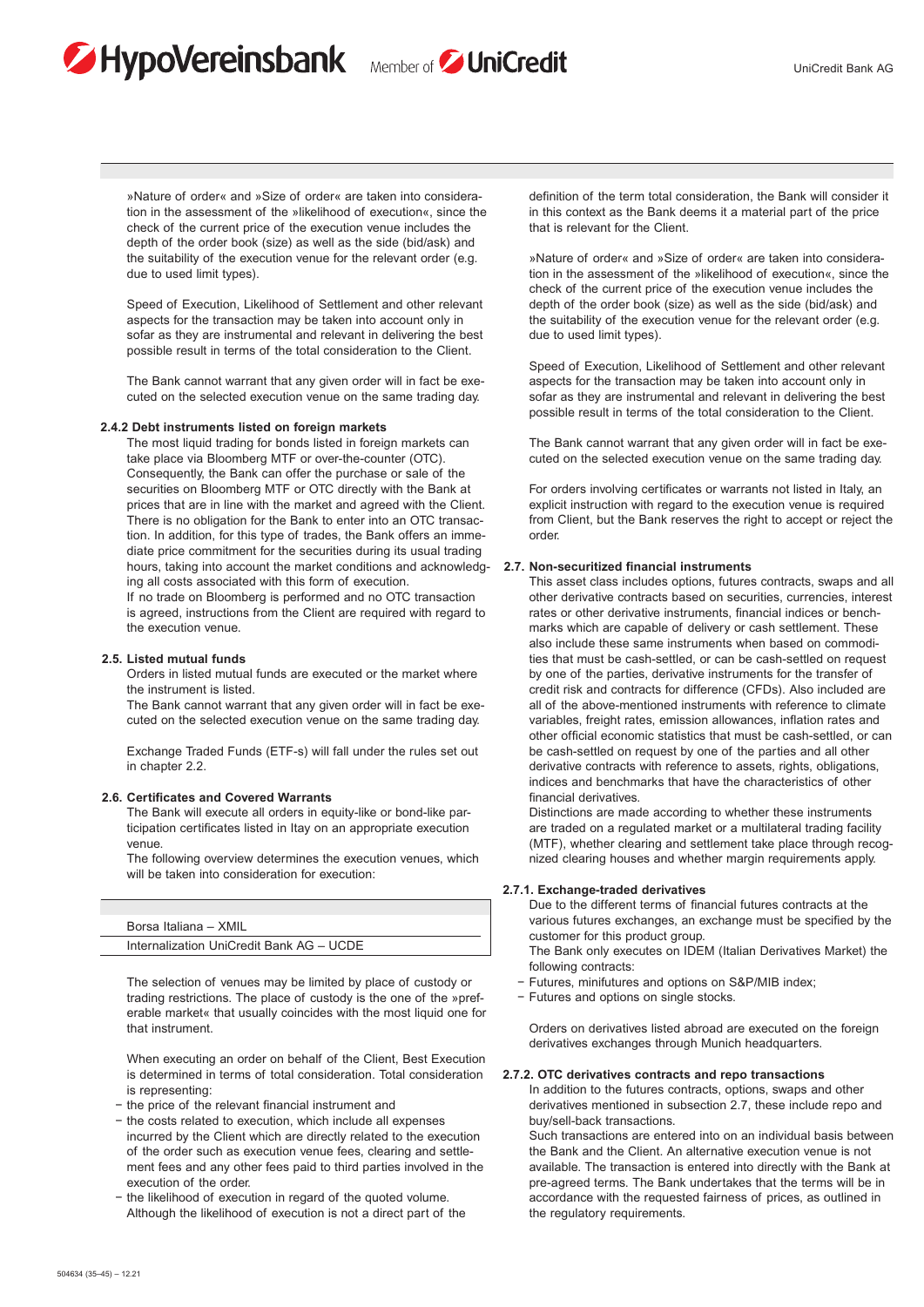#### **3. Final provisions**

 Unless individual financial instruments clearly fall into a specific asset class, the Client has to provide instructions regarding the venue on which they should be executed.

 If due to public holidays, trading events or technical restrictions, the Bank cannot execute an order at the time it is placed on one of the execution venues stipulated in the Best Execution Policy, then the order can be executed on another execution venue, taking the Client's best interests into account. If the execution venues selected by the Bank as appropriate alternatives are also unavailable, then Client instructions regarding the execution venue are required.

 If an order is received outside of the trading hours of the execution venue intended for the transaction in question, it will be placed on that venue on the next trading session. If the Client wishes the order to be placed on the same day, then the Client must provide instructions specifying a particular venue. The Bank will not switch the order to a different venue even if the order will not or cannot be executed on the selected execution venue over an extended period. For orders not executed immediately or on the first day on which they are valid, the Bank will manage the overall order process. If any capital measures are taken by the issuer that lead to the expiry of the order, the Bank will provide relevant information. The Bank has no further follow-up obligations, such as monitoring whether an order has already been executed.

 However, it will inform the customer of the status of the order on request.

 In order to comply with the regulatory provisions, the Bank will monitor its execution quality and publish the results.

 Further, UniCredit Bank AG will publish on an annual basis the top 5 execution venues it uses for Client orders across the various asset classes (including UniCredit Bank AG in case of execution against its own books).

 The Best Execution Policy is primarily supported by system technology. If software technology is temporarily unavailable, the Bank will determine a place of execution at its own discretion while taking the client's best interests into account. The Best Execution Policy is reviewed regularly - at least once a year and amended if necessary. Clients will be informed immediately of any significant changes to the Best Execution Policy by the appropriate means.

 The legality and adherence to the Best Execution Policy is subject to review by the responsible supervisory authorities.

#### **4. Monitoring**

 The Bank has implemented a governance framework and control process through which it monitors the effectiveness of our order execution arrangements (including this Best Execution Policy), to identify and, where appropriate, correct any deficiencies. Through this governance framework and controls process the Bank will assess whether the execution venues included in this Policy provide the best possible result for the Client or whether the Bank needs to make changes to its Best Execution Policy. The Bank will review its order execution arrangements and Best Execution Policy at least annually or whenever a material change occurs that affects our ability to obtain the best result for the execution of Client orders.

 The Bank will perform the monitoring on the base on an ongoing monitoring of execution quality of exemplary single orders, representing the scope of the Best Execution Policy. In addition, the Bank will monitor the reports with regards to execution Policy, execution venues are obliged to publish regularly. Furthermore, the Bank will analyze any other publication of the execution venues to identify changes in the assessment of factors, relevant for execution of orders.

#### **Annex 1**

 List of interconnected execution venues, Intermediaries, Systematic Internaliser, Liquidity provider

| 1. Borsa Italiana<br>(MTA; AIM ITALIA - Mercato Alternativo del Capitale;<br>SEDEX; MOT/EuroMOT, IDEM; ETFplus; ExtraMOT;<br>EuroTLX, AfterHour) | Italy           |
|--------------------------------------------------------------------------------------------------------------------------------------------------|-----------------|
| 2. Austrialian Securities Exchange                                                                                                               | Australia       |
| 3. Vienna Stock Exchange                                                                                                                         | Austria         |
| 4. Euronext Brussels                                                                                                                             | Belgium         |
| 5. Toronto Stock Exchange and Canada Venture                                                                                                     | Canada          |
| 6. Nasdag OMX Copenhagen                                                                                                                         | Denmark         |
| 7. Nasdaq OMX Helsinki                                                                                                                           | Finland         |
| 8. Euronext Paris                                                                                                                                | France          |
| 9. Xetra Germany, Frankufurt and local Markets                                                                                                   | Germany         |
| 10. Athens Stock Exchange                                                                                                                        | Greece          |
| 11. Hong Kong Stock Exchange                                                                                                                     | China           |
| 12. Irish Stock Exchange                                                                                                                         | Ireland         |
| 13. Euronext Amsterdam                                                                                                                           | The Netherlands |
| 14. Oslo Borse                                                                                                                                   | Norwey          |
| 15. Warsaw Stock Exchange                                                                                                                        | Poland          |
| 16. Euronext Lisbon                                                                                                                              | Portugual       |
| 17. Tokio Stock Exchange                                                                                                                         | Japan           |
| 18. Singapore Stock Exchange                                                                                                                     | Singapore       |
| 19. Johannesburg Stock Exchange                                                                                                                  | South Africa    |
| 20. Madrid Stock Exchange                                                                                                                        | Spain           |
| 21. Nasdag OMX Stockholm                                                                                                                         | Sweden          |
| 22. Virtex and Swiss Exchange                                                                                                                    | Switzerland     |
| 23. London Stock Exchange                                                                                                                        | UK              |
| 24. Budapest Stock Exchange                                                                                                                      | Hungary         |
| 25. Nyse                                                                                                                                         | USA             |
| 26. Nasdag                                                                                                                                       | <b>USA</b>      |
| 27. Amex                                                                                                                                         | <b>USA</b>      |
| 28. USA OTC                                                                                                                                      | <b>USA</b>      |
| 29. Aquis Europe                                                                                                                                 | Europe          |
| 30. CBOE Europe (CEUX and CHIX)                                                                                                                  | Europe          |
| 31. Bloomberg MTF Europe                                                                                                                         | Europe          |
| 32. Systematic Internaliser UCB AG                                                                                                               | Europe          |
| 33. Morgan Stanley                                                                                                                               | Intermediary    |
| 34. Equita SIM                                                                                                                                   | Intermediary    |
| 35. UBS                                                                                                                                          | Intermediary    |
|                                                                                                                                                  |                 |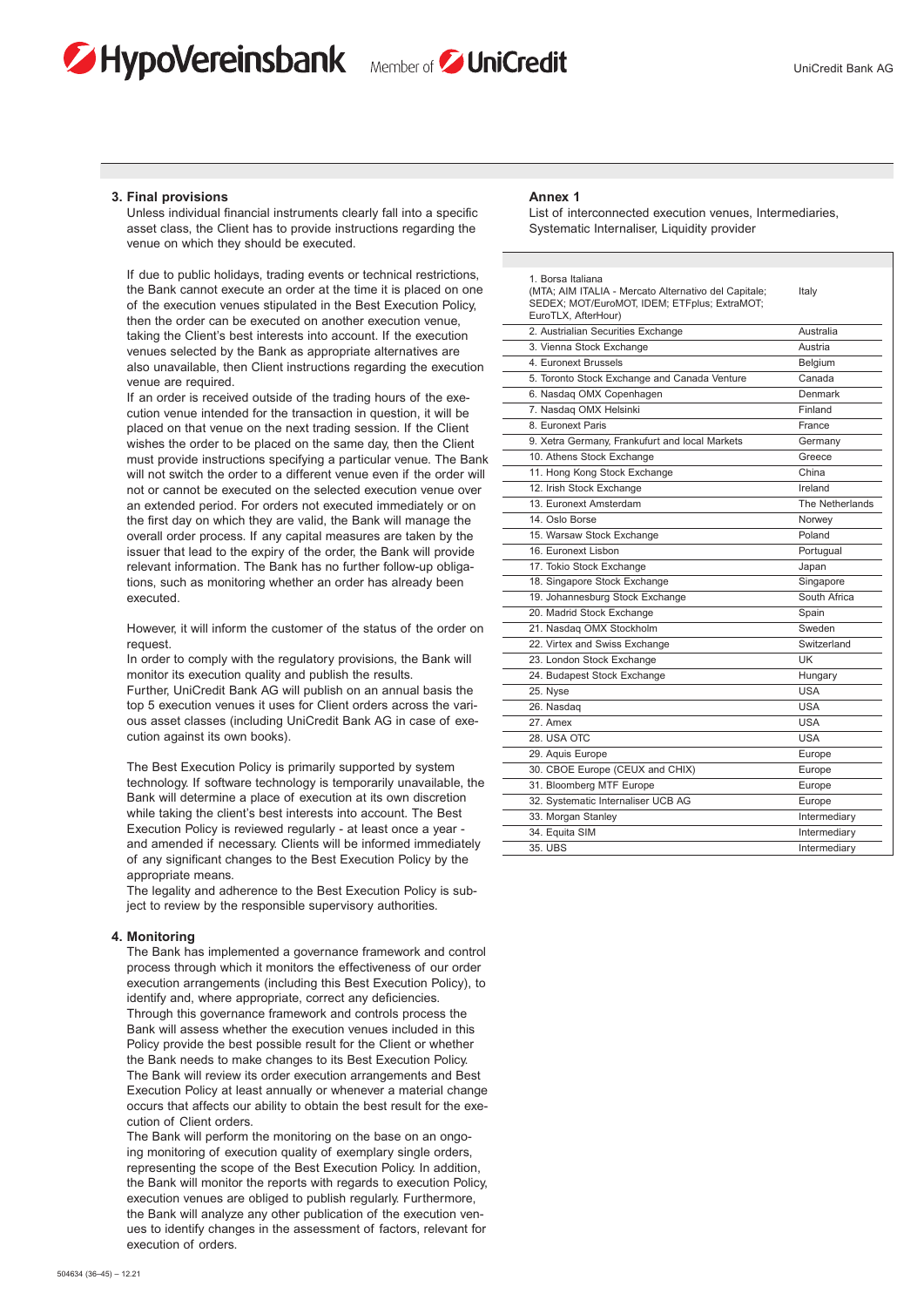

UniCredit Bank AG

effective from January 2022

#### UNICREDIT BANK AG, LONDON BRANCH SCHEDULE

**1. SCOPE AND APPLICATION** 

- 1.1 The document entitled 'Information Concerning Financial Instruments' governs the business relationship between you and UniCredit Bank AG (the **Bank**).
- 1.2 The UniCredit Bank AG London Branch Schedule (the **London Branch Schedule**) forms part of the 'Information Concerning Financial Instruments', and must be read in conjunction with the respective document. The purpose of this Schedule is to supplement and, where explicitly indicated, amend certain terms contained in the 'Information Concerning Financial Instruments' in respect of business falling within its scope.
- 1.3 The provisions of the London Branch Schedule apply in respect of all business carried out by London Branch.
- 1.4 For the avoidance of doubt, where the Bank provides services to you from both Germany and the UK, the London Branch Schedule applies only in relation to the services provided by London Branch.

#### **2. INTERPRETATION**

2.1 Unless otherwise stated, all defined terms have the meanings set out in the 'Information Concerning Financial Instruments', save that any reference to a provision of an EU regulation in the 'Information Concerning Financial Instruments' is to be read and construed as a reference to the provision of the EU regulation as incorporated into UK law by the UK European Union (Withdrawal) Act 2018 and as amended or replaced from time to time, where applicable. For example, any reference to the EU Markets in Financial Instruments Regulation 600/2014 **(MiFIR)**  should be read, where appropriate, as a reference to MiFIR as incorporated into UK law and amended under The Markets in Financial Instruments (Amendment) (EU Exit) Regulations 2018, as amended. Any reference to a provision of an EU directive (for example, the EU Markets in Financial Instruments Directive 2014/65/EU (MiFID II)) is to be read as a reference to the provision of such relevant UK legislation and the UK Prudential Regulation Authority **(PRA)** or the UK Financial Conduct Authority **(FCA)** rules as may give effect to that directive, where applicable.

2.2 For the purposes of the London Branch Schedule:

- (a) »TPR« means the UK temporary permissions regime entered into by the Bank from IPCD (as defined below);
- (b) »IPCD« or »implementation period completion date« means the end of the implementation period at 11:00pm (London time) on 31 December 2020; and
- (c) »post-authorisation« means the period beginning on the day of the Bank's exit from the TPR as a result of the approval of the Bank's application for authorisation in the UK by the PRA.
- 2.3 Please note the required disclosures in paragraphs 3-7 below, each of which apply to London Branch. Where different disclosures apply to London Branch during the TPR and post-authorisation, this is specified below accordingly.

#### **3. REGULATORY STATUS DISCLOSURE**

 Disclosure regarding the Bank's regulatory status in the UK during TPR and post-authorisation is set out below in paragraphs (a) and (b).

#### **(a) During TPR**

 During the TPR, the following regulatory status disclosure applies to the Bank in the UK from IPCD:

 Authorised by Bundesanstalt für Finanzdienstleistungsaufsicht (BaFin) in Germany and regulated by BaFin and the European Central Bank. Deemed authorised by the Prudential Regulation and limited regulation by the Prudential Regulation Authority. Details of the Temporary Permissions Regime, which allows EEA-based firms to operate in the UK for a limited period while seeking full authorisation, are available on the Financial Conduct Authority's website.

apply to the Bank in the UK:

are available from us on request.

#### **4. UK CLIENT MONEY RULES DISCLOSURES**

4.1 When in the TPR, London Branch is required under FCA's Client Asset Sourcebook (CASS) Chapter 14 (the Temporary permissions regime – client assets rules) to disclose to you information on the treatment of your assets held at the London Branch on our insolvency. As such, if we hold your assets, the following will apply:

 In the event of our insolvency, the Bank's failure would be administered under German law. English law could apply with respect to the assets of the London Branch.

 In the event that the UK branch is subject to the jurisdiction of the English court, it is possible that assets that we hold in safe custody in the London Branch could be treated differently from assets belonging to other customers of other branches of the Bank. As a result, your assets may be treated differently to other customers of the Bank's other branches based on: how the English court chooses to resolve the UK branch; differences between applicable insolvency laws; and the different client asset protections and financial compensation schemes that may be available to the customers of our other branches.

 The deposit and investment protection provided by the Deposit Protection Fund of the Association of German Banks (Einlagensicherungsfonds Bundesverband deutscher Banken e.V.) will not apply to your assets and/or deposits held in London Branch. Instead, the depositor and investor protections of the UK Financial Services and Compensation Scheme will apply, where relevant.

4.2 London Branch holds your cash as banker and not as a trustee under CASS Chapter 7 (the **Client Money Rules**). If London Branch fails, the Client Money Distribution and Transfer Rules (the FCA rules which set out the rights of clients for whom a firm holds money under the Client Money Rules in the event that firm fails set out in CASS 7A) will not apply to such cash and you will not be entitled to share in any distribution under the Client Money Distribution and Transfer Rules.

#### **5. THE UK FINANCIAL SERVICES COMPENSATION SCHEME DISCLOSURES**

 The UK Financial Services Compensation Scheme (the **FSCS**) disclosures provided below in paragraphs 5.1 and 5.2 apply in respect of London Branch during the TPR and post-authorisation

#### **5.1 Depositor protection**

.

(a) London Branch is a participant in the FSCS. The FSCS depositor compensation scheme is available to eligible claimants. The

Authority. Subject to regulation by the Financial Conduct Authority

#### **(b) Post-authorisation**

Post-authorisation, the following regulatory status disclosure will

 Authorised by Bundesanstalt für Finanzdienstleistungsaufsicht (BaFin) in Germany and regulated by BaFin and the European Central Bank. Authorised by the Prudential Regulation Authority. Subject to regulation by the Financial Conduct Authority and limited regulation by the Prudential Regulation Authority. Details about the extent of our regulation by the Prudential Regulation Authority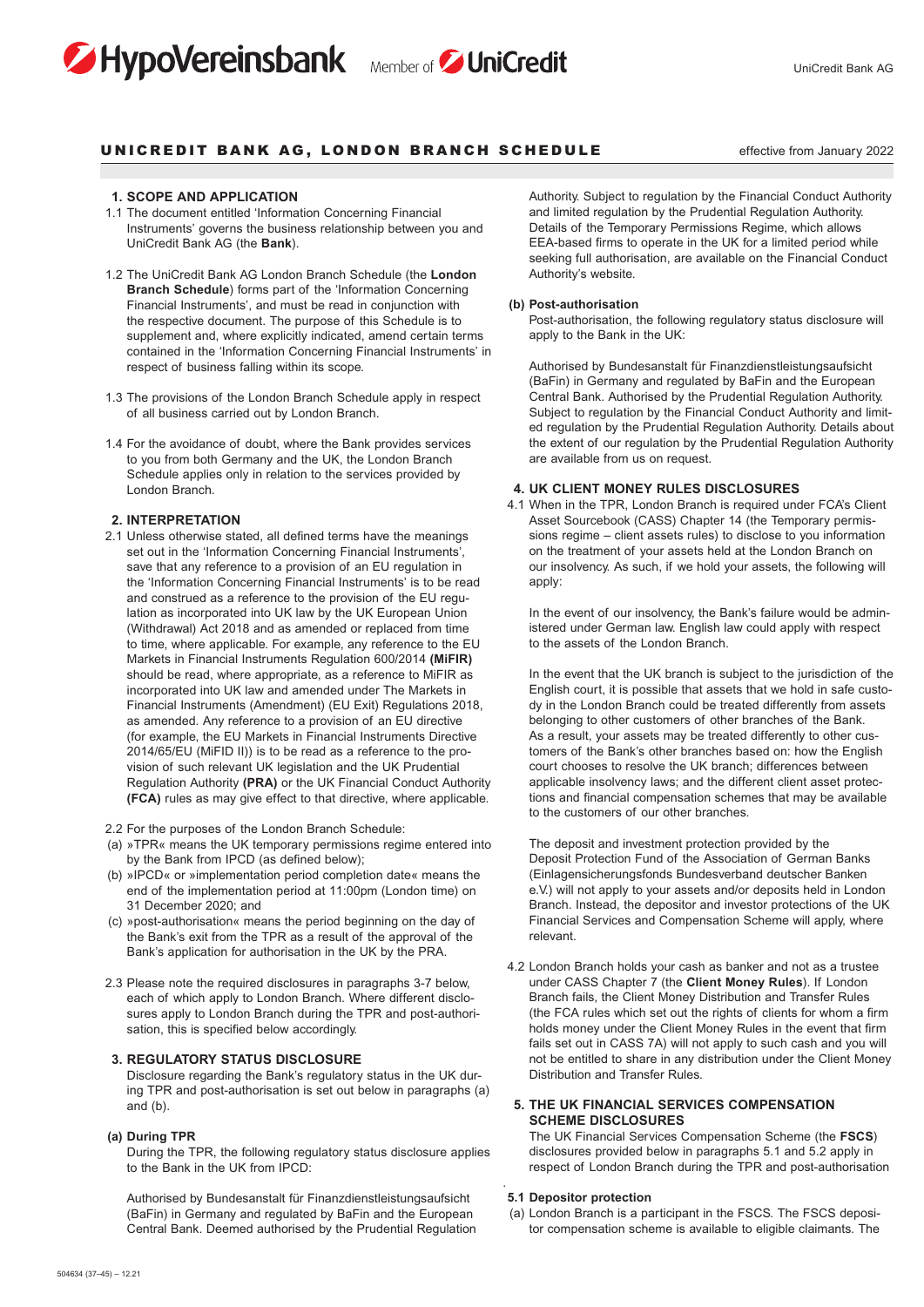FSCS is the UK's statutory fund of last resort for customers of authorised financial services firms. This means it can pay compensation if a firm like us is unable, or likely to be unable, to pay claims against it.

(b) Further information regarding the compensation provided by the FSCS (including the amounts covered and eligibility to claim) is set out in Appendix 1 to this London Branch Schedule. The following are not eligible deposits: own funds and debt securities issued by the Bank and any liabilities arising out of own acceptances and promissory notes.

#### **5.2 Investor protection**

- (a) The FSCS also protects money and investments owed to or belonging to the client and held by London Branch in connection with investment business. Protected investment business includes, but is not limited to, instances where London Branch provides services to you such as: dealing as agent or principal, arranging or bringing about deals in investments, advising on investments. »Investments« broadly means a security or a contractually-based investment.
- (b) In addition to deposit protection, you will currently be eligible under the FSCS for investment protection of up to a maximum of £85,000 per person if you are an eligible claimant.
- (c) Individuals and small businesses are generally eligible claimants. Investments by persons set out below in (i)-(x) are generally not eligible for FSCS investment protection:
	- (i) firms authorised in the UK or overseas;
	- (ii) other financial institutions including collective investment schemes, alternative investment funds **(AIF)**, AIF managers or depositories of an AIF;
	- (iii) pension and retirement funds (with certain exceptions);
	- (iv) governments and provincial, regional, local and municipal authorities;
	- (v) directors of the Bank (with certain exceptions);
	- (vi) corporates in the same group as the Bank (subject to certain conditions);
	- (vii) persons that, in the FSCS' opinion, are responsible for, or have contributed to the bank's default;
	- (viii) certain large companies (i.e., that satisfy two or more of the following requirements: (i) turnover of more than £10.2 million; (ii) balance sheet total of more than £5.1 million; or (iii) more than 50 employees), large partnerships (i.e., with net assets of more than £1.4 million) and large mutual associations (i.e., with net assets of more than £1.4 million);
	- (ix) persons whose claim arises from transactions in connection with which they have been convicted of an offence of money laundering; or
	- (x) protected debt management business, unless the person is a natural person.

#### **6. CONSUMER PROTECTION DURING THE TPR**

6.1 To the extent that, during the TPR, the Bank or its affiliates may provide services to you from outside the United Kingdom, the consumer protections which apply to you under local law may be different from the UK consumer protections applicable to UK firms.

#### **7. COMPLAINTS HANDLING**

7.1 During the TPR and post-authorisation, London Branch is required to provide information to eligible complainants about the Financial Ombudsman Service. As such, the following applies:

 If you are an eligible complainant (as defined in the FCA Handbook) you may have the right to refer your complaint to the Financial Ombudsman Service. The Financial Ombudsman Service is a free and independent statutory dispute-resolution scheme for financial services. Details of who are eligible complainants can be obtained from the Financial Ombudsman

Service. The Financial Ombudsman Service's website is at www.financial-ombudsman.org.uk and they can be contacted at:

 The Financial Ombudsman Service Exchange Tower London E14 9SR United Kingdom Email: complaint.info@financial-ombudsman.org.uk Telephone: 0800 023 4567

#### **8. APPLICATION OF THE 'INFORMATION CONCERNING FINANCIAL INSTRUMENTS'**

- 8.1 Where you receive services from London Branch and the London Branch Schedule applies, the following sections set out in the 'Information Concerning Financial Instruments' apply where relevant:
- (a) Introduction
- (b) General Information on the Bank
- (c) Information for professional Clients and eligible Counterparties
- (d) Customer Classification
- (e) General Information on Customer orders in financial Instruments (with Exception of OTC-Derivatives)
- (f) General Information on Closing of Transactions in OTC-**Derivatives**
- (g) Investment Advice
- (h) Transactions without Advice
- (i) Complaints Management
- (j) Information for Retail Clients with Receivables from Banks
- (k) Act to Implementing the Second Shareholders Rights Directive (ARUG II)
- (l) An Excerpt from the Schedule of Fees and Services
- (m) Special Conditions for Dealings in Securities (SOB)
- (n) Special Conditions for Forward Trading
- (o) Basic Principles for Execution of Securities UniCredit Bank AG
- (p) Conflicts of Interest Policy

#### **9. LANGUAGE OF COMMUNICATION**

- 9.1 Where you receive services from London Branch and the London Branch Schedule applies:
- (a) London Branch will provide documents and other information to you in English; and
- (b) where any sections of the 'Information Concerning Financial Instruments' are a translation from the original German text, the English translation of the relevant sections is binding in all respects; in the event of any divergence between the English and the German text, construction, meaning or interpretation, the English text, construction, meaning or interpretation shall prevail at all times.

#### **10. CONTRACTUAL RECOGNITION OF BAIL-IN**

- 10.1 Notwithstanding any agreement, arrangement or understanding between us, each of the Bank and you acknowledges and accepts that any liability of either of us under or in connection with our agreements in place between from time to time, as amended may be subject to Bail-In Action by the relevant Resolution Authority and acknowledges and accepts to be bound by the effect of:
- (a) any Bail-In Action in relation to any such liability, including (without limitation):
	- (i) a reduction, in full or in part, in the principal amount, or outstanding amount due (including any accrued but unpaid interest) in respect of any such liability;
	- (ii) a conversion of all, or part of, any such liability into shares or other instruments of ownership that may be issued to, or conferred on, it; and
- (iii) a cancellation of any such liability; and
- (b) a variation of any term of our agreements to the extent necessary to give effect to any Bail-In Action in relation to any such liability.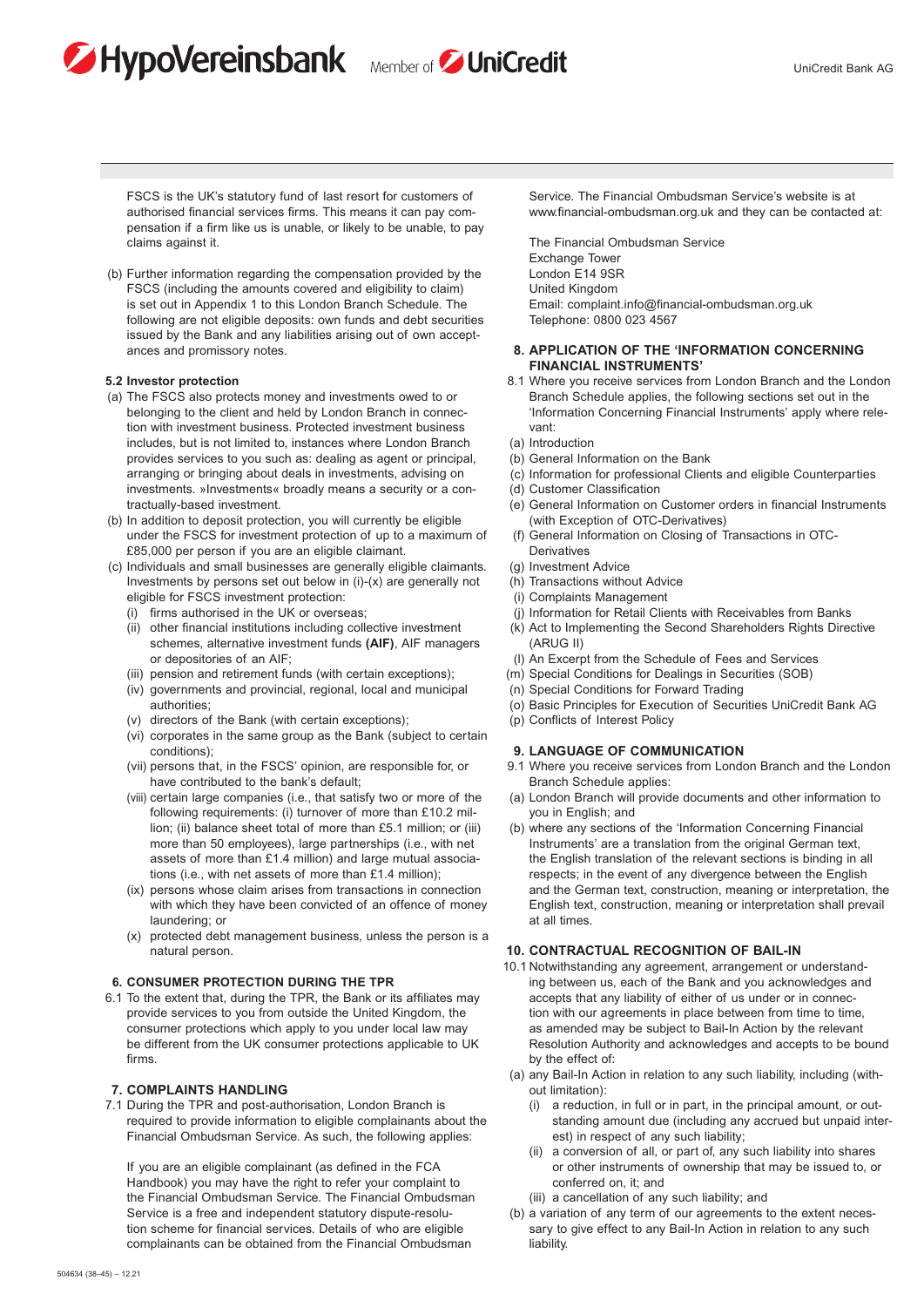**»Bail-In Action«** means the exercise of any Write-down and Conversion Powers.

**»Bail-In Legislation«** means any law or regulation relating to the resolution of unsound or failing banks, investment firms or other financial institutions or their affiliates (otherwise than through liquidation, administration or other insolvency proceedings), including applicable legislation implementing the EU Bank Recovery and Resolution Directive.

 **»Resolution Authority«** means any body which has authority to exercise any Write-down and Conversion Powers.

 **»Write-down and Conversion Powers«** means in relation to any Bail-In Legislation, the powers described as such in relation to that Bail-In Legislation.

#### **11. GOVERNING LAW AND JURISDICTION**

- 11.1 Where you receive services from London Branch and the London Branch Schedule applies, the 'Information Concerning Financial Instruments' (including this London Branch Schedule) and any non-contractual obligations arising out or in connection with them shall be governed by, and construed in accordance with, the laws of England and Wales.
- 11.2 You irrevocably submit to the exclusive jurisdiction of the English courts in respect of any dispute or other matter arising out of or in relation to the 'Information Concerning Financial Instruments' (including, without limitation, any dispute in relation to the existence or enforceability of the 'Information Concerning Financial Instruments', or relating to any non-contractual obligations arising out of or in connection with the 'Information Concerning Financial Instruments').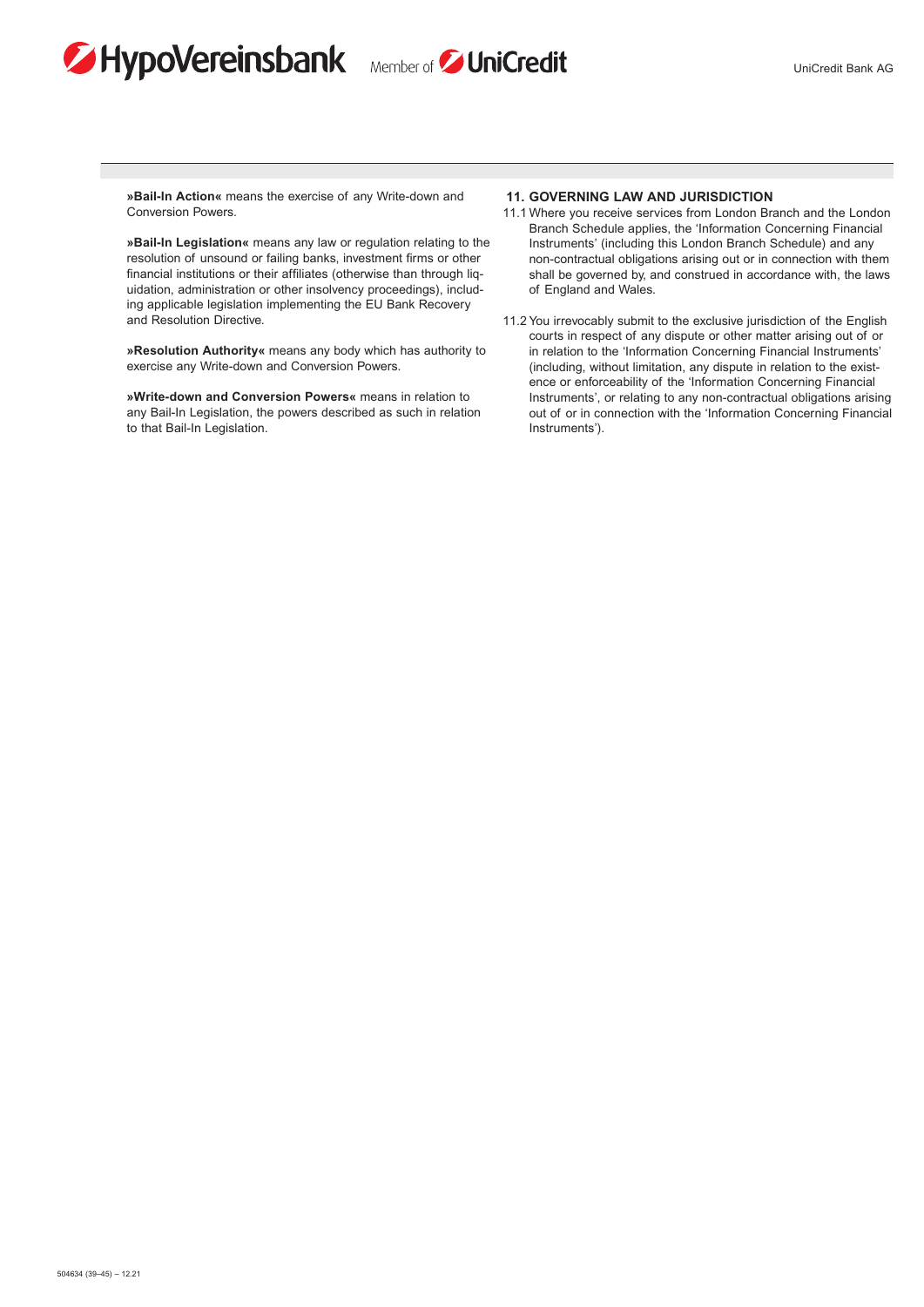



#### ANNEX 1 TO THE LONDON BRANCH SCHEDULE INFORMATION SHEET

 **Basic information about the protection of your eligible deposits**

| Eligible deposits in UniCredit Bank AG London Branch are pro-<br>tected by:           | the Financial Services Compensation Scheme (»FSCS«) <sup>1</sup>                                                                                                                          |
|---------------------------------------------------------------------------------------|-------------------------------------------------------------------------------------------------------------------------------------------------------------------------------------------|
| Limit of protection:                                                                  | £85,000 per depositor per bank <sup>2</sup>                                                                                                                                               |
| If you have more eligible deposits at the same bank:                                  | All your eligible deposits at the same bank are »aggregated«<br>and the total is subject to the limit of £85,000. <sup>2</sup>                                                            |
| If you have a joint account with other person(s):                                     | The limit of £85,000 applies to each depositor separately. <sup>3</sup>                                                                                                                   |
| Reimbursement period in case of bank's failure:                                       | 20 working days $4$                                                                                                                                                                       |
| Currency of reimbursement:                                                            | Pound sterling (GBP, £)                                                                                                                                                                   |
| To contact UniCredit Bank AG London Branch for enquiries<br>relating to your account: | <b>UniCredit Bank AG</b><br>London Branch<br>Moor House<br>120 London Wall<br>EC2Y 5ET London<br>United Kingdom                                                                           |
| To contact the FSCS for further information on compensation:                          | <b>Financial Services Compensation Scheme</b><br>10th Floor Beaufort House<br>15 St Botolph Street<br>London<br>EC3A 7QU<br>Tel: 0800 678 1100 or 020 7741 4100<br>Email: ICT@fscs.org.uk |
| More information:                                                                     | http://www.fscs.org.uk                                                                                                                                                                    |
| Acknowledgement of receipt by the depositor:                                          |                                                                                                                                                                                           |

#### **Additional information**

#### **<sup>1</sup> Scheme responsible for the protection of your eligible deposit**

 Your eligible deposit is covered by a statutory Deposit Guarantee Scheme. If insolvency of your bank, building society or credit union should occur, your eligible deposits would be repaid up to £85,000 by the Deposit Guarantee Scheme.

#### **<sup>2</sup> General limit of protection**

 If a covered deposit is unavailable because a bank, building society or credit union is unable to meet its financial obligations, depositors are repaid by a Deposit Guarantee Scheme. This repayment covers a maximum of £85,000 per bank, building society or credit union. This means that all eligible deposits at the same bank, building society or credit union are added up in order to determine the coverage level. If, for instance a depositor holds a savings account with £80,000 and a current account with £20,000, he or she will only be repaid £85,000.

In some cases eligible deposits which are categorised as »temporary high balances« are protected above £85,000 for six months after the amount has been credited or from the moment when such eligible deposits become legally transferable. These are eligible deposits connected with certain events including:

- (a) certain transactions relating to the depositor's current or prospective only or main residence or dwelling;
- (b) a death, or the depositor's marriage or civil partnership, divorce, retirement, dismissal, redundancy or invalidity;
- (c) the payment to the depositor of insurance benefits or compensation for criminal injuries or wrongful conviction.

More information can be obtained under http://www.fscs.org.uk

#### **<sup>3</sup> Limit of protection for joint accounts**

In case of joint accounts, the limit of £85,000 applies to each depositor.

 However, eligible deposits in an account to which two or more persons are entitled as members of a business partnership, association or grouping of a similar nature, without legal personality, are aggregated and treated as if made by a single depositor for the purpose of calculating the limit of £85,000.

#### **<sup>4</sup> Reimbursement**

 The responsible Deposit Guarantee Scheme is the Financial Services Compensation Scheme, 10th Floor Beaufort House, 15 St Botolph Street, London, EC3A 7QU, Tel: 0800 678 1100 or 020 7741 4100, Email: ICT@fscs.org.uk. It will repay your eligible deposits (up to £85,000) within 20 working days until 31 December 2018; within 15 working days from 1 January 2019 until 31 December 2020; within 10 working days from 1 January 2021 to 31 December 2023; and within 7 working days from 1 January 2024 onwards, save where specific exceptions apply.

 Where the FSCS cannot make the repayable amount available within 7 working days, it will, from 1 June 2016 until 31 December 2023, ensure that you have access to an appropriate amount of your covered deposits to cover the cost of living (in the case of a depositor which is an individual) or to cover necessary business expenses or operating costs (in the case of a depositor which is not an individual or a large company) within 5 working days of a request.

 If you have not been repaid within these deadlines, you should contact the Deposit Guarantee Scheme since the time to claim reimbursement may be barred after a certain time limit. Further information can be obtained under http://www.fscs.org.uk.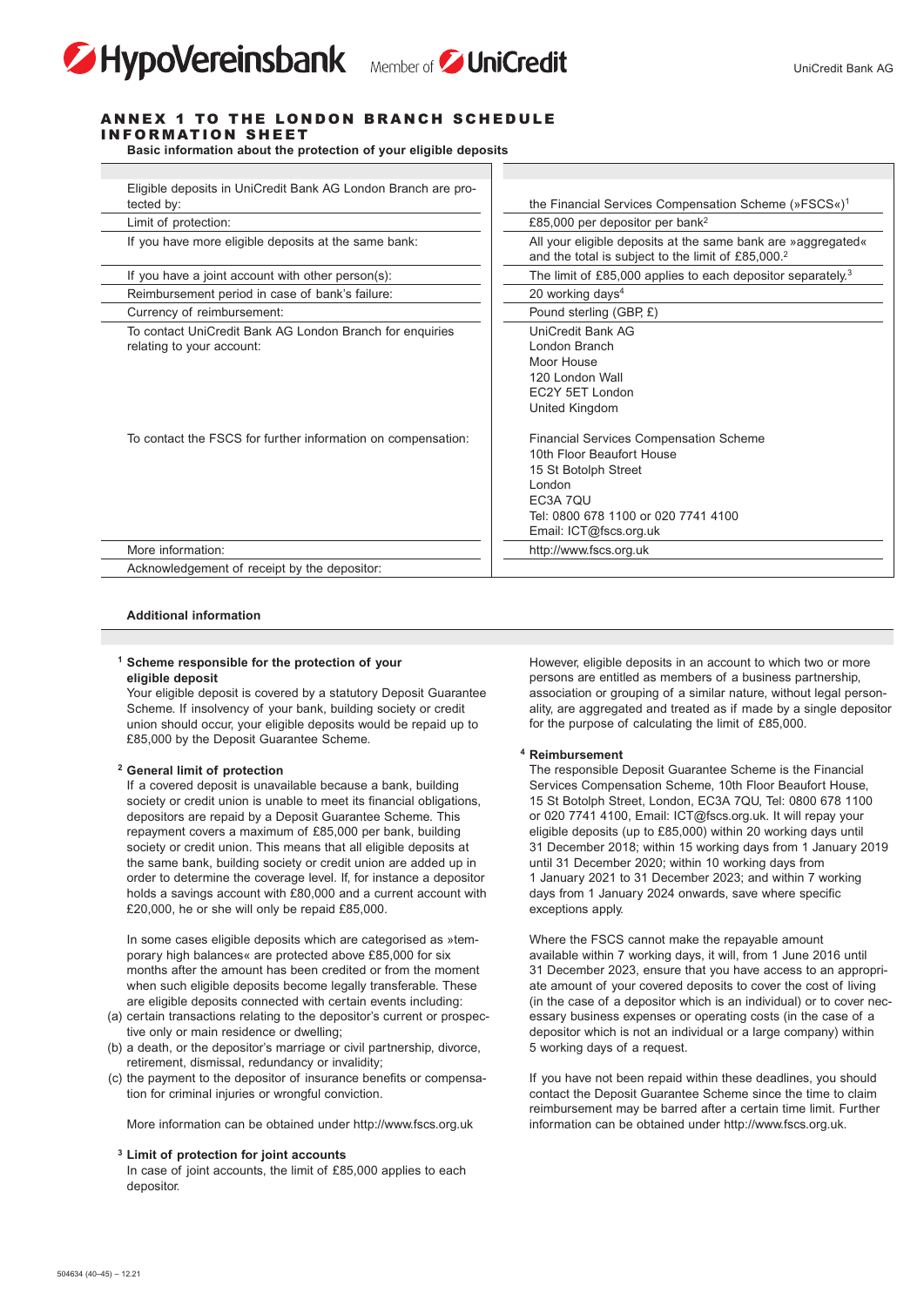

#### **Other important information**

 In general, all retail depositors and businesses are covered by Deposit Guarantee Schemes. Exceptions for certain deposits are stated on the website of the responsible Deposit Guarantee Scheme. Your bank, building society or credit union will also

#### **Exclusions List**

A deposit is excluded from protection if:

- (1) The holder and any beneficial owner of the deposit have never been identified in accordance with money laundering requirements. For further information, contact your bank, bank building society or credit union.
- (2) The deposit arises out of transactions in connection with which there has been a criminal conviction for money laundering.
- (3) It is a deposit made by a depositor which is one of the following: – credit institution
- financial institution
- investment firm
- insurance undertaking
- reinsurance undertaking
- collective investment undertaking
- pension or retirement fund1
- public authority, other than a small local authority.
- (4) It is a deposit of a credit union to which the credit union itself is entitled.

inform you of any exclusions from protection which may apply. If deposits are eligible, the bank, building society or credit union shall also confirm this on the statement of account.

- (5) It is a deposit which can only be proven by a financial instrument<sup>2</sup> unless it is a savings product which is evidenced by a certificate of deposit made out to a named person and which existed in the UK, Gibraltar or a Member State of the EU on 2 July 2014).
- (6) It is a deposit of a collective investment scheme which qualifies as a small company.3
- (7) It is a deposit of an overseas financial services institution which qualifies as a small company.4
- (8) It is a deposit of certain regulated firms (investment firms, insurance undertakings and reinsurance undertakings) which qualify as a small business or a small company<sup>5</sup> refer to the FSCS for further information on this category.
- (9) It is not held by an establishment of a bank, building society or credit union in the UK or, in the case of a bank or building society incorporated in the UK, it is not held by an establishment in Gibraltar.

 For further information about exclusions, refer to the FSCS website at www.FSCS.org.uk

- <sup>1</sup> Deposits by personal pension schemes, stakeholder pension schemes and occupational pension schemes of micro, small and medium sized enterprises are not .<br>Avcluded
- <sup>2</sup> As listed in Part I of Schedule 2 to the Financial Services and Markets Act 2000 (Regulated Activities) Order 2001, read with Part 2 of that Schedule
- <sup>3</sup> Under the Companies Act 1985 or Companies Act 2006
- <sup>4</sup> See footnote 3 <sup>5</sup> See footnote 3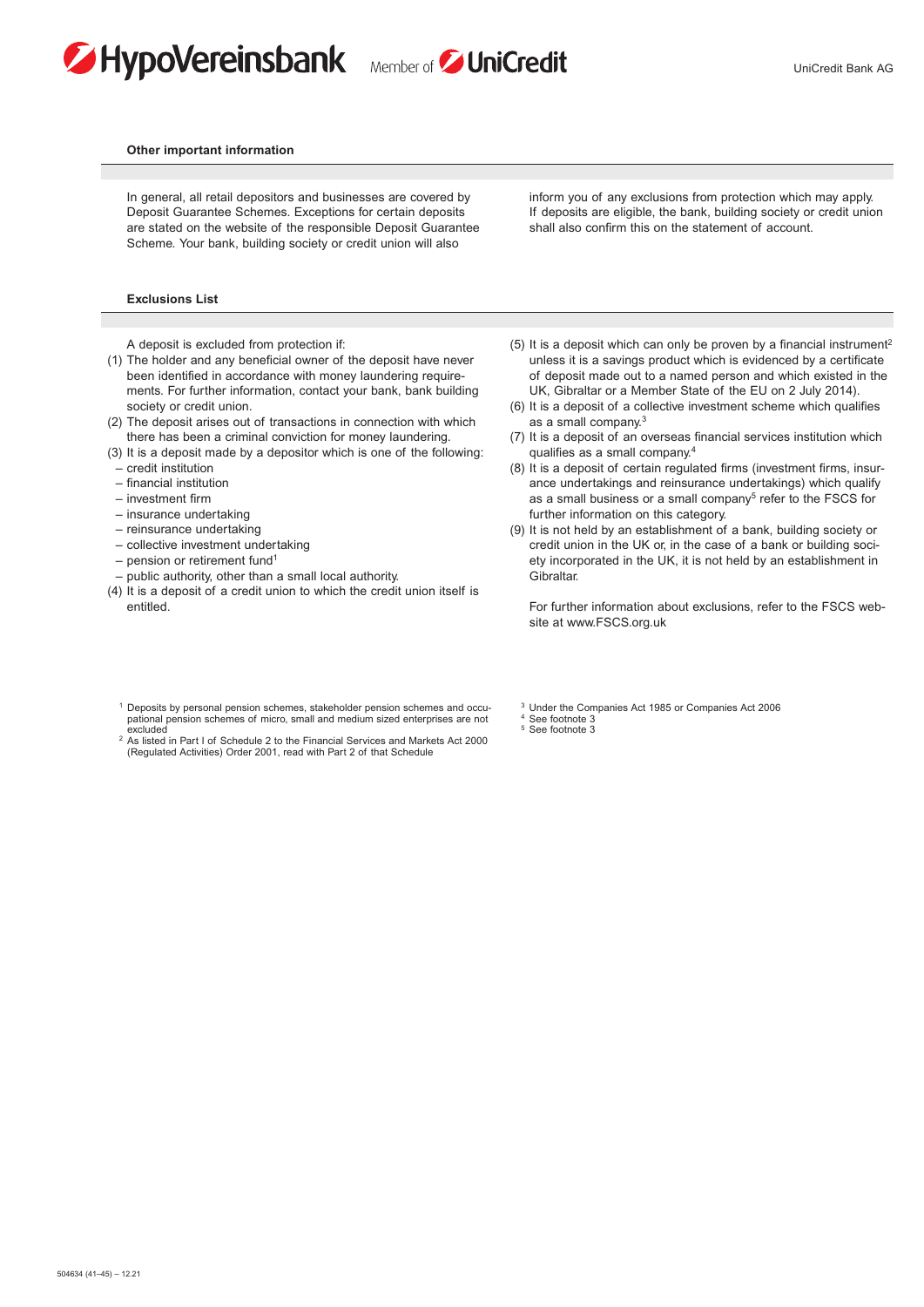

### CONFLICT OF INTEREST POLICY OF UNICREDIT BANK AG

| General rules for addressing conflicts of interest | updated: 8 July 2019، ن<br>. |
|----------------------------------------------------|------------------------------|
|                                                    |                              |

| <b>Table of Contents</b>                                     |    |
|--------------------------------------------------------------|----|
| 1 Introduction                                               | 38 |
| 2 General provisions                                         | 38 |
| 3 Specific information                                       | 39 |
| 3.1 Inducements                                              | 39 |
| 3.2 HVB Portfolio Management                                 | 39 |
| 3.3 Resolution of Banks and Creditor Participation (bail-in) | 40 |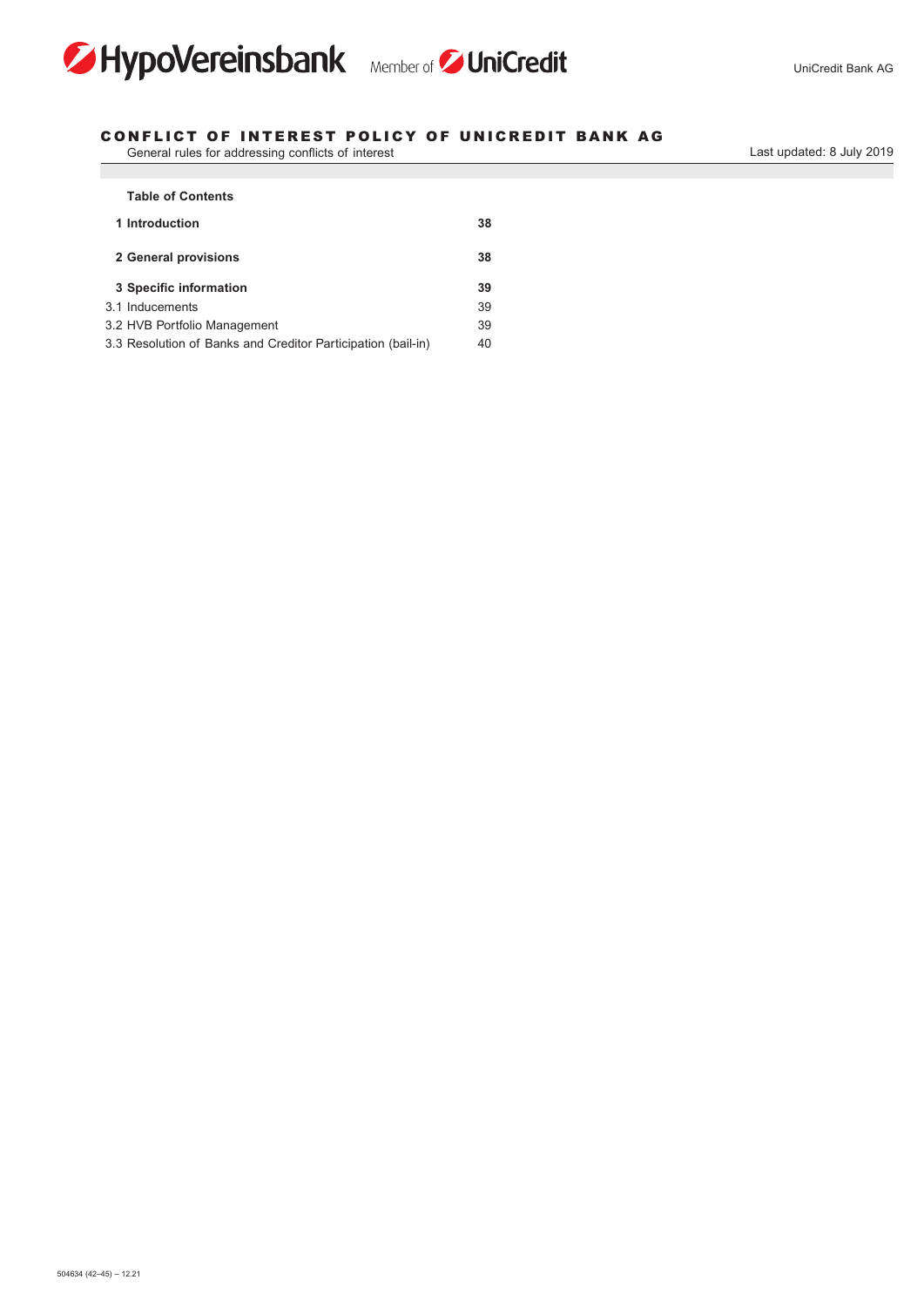

#### **1 Introduction**

 UniCredit Bank AG (hereinafter referred to as »the Bank«) provides services to retail and corporate customers, as well as to financial institutions. It is the duty of the Bank to respect the interests of all its customers and to avoid conflicts where possible. In accordance with the requirements of the German Securities Trading Act (hereinafter referred to as »WpHG«), Commission Delegated Regulation (EU) 2017/565 of 25 April 2016 (»EC/2017/565«), the German Investment Services Conduct of Business and Organisation Regulation (»WpDVerOV«), the EBA Guidelines on internal governance (»EBA/GL/2017/11«) and Regulation (EU) 2016/1011 of the European Parliament and of the Council of 8 June 2016 (»Benchmark Regulation«), this policy sets out the measures taken by the Bank to identify and manage conflicts of interest. Details will be provided to you on request.

 This Conflict of Interest Policy is also available in its most recent version on the Bank's website at

 https://www.hypovereinsbank.de/portal?view=/de/footer/rechtliche-hinweise.jsp

 Conflicts of interest within the meaning of this policy may arise between the interests of a customer on the one hand, and the interests of

- the Bank,
- other legal entities within UniCredit Group,
- members of the Bank's Management Board,
- employees of the Bank and UniCredit Group and its employees, – contractually tied agents or other persons and parties related to the Bank
	- on the other hand.

 Furthermore, such conflicts may occur between diverging interests of two or more of our customers in the context of services rendered by the Bank to those customers.

In particular, conflicts of interest may arise

- in the areas of investment advice and portfolio management, from the Bank's own interest in the sale of financial instruments, especially of UniCredit Group's own products;
- from the execution by the Bank of securities orders (and financial instruments) without any legal instructions;
- from insurance brokerage activities as a tied agent;
- from inducements (e.g. selling commissions/portfolio-based commissions) received from or provided to third parties in connection with investment services and ancillary investment services rendered to our customers;
- from the performance-related remuneration of employees and agents;
- from the business relations of the Bank with issuers of financial instruments, e.g. in case of a creditor/debtor relationship, advice on a corporate finance strategy, participation in offerings or cooperation arrangements;
- from the provision of investment recommendations on financial instruments offered to our customers for purchase as well as from the provision of investment strategy recommendations (hereinafter referred to as »investment recommendations« in general);
- from the Bank's activities as an administrator (»administrator« refers to the person who exercises control over the provision of a reference value) for relevant reference values within the meaning of the Benchmark Regulation as conflicts of interest may arise between managers, employees, persons controlled by it, contributors and users;
- from obtaining and using information which is not publicly available; – from personal account dealings in financial instruments by the
- Bank's employees;
- from operating a systematic internaliser;
- primary dealer for investment auctions and repurchases of state, supranational and agency issuers;
- within the scope of Investment Banking, conflicts of interest may arise, for example, between the Bank and the customer or between different customers if the Bank is mandated by customers who have diverging business interests, i.e. interests that are in conflict with one another;
- in the course of rendering advisory and/or financing services to customers pursuing the acquisition or divestment of companies or assets, for example if different investors seek to acquire the same target company;
- from personal relations of the Bank's employees or members of its Management Board, or parties related to such persons;
- from above-mentioned persons acting as members of supervisory boards and advisory boards.

#### **2 General provisions**

 In order to avoid diverging interests from having a detrimental impact on our customers' interests while providing e.g. advisory services, order execution, portfolio management or the preparation of investment recommendations, the Bank has obligated itself and its employees to comply with the applicable laws and regulations and meet high ethical standards. We expect, at all times, integrity, diligence and honesty, lawful and professional behaviour, adherence to market standards, and in particular the consideration of our customers' interests. These interests always have priority over the interests of the Bank and its employees.

 Within the Bank, an independent compliance function operates under the immediate responsibility of the Management Board. It is headed by a specifically appointed chief compliance officer. Responsibilities of this compliance function include, among other things, the early identification, prevention and management of conflicts of interest, as well as the prevention of the misuse of inside information and market abuse.

 In identifying conflicts of interest resulting from rendering (ancillary) investment services or other potentially conflict-relevant services, we will take into account, among other things, whether we, our employees or any third parties directly or indirectly linked to us by control

- are likely to realise a financial gain or avoid a loss at our customers' expense,
- have an interest in the outcome of a service provided to customers or of a transaction carried out on their behalf which diverges from the customers' interest with regard to the outcome,
- have a financial or other incentive to favour the interests of a customer or a group of customers over the interests of other customers,
- pursue the same business as customers,
- receive or might receive in the future from a third party an inducement, be it in the form of commissions, fees or other cash or non-cash benefits, in relation to a service rendered to a customer, other than the standard commission or fee in favour of the Bank for that service.

 For the early identification and prevention of conflicts of interest, the Bank takes the following measures, among others:

- establishment of organisational procedures for the protection of customers' interests in the course of investment advice, securities' offerings and portfolio management;
- regulations for the acceptance and granting of inducements, as well as for their disclosure and, if the acceptance of inducements paid to the Bank is not justified, for their disbursement to the customer;
- regulations on sales targets and remuneration. The Bank is required to design, implement and monitor sales targets in such a way that the interests of our customers are not adversely affected. To this end, the Bank maintains a sales targets register, which facilitates the detection, documentation and monitoring of potential conflicts of interest caused by sales targets in the context of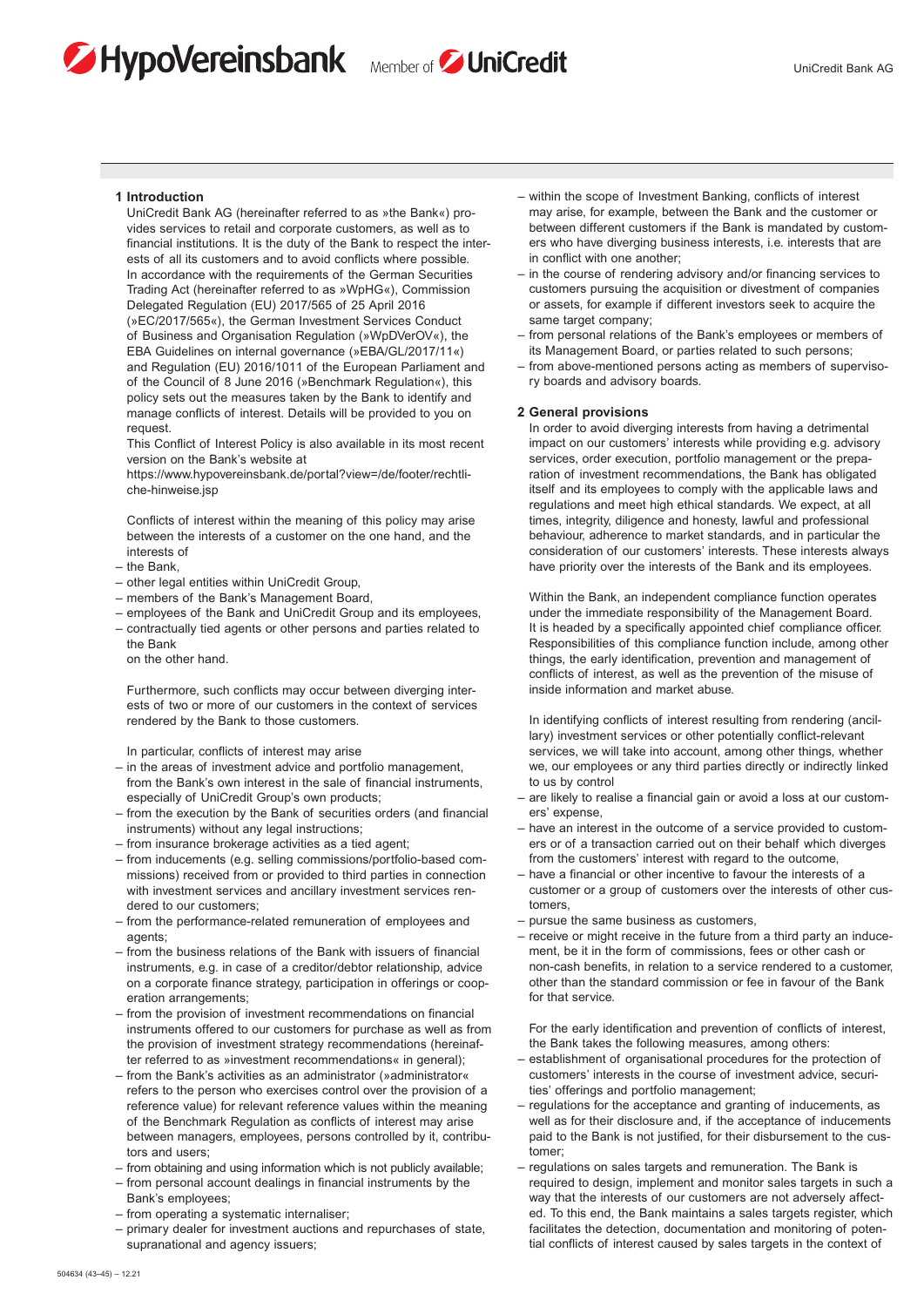investment advice rendered. The compensation systems of the Bank are designed to ensure that the remuneration of its employees does not interfere with its customers' interests;

HypoVereinsbank Member of JuniCredit

- establishment of areas of confidentiality by implementation of information barriers, segregation of responsibilities and/or physical separation (»Chinese Walls«);
- maintenance of an »insider list« and a »watch list« which facilitate the monitoring of sensitive information inflow, as well as the prevention of abuse of insider information and other compliance-relevant information;
- maintenance of a »restricted list« of issuers and securities related to them, which serves to avoid potential conflicts of interest within UniCredit Group by restrictions on its sales, trading, research and other market-based business activities;
- as part of its Investment Banking activities, the Bank has established a conflict of interest management process with the objective of identifying, documenting and eliminating potential conflicts at the earliest possible stage by means of a dedicated conflict register;
- if the Bank is acting as an administrator within the meaning of the Benchmark Regulation (see chapter 1), it will take appropriate steps to avoid or settle any conflicts of interest;
- the Bank maintains a register for the logging of outside business interests and additional occupations of its employees;
- in order to avoid conflicts of interest of its management or staff holding mandates with companies outside UniCredit Group (e.g. a seat on a supervisory board), the Bank has established regulations and a formal internal approval process for such activities;
- specific regulations are in place with respect to the Bank's shareholdings in other companies in order to prevent conflicts of interest within the Bank;
- the Bank has established internal guidelines on pricing, placement and allocation of issuances;
- the Bank conducts regular control activities through the compliance function (e.g. on-going monitoring of the Bank's proprietary business and personal account dealings of its employees);
- in addition, the Bank conducts risk-oriented review and control activities through the compliance function focussing on the implementation of and adherence to regulatory requirements;
- the Bank maintains policies and procedures in relation to investment recommendations designed to prevent or manage conflicts with the interests of those persons to whom investment recommendations are disseminated. The disclosure of conflicts of interests is contained either directly in the disclaimer section of each investment recommendation or can be accessed via a link embedded in the recommendation;
- the Bank has dedicated processes for the assessment and approval of new products;
- the Bank provides regular training to its employees;
- the Bank has in place internal operating instructions, compliance guidelines and policies (e.g. guidelines for gifts and entertainment, guiding principles for personal securities dealings and personal real estate transactions);
- the Bank restricts the internal information flow according to the »need-toknow principle«, for example through constraints on IT access rights;
- the Bank maintains a whistleblowing system which enables UniCredit Bank AG's employees – also anonymously – to call its attention to fraudulent behaviour and financial crime, among other things;
- the Bank has defined an escalation process for identified conflicts of interest, in case no mutual consent on the management of such conflicts can be reached between the involved internal parties, as well as for potential reputational risk, which may entail escalation up to board level.

 The Bank has established organisational and administrative arrangements deemed to be sufficient to ensure that the risk of interference with a customer's interests is managed and avoided in most cases. Where the measures to prevent or manage a

 conflict are not sufficient to ensure, with reasonable confidence, that risks of damage to the interests of the customer will be avoided, the Bank will abstain from the transaction causing the conflict. In very limited circumstances, the Bank will disclose to the customer the general nature and sources of the conflict of interest, as well as the resulting risks and the steps undertaken to mitigate such risks, before undertaking business on his/her behalf, so that the customer can take the decision in respect of the service offered on an informed basis. Disclosure will only take place if no other possibility to solve the identified conflicts of interest exists. If a customer classification pursuant to WpHG exists, such disclosure will take into account the customer's classification as a retail customer, a professional customer or an eligible counterparty. It is to be made in a meaningful, but anonymised manner in order to maintain business secrecy, banking secrecy and, where applicable, German data protection law vis-à-vis other customers.

Under chapter 3, you will find more detailed information

#### **3 Specific information 3.1 Inducements**

 Inducements within the meaning of this policy are any fees, commissions or other monetary benefits, as well as all non-monetary benefits and the provision of analyses/investment research.

 In case one-off or on-going monetary inducements are received by the Bank in relation to services provided to its customers, it will inform the concerned customers, on an individual basis, before each transaction is concluded and at least once a year, about the actual amount of the inducements received or granted. The Bank discloses both monetary inducements (e.g. commissions and followup commissions) and non-monetary inducements (e.g. invitations to training events) to the customer. Non-monetary benefits received or provided by the Bank in connection with services rendered to the customer will be specified and disclosed separately. Non-monetary inducements consist of product information materials, analyses, training events, customer events or technical support. The Bank will provide more detailed information concerning monetary and nonmonetary inducements to its customers upon request.

 In relation to the brokerage of financial instruments and custody accounts, the Bank may receive one-off or on-going payments from third parties, e.g. from financial investment management companies. The customer will be informed about the specific payments in due time before the respective transaction has been concluded. For insurance brokerage activities, remuneration in favour of the Bank is included in the insurance premium

#### **3.2 HVB Portfolio Management**

 Under a HVB portfolio management agreement, the customer delegates the administration of securities, accounts and commodities, including decisions regarding the purchase and sale of financial instruments, commodities and foreign exchange, to the Bank as his/her asset manager. This means that, within the framework of the investment principles and based on a specific investment profile agreed upon with the customer, the Bank takes decisions about the purchase and sale of financial instruments, commodities and foreign exchange without obtaining the customer's separate approval for each transaction.

 This situation may heighten an existing or create a new conflict of interest. The Bank counters the resulting risks through appropriate organisational, procedural and contractual measures.

 It may be in the Bank's interest to purchase financial instruments in the context of HVB portfolio management if the Bank has special benefits arising from such a purchase.